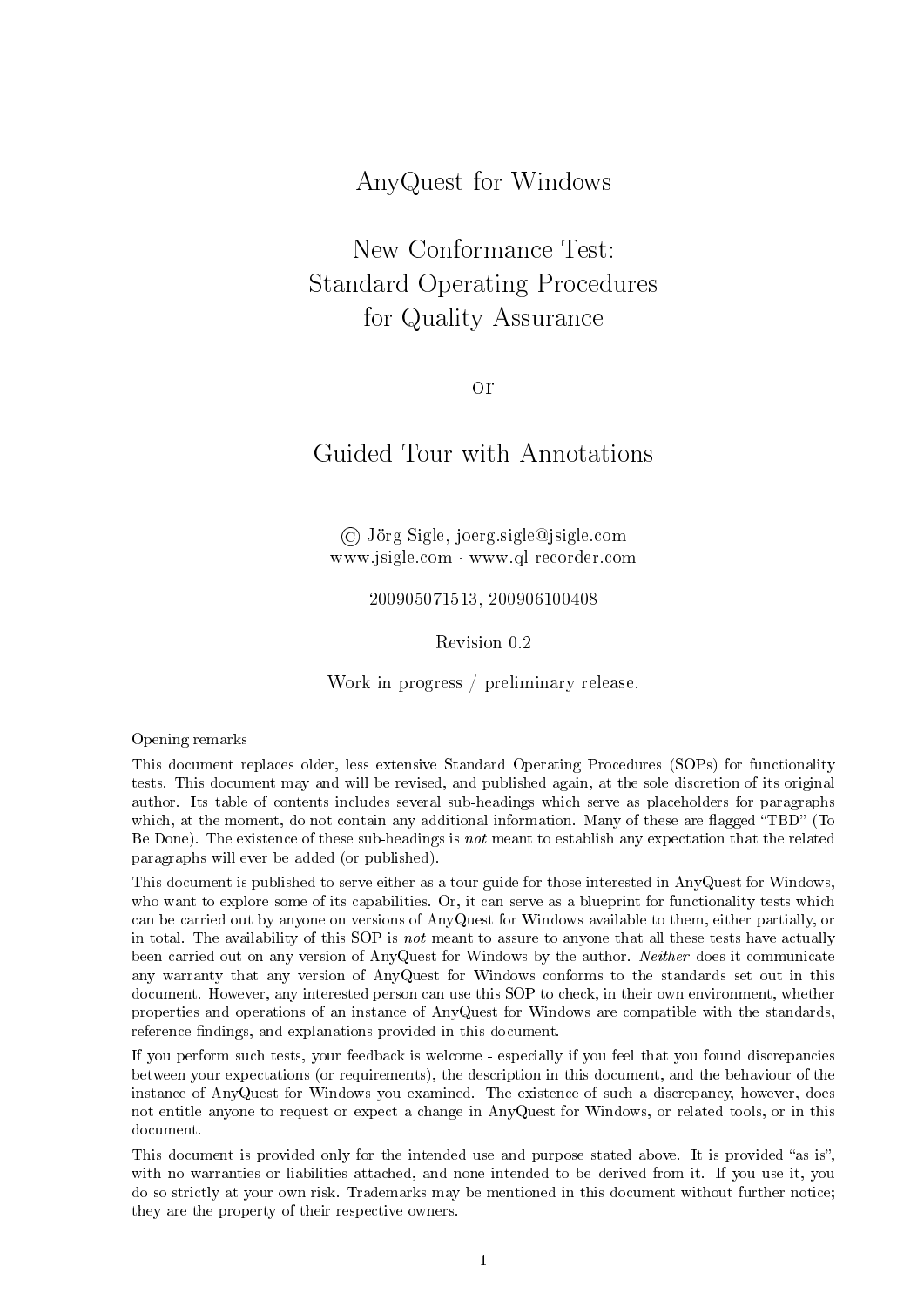# Contents

| Purpose of the following tests<br>1 |                                                                                          |                                                                                     |                  |                                                                                                                                                                                                                                                                                                          | 5              |  |  |
|-------------------------------------|------------------------------------------------------------------------------------------|-------------------------------------------------------------------------------------|------------------|----------------------------------------------------------------------------------------------------------------------------------------------------------------------------------------------------------------------------------------------------------------------------------------------------------|----------------|--|--|
| $\bf{2}$                            |                                                                                          | Test target                                                                         |                  |                                                                                                                                                                                                                                                                                                          | 5              |  |  |
|                                     | 2.1                                                                                      |                                                                                     |                  | Testing of Software-package, program, QDW, configuration or complete environment                                                                                                                                                                                                                         | $\overline{5}$ |  |  |
|                                     | 2.2                                                                                      |                                                                                     |                  |                                                                                                                                                                                                                                                                                                          | $\overline{5}$ |  |  |
|                                     | 2.3                                                                                      |                                                                                     |                  |                                                                                                                                                                                                                                                                                                          | 6              |  |  |
|                                     | 2.4                                                                                      |                                                                                     |                  |                                                                                                                                                                                                                                                                                                          | 6              |  |  |
| 3                                   |                                                                                          | Consequences of testing                                                             |                  |                                                                                                                                                                                                                                                                                                          |                |  |  |
| 4                                   |                                                                                          |                                                                                     | Test environment |                                                                                                                                                                                                                                                                                                          | 7              |  |  |
|                                     | 4.1                                                                                      |                                                                                     |                  | 7                                                                                                                                                                                                                                                                                                        |                |  |  |
|                                     | 4.2                                                                                      |                                                                                     |                  |                                                                                                                                                                                                                                                                                                          | 7              |  |  |
|                                     |                                                                                          | 4.2.1                                                                               |                  |                                                                                                                                                                                                                                                                                                          | $\overline{7}$ |  |  |
|                                     |                                                                                          | 4.2.2                                                                               |                  |                                                                                                                                                                                                                                                                                                          | $\overline{7}$ |  |  |
|                                     | 4.3                                                                                      |                                                                                     |                  |                                                                                                                                                                                                                                                                                                          | 8              |  |  |
|                                     |                                                                                          | 4.3.1                                                                               |                  |                                                                                                                                                                                                                                                                                                          | 8              |  |  |
|                                     |                                                                                          | 4.3.2                                                                               |                  |                                                                                                                                                                                                                                                                                                          | 8              |  |  |
| 5                                   | <b>Tests</b>                                                                             |                                                                                     |                  |                                                                                                                                                                                                                                                                                                          |                |  |  |
|                                     | 5.1                                                                                      |                                                                                     |                  | Package download from the WWW or from the package build directory                                                                                                                                                                                                                                        | 8              |  |  |
|                                     |                                                                                          | 5.1.1                                                                               |                  |                                                                                                                                                                                                                                                                                                          | 8              |  |  |
|                                     |                                                                                          | 5.1.2                                                                               |                  | Possible errors and an annual and an annual and an annual and an annual and an annual and an annual and an annual and an annual and an annual and an annual and an annual and an annual and an annual and an annual and an ann                                                                           | 9              |  |  |
|                                     | 5.2                                                                                      |                                                                                     |                  |                                                                                                                                                                                                                                                                                                          | 9              |  |  |
|                                     |                                                                                          | 5.2.1                                                                               |                  |                                                                                                                                                                                                                                                                                                          | 9              |  |  |
|                                     |                                                                                          | 5.2.2                                                                               |                  | Possible errors and a contract of the contract of the contract of the contract of the contract of the contract of the contract of the contract of the contract of the contract of the contract of the contract of the contract                                                                           | 10             |  |  |
|                                     | 5.3                                                                                      |                                                                                     |                  |                                                                                                                                                                                                                                                                                                          | 11             |  |  |
|                                     |                                                                                          | 531                                                                                 |                  | (Re-)Open program manager group and adjust display (optional, simplifies testing)                                                                                                                                                                                                                        | 11             |  |  |
|                                     |                                                                                          | $5\;3\;2$                                                                           |                  | Tests with start menu entry: "AnyQuest for Windows"                                                                                                                                                                                                                                                      | 11             |  |  |
|                                     |                                                                                          |                                                                                     | 5321             | Program start, shareware dialogs, context sensitive on-line help, main<br>window the company contract of the company of the company of the company of the company of the company of the company of the company of the company of the company of the company of the company of the company of the company | 11             |  |  |
|                                     |                                                                                          |                                                                                     | 5322             | Questionnaire administration session, navigation, review and changing of<br>given answers, display options, special answer fields, additional text input                                                                                                                                                 | 13             |  |  |
|                                     |                                                                                          |                                                                                     | 5323             | Session interruption, abortion, comments, saving, resumption                                                                                                                                                                                                                                             | 20             |  |  |
|                                     |                                                                                          |                                                                                     | 5324             |                                                                                                                                                                                                                                                                                                          | 22             |  |  |
|                                     |                                                                                          |                                                                                     | 5325             |                                                                                                                                                                                                                                                                                                          | 23             |  |  |
|                                     |                                                                                          | 5.33                                                                                |                  | Tests with start menu entry: "Demo - Calling of internal and external modules"                                                                                                                                                                                                                           | 25             |  |  |
|                                     |                                                                                          | Tests with start menu entry: "Demo - Computing and commenting duration of sleep" 27 |                  |                                                                                                                                                                                                                                                                                                          |                |  |  |
|                                     | $5.3.5$<br>TBD: Tests with start menu entry: "Demo - Dynamically changing result formula |                                                                                     |                  |                                                                                                                                                                                                                                                                                                          | 29             |  |  |
|                                     |                                                                                          | 5.3.6                                                                               |                  | TBD: Tests with start menu entry: "Demo - Multi-segmented-non-linear-visual-                                                                                                                                                                                                                             | 29             |  |  |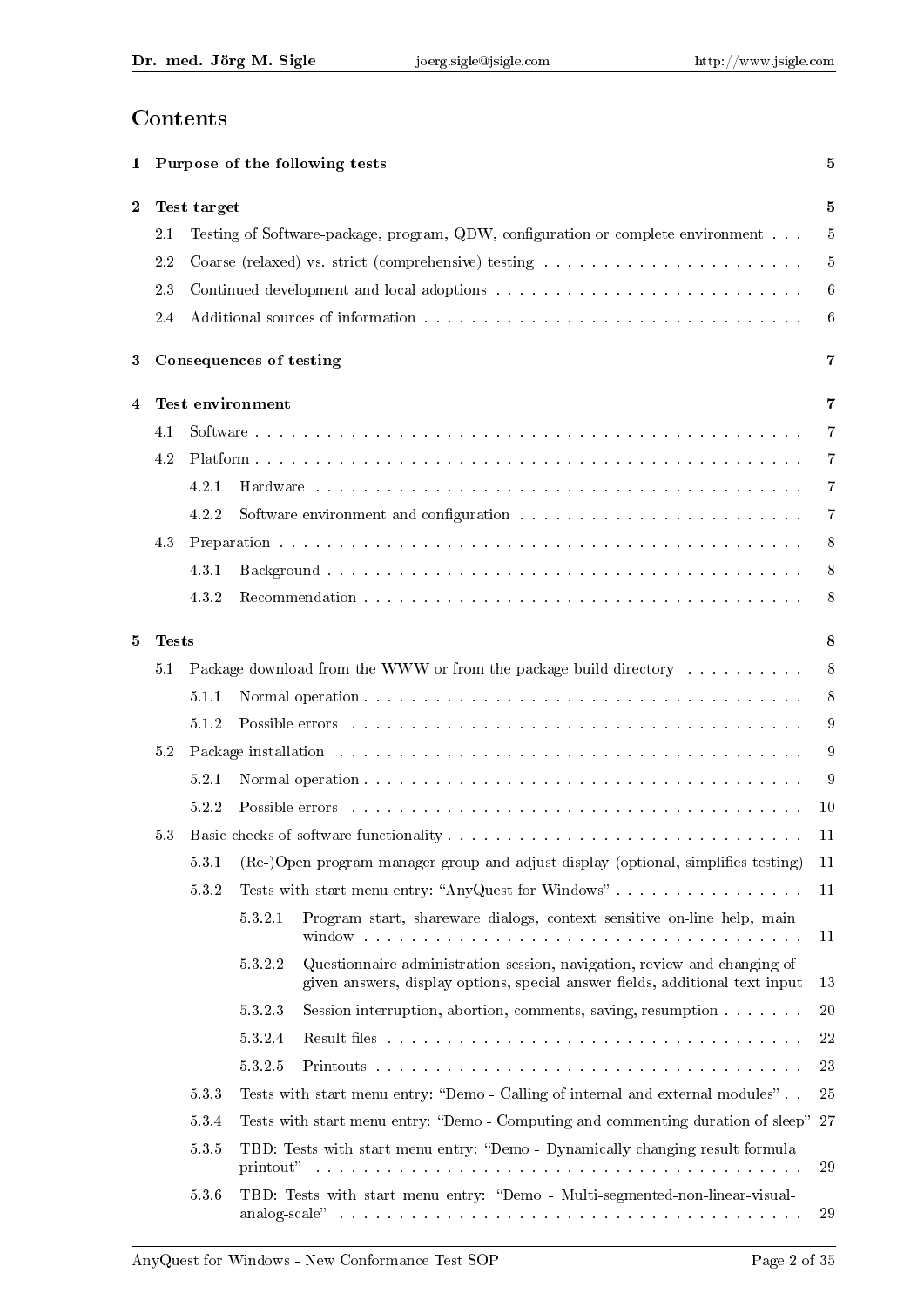|     | 5.3.7                                                                                                                                              |                                                                         | Tests with start menu entry: "Editing - Question layout prototype collection"                                                                                                                                                  | 30 |  |  |  |
|-----|----------------------------------------------------------------------------------------------------------------------------------------------------|-------------------------------------------------------------------------|--------------------------------------------------------------------------------------------------------------------------------------------------------------------------------------------------------------------------------|----|--|--|--|
|     | 5.3.8                                                                                                                                              |                                                                         | TBD: Tests with other start menu entries of the default package                                                                                                                                                                | 33 |  |  |  |
| 5.4 |                                                                                                                                                    |                                                                         |                                                                                                                                                                                                                                |    |  |  |  |
|     | 5.4.1                                                                                                                                              |                                                                         |                                                                                                                                                                                                                                | 33 |  |  |  |
|     | 5.4.2                                                                                                                                              |                                                                         |                                                                                                                                                                                                                                | 33 |  |  |  |
|     | 543                                                                                                                                                |                                                                         | Image backgrounds and image overlays in questionnaires                                                                                                                                                                         | 33 |  |  |  |
|     | 5.4.4                                                                                                                                              |                                                                         |                                                                                                                                                                                                                                | 33 |  |  |  |
|     | 5.4.5                                                                                                                                              |                                                                         |                                                                                                                                                                                                                                | 33 |  |  |  |
|     | 5.4.6                                                                                                                                              |                                                                         |                                                                                                                                                                                                                                | 33 |  |  |  |
|     | 5.4.7                                                                                                                                              |                                                                         | Help button test with a subsequence of the contract of the contract of the contract of the contract of the contract of the contract of the contract of the contract of the contract of the contract of the contract of the con | 33 |  |  |  |
|     | 5.4.8                                                                                                                                              |                                                                         |                                                                                                                                                                                                                                | 33 |  |  |  |
|     | 5.4.9                                                                                                                                              |                                                                         |                                                                                                                                                                                                                                | 33 |  |  |  |
|     | 5.4.10                                                                                                                                             |                                                                         |                                                                                                                                                                                                                                | 33 |  |  |  |
|     |                                                                                                                                                    |                                                                         | 5.4.11 Additional printout definition files entertainment of the set of the set of the set of the set of the set of the set of the set of the set of the set of the set of the set of the set of the set of the set of the set | 33 |  |  |  |
|     |                                                                                                                                                    |                                                                         | 5.4.12 Static and dynamic, original and enhanced references for printouts                                                                                                                                                      | 33 |  |  |  |
|     |                                                                                                                                                    |                                                                         |                                                                                                                                                                                                                                | 33 |  |  |  |
|     |                                                                                                                                                    |                                                                         | 5.4.14 Integration with external software resources in the set of the set of the set of the set of the set of the set of the set of the set of the set of the set of the set of the set of the set of the set of the set of th | 33 |  |  |  |
|     |                                                                                                                                                    |                                                                         |                                                                                                                                                                                                                                | 33 |  |  |  |
|     |                                                                                                                                                    |                                                                         |                                                                                                                                                                                                                                | 33 |  |  |  |
|     |                                                                                                                                                    |                                                                         |                                                                                                                                                                                                                                | 33 |  |  |  |
|     |                                                                                                                                                    |                                                                         | 5.4.18 Scaling of QDW content to different screen resolutions                                                                                                                                                                  | 34 |  |  |  |
|     |                                                                                                                                                    |                                                                         | 5.4.19 Jörg's Magic Questionnaire-o-matic                                                                                                                                                                                      | 34 |  |  |  |
|     |                                                                                                                                                    | 5.4.19.1                                                                | Automatic import and distribution of question texts from a text file onto                                                                                                                                                      | 34 |  |  |  |
|     |                                                                                                                                                    | 5.4.19.2                                                                | Automatic import and distribution of explanation texts from a text file<br>onto AnyQuest for Windows questions (screens)                                                                                                       | 34 |  |  |  |
|     |                                                                                                                                                    | 5.4.19.3                                                                | Automatic import and distribution of explanation 2 texts from a text file<br>onto AnyQuest for Windows questions (screens)                                                                                                     | 34 |  |  |  |
|     |                                                                                                                                                    |                                                                         | 5.4.19.4 Automatic import and distribution of answer field label texts from a text<br>file onto AnyQuest for Windows questions (screens)                                                                                       | 34 |  |  |  |
|     |                                                                                                                                                    | 5.4.19.5                                                                | Automatic import and distribution of answer field values from a text file<br>onto AnyQuest for Windows questions (screens)                                                                                                     | 34 |  |  |  |
|     |                                                                                                                                                    | 5.4.19.6                                                                | Automatic intelligent gathering of sound file names from a directory of<br>sound files and distribution to text elements in AnyQuest for Windows                                                                               | 34 |  |  |  |
| 5.5 |                                                                                                                                                    |                                                                         |                                                                                                                                                                                                                                | 34 |  |  |  |
|     | 5.5.1                                                                                                                                              |                                                                         | Tests with the SF-36 test data set and reference results $\ldots \ldots \ldots \ldots \ldots$                                                                                                                                  | 34 |  |  |  |
| 5.6 | TBD: Additional and semi-automized tests resources and semi-automized tests resources and semi-automized tests resources and semi-automized tests. |                                                                         |                                                                                                                                                                                                                                |    |  |  |  |
|     | 34<br>5.6.1                                                                                                                                        |                                                                         |                                                                                                                                                                                                                                |    |  |  |  |
|     | 5.6.2                                                                                                                                              | 34<br>Built in startup stack size check and local heap size check<br>34 |                                                                                                                                                                                                                                |    |  |  |  |
|     | 563                                                                                                                                                |                                                                         |                                                                                                                                                                                                                                | 34 |  |  |  |
|     | 5.6.4                                                                                                                                              |                                                                         | Built in memory allocation testing and automatic temporary configuration adoption 34                                                                                                                                           |    |  |  |  |
|     | $5.6.5$                                                                                                                                            |                                                                         | Built in memory availability information and data tree                                                                                                                                                                         | 34 |  |  |  |
|     |                                                                                                                                                    |                                                                         |                                                                                                                                                                                                                                |    |  |  |  |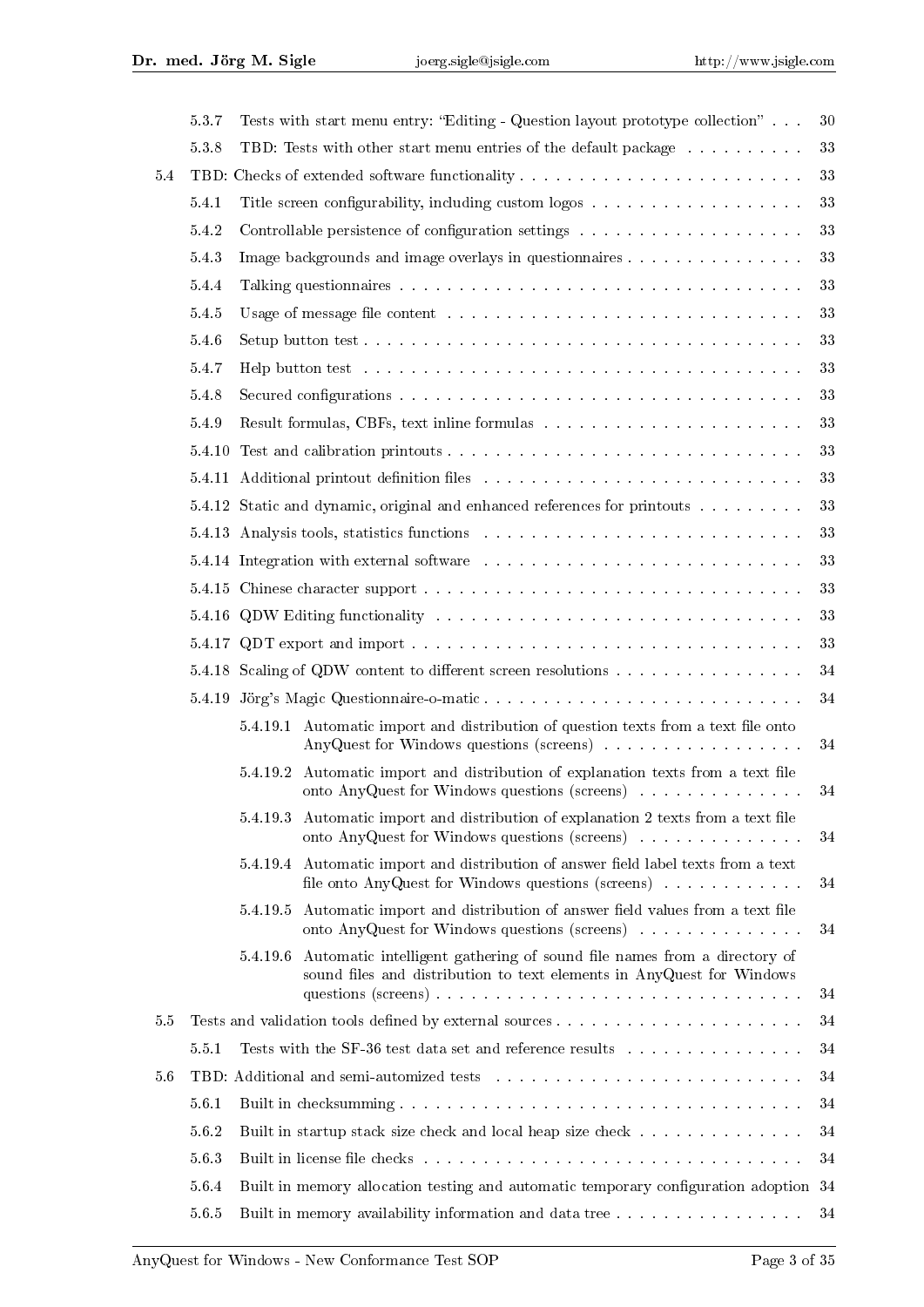|     | 5.6.6 | Macro recorder based testing with a subsequently subsequently and the set of the set of the set of the set of the set of the set of the set of the set of the set of the set of the set of the set of the set of the set of th<br>34 |        |  |  |  |  |
|-----|-------|--------------------------------------------------------------------------------------------------------------------------------------------------------------------------------------------------------------------------------------|--------|--|--|--|--|
|     | 5.6.7 |                                                                                                                                                                                                                                      | 34     |  |  |  |  |
|     | 5.6.8 |                                                                                                                                                                                                                                      |        |  |  |  |  |
|     | 569   |                                                                                                                                                                                                                                      | 34     |  |  |  |  |
|     |       | 5.6.10 Dialog response to undo (with implicit moving of current questionnaire)                                                                                                                                                       | 34     |  |  |  |  |
|     |       | 5.6.11 Dialog response to deletion of questionnaires or questions                                                                                                                                                                    | 34     |  |  |  |  |
|     |       |                                                                                                                                                                                                                                      | 34     |  |  |  |  |
|     |       | 5.6.11.2 Result formula definition dialog / formula consistency check $\dots \dots$                                                                                                                                                  | 35     |  |  |  |  |
|     |       | 5.6.11.3 Conditional branching formula definition dialog / formula consistency check 35                                                                                                                                              |        |  |  |  |  |
|     |       | 5.6.12 Ressource meter (or other memory usage monitoring external tools) based testing                                                                                                                                               | $35\,$ |  |  |  |  |
|     |       | 5.6.13 Conditional defines, debug output, and built in test loops                                                                                                                                                                    | 35     |  |  |  |  |
|     |       |                                                                                                                                                                                                                                      | 35     |  |  |  |  |
| 5.7 |       | 35                                                                                                                                                                                                                                   |        |  |  |  |  |
|     | 5.7.1 |                                                                                                                                                                                                                                      | 35     |  |  |  |  |
|     | 5.72  | WWW-Site content entering the service of the service of the service of the service of the service of the service of the service of the service of the service of the service of the service of the service of the service of t       | 35     |  |  |  |  |
|     | 5.7.3 |                                                                                                                                                                                                                                      | 35     |  |  |  |  |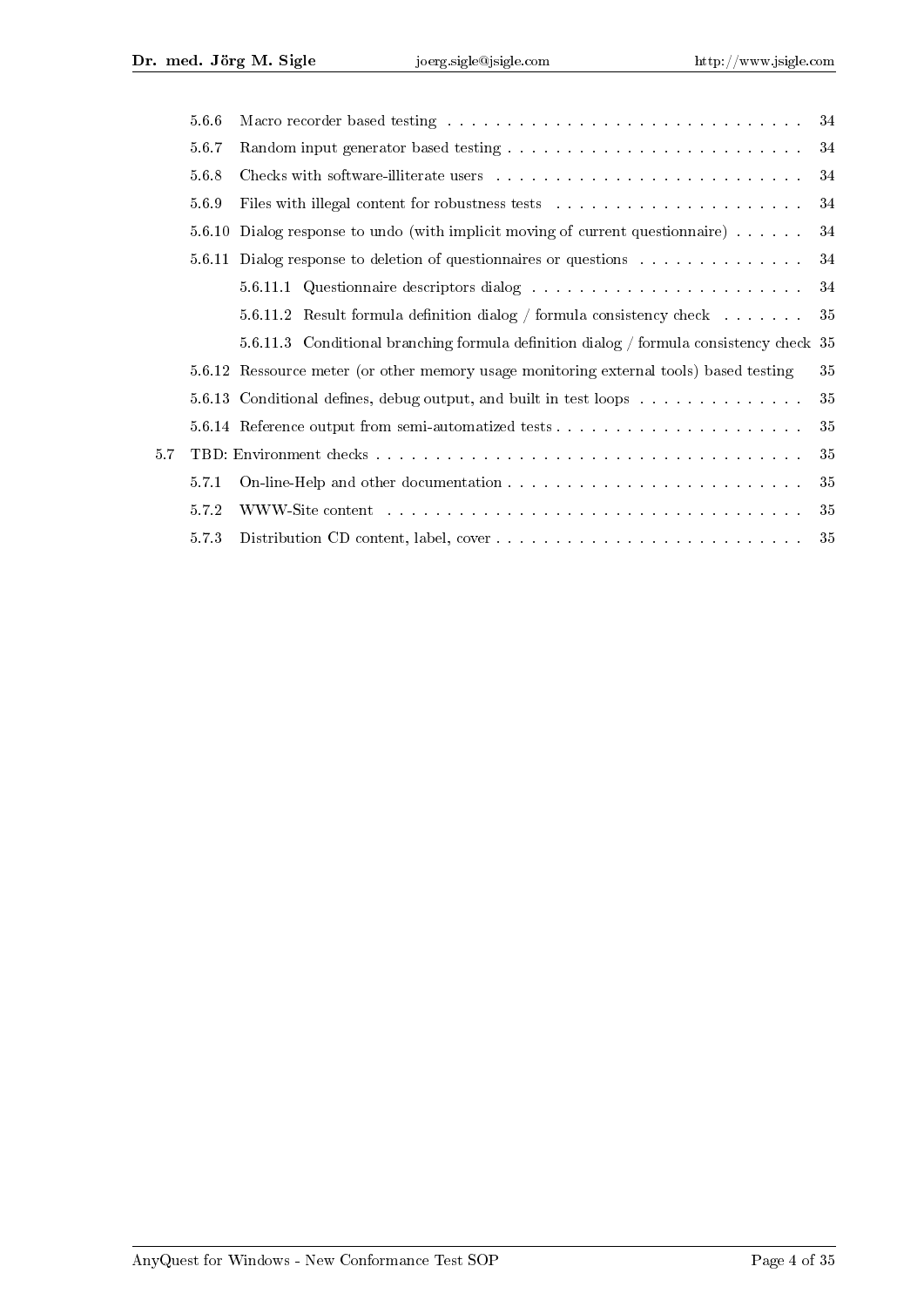# 1 Purpose of the following tests

After the software has been changed and/or recompiled, or re-packaged, or after included questionnaire definition files or configurations have been changed, the tests outlined in this script can be used to:

- either: confirm the correctness of selected content of the AnyQuest standard evaluation package (this includes the same software as a licensed/registered version, but - as of 20090610 - does not include a license file  $\ast$ .lic), and the correct function of selected parts of the software, or other components...
- or: detect missing or erroneous content of the AnyQuest standard evaluation package, and problems in selected parts of the software, or other components.

Considerable background information is included with respect to possible problems that might be observed during the tests, to recommended configurations for editing and production environments, and to functional or technical aspects of AnyQuest for Windows.

Thus, this document can also serve as a very competent tour-guide for users who want to get a thorough introduction to AnyQuest for Windows' features and possibilities, rather than merely a cursory glance.

## 2 Test target

### 2.1 Testing of Software-package, program, QDW, configuration or complete environment

This script is intended to verify the functionality of the AnyQuest for Windows software, and the distribution package anypak.exe, by installing it and simulating questionnaire administration sessions as well as some other functions with some questionnaire definition files and configurations that have been traditionally included with this package.

It can also be used to guide checks, whether a newly designed questionnaire definition file or a newly prepared conguration make good use of AnyQuest for Windows' possibilities, and whether they follow some recommendations that are included in this text.

Finally, it can serve as a basis of future locally derived test SOPs which provide guidance for conformance testing of locally generated questionnaire definition files and complete configurations, or of locally defined complete environments for application and evaluation of patient questionnaires.

## 2.2 Coarse (relaxed) vs. strict (comprehensive) testing

For coarse (relaxed) assessment of package completeness and basic functionality of a system or an environment, it is sufficient to download an anypak.exe package, install it onto a clean system, and then complete several assessments using some of the included congurations as far as available time permits, and as far as no unexpected behaviour is found.

For more comprehensive testing, it is recommended to simulate questionnaire administrations with all configurations available in the anypak.exe package (or locally available configurations), and to follow this guide through all the options that it presents.

For strict conformance testing, typically performed after the preparation of a new questionnaire definition file, or after setup of a new configuration, especially for production systems and specific local configuration systems, it is recommended that locally derived, and documented, site specific tests be carried out, on exactly the same hardware, software, and configuration that shall finally be used. All tests should be run for multiple passes with each configuration. Several pre-established patterns of answers should be applied in different simulated questionnaire administrations, using:

- all minimal answers
- all maximal answers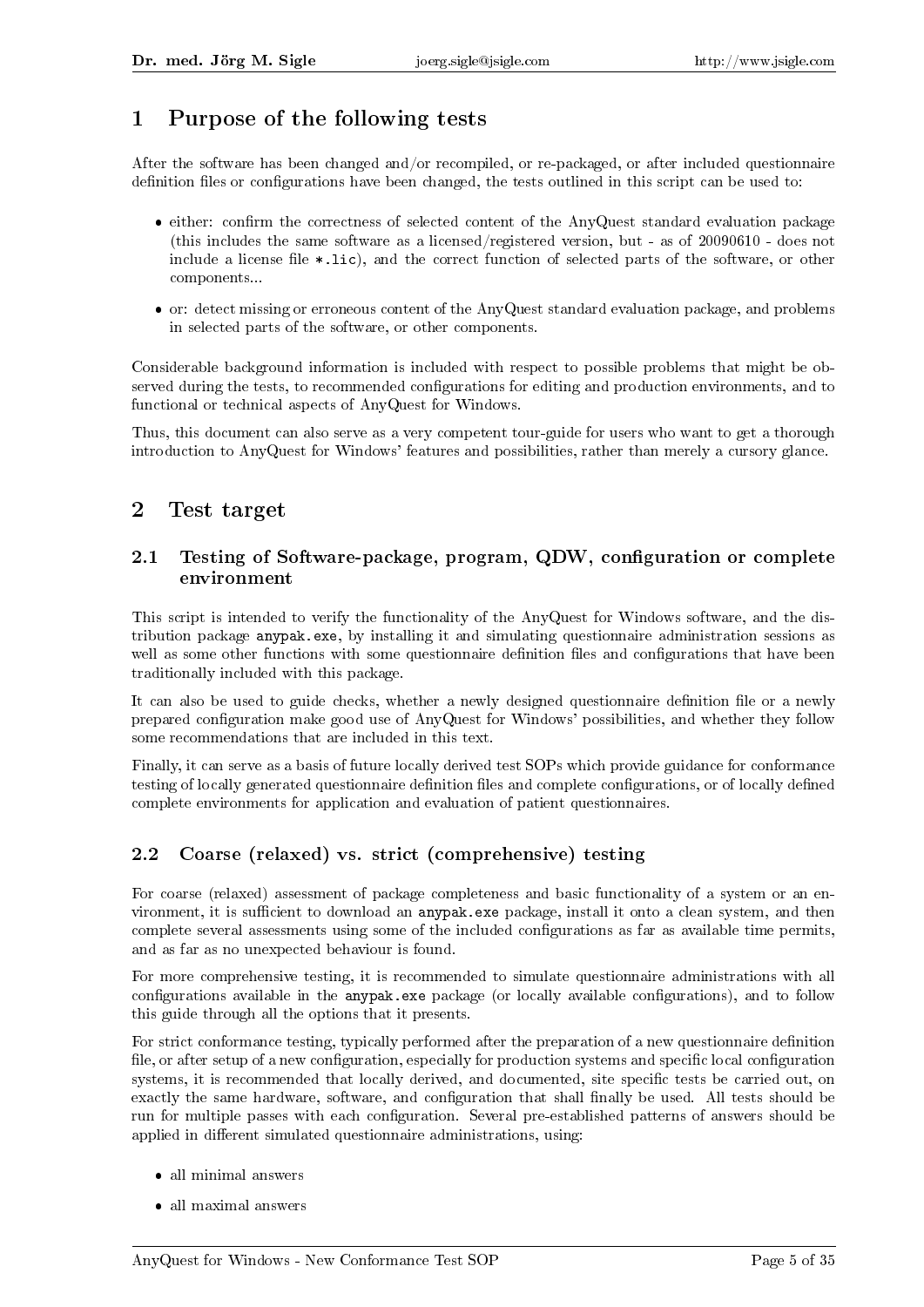- $\bullet$  special answers in various proportions ("I cannot answer this question"/"I don't want to answer this question")
- additional text input
- regular (documented/externally recorded) variations of answers
- randomly generated (documented/externally recorded) answers (to satisfy very high standards)
- $\bullet$  answers that cause different ways through non-linear questionnaires by means of conditional branching formulas
- $\bullet$  answers that cause different displays or other effects by means of inline formulas
- $\bullet$  answers that cause special effects by means of "local intelligence" of individual questions
- answers that cause special behaviour of complex result formulas, "intelligently" generated reference range printout additions, printout colours etc.

Generated \*.anq files should be reviewed with regard to stored patient ID data, session data, raw data as well as computed test results. Questionnaire-filled-in (QFI) documentary printouts (redirected to files, e.g. in PostScript or Portable-Document-Format (PDF)) as well as result printouts should be reviewed.

Statistics printout and data export should be tested with demo/test data sets, if these functions are required for a given project. If live interaction with external infrastructure (database software, fileservers, print servers, PDF generators, journal file generators, handwriting recognition, barcode readers, card readers, electronic patient file interfaces) is required, this should also be tested for the above variations in input.

## 2.3 Continued development and local adoptions

This script is the successor to some test instructions which have previously been used in the development of AnyQuest for Windows.

It is intended to grow over time. Its initial edition focuses on tests of basic functionality required to complete questionnaire administrations, generate result files, and produce basic printouts.

Extended functionality and its testing will be added later. Some paragraph headings have already been included with the noted "TBD" (ToBeDone) with this respect. Please do not hesitate to send me a note if any topic is of special interest to your application of AnyQuest for Windows.

The derivation of local and project specific adoptions of this script is higly recommended.

## 2.4 Additional sources of information

- Local staff, local documentation
- System specific documentation
- AnyQuest for Windows on-line help (searchable, extensively indexed)
	- Description of intention, functionality and technical information
	- Product history: additions, improvements, corrections and changes in AnyQuest for Windows over time and version number
	- Document history: changes to the on-line-help itself over time and version number
- AnyQuest for Windows documentation on www.ql-recorder.com
- Contact the author: details to be found in this script, in on-line-help or WWW
- Detailed revision and change notes as well as planned modifications; documented in the AnyQuest for Windows source code (available via the author, as long as this is not a published ressource)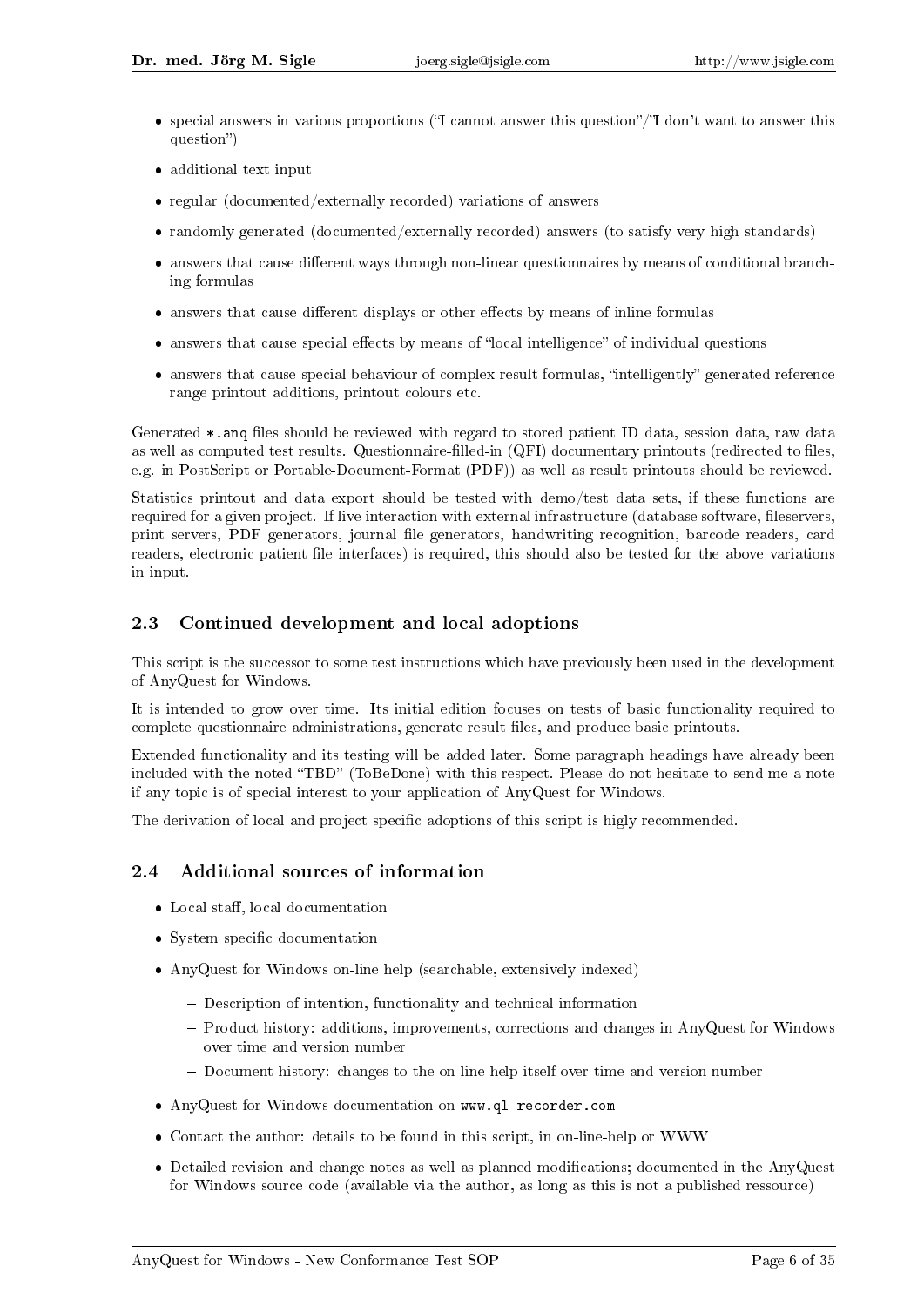# 3 Consequences of testing

Passing these tests successfully, may indicate that an AnyQuest for Windows package is ready for publication.

Failure in passing these tests may indicate that an AnyQuest for Windows package is not ready for publication. Underlying errors must be searched, or documented expected functionality must be updated (as well as respective expected test results, and - if nothing else helps and this is truly warranted: known error lists), before the new package can be published.

## 4 Test environment

### 4.1 Software

This SOP was generated using the published versions of AnyQuest for Windows 3.30 (preparations, installation, configurations "AnyQuest for Windows", "Demo - Calling of internal and external modules" and "Demo - Computing and commenting duration of sleep"), 3.32 (from configuration "Demo - Computing and commenting duration of sleep" onwards), and 3.33 (application of this SOP before publication).

The SOP is designed to check defined aspects of some elements of a complete anypak.exe package.

It should be applicable for all future versions of AnyQuest for Windows, as long as no intended functional changes are introduced.

It should be applicable for all previous versions of AnyQuest for Windows, as long as functions or used questionnaire configurations have already been included in these older versions, and as long as no documented known errors have still existed in these versions.

## 4.2 Platform

### 4.2.1 Hardware

This SOP was generated using laptoppii, with a Pentium II @ 266 MHz, 256 MB RAM, 90.5 MB available on HDU c: (of 7 GB, VFAT), 1024 x 768 pixels display.

It should be usable for installations on other hardware that satisfy AnyQuest for Windows requirements - this may start with 80386sx machines with any graphical display, some minimum RAM and virtual memory, and extend up to the latest compatible, actual or emulated, hardware.

#### 4.2.2 Software environment and configuration

This SOP was generated on a system with:

- Windows 98, Windows controls settings for virtual memory, various smaller programs and drivers running (W98 ressource meter, palm pilot backend, rain cpu cooler via halt states).
- A PostScript printer QMS magicolor plus L2 connected to FILE: is installed, so test printouts can be generated and redirected into files.
- GhostScript for Windows 8.00 and GhostView 4.3 are installed to view the content of such virtual printout files.
- The MS Windows standard editor notepad.exe is installed to view the content of AnyQuest result files  $*$ .anq, usedname.ini and possibly other files.

It should also apply to any MS Windows system which can run 16-bit applications. This goes back at least to Windows 3.x, includes Windows NT 3.x, Windows NT 4, Windows 2000, Windows 200x variants, Windows XP, and extends at least to Windows Vista 32-bit. It also applies to various compatible environments like WINE, SoftWindows, OS/2 etc.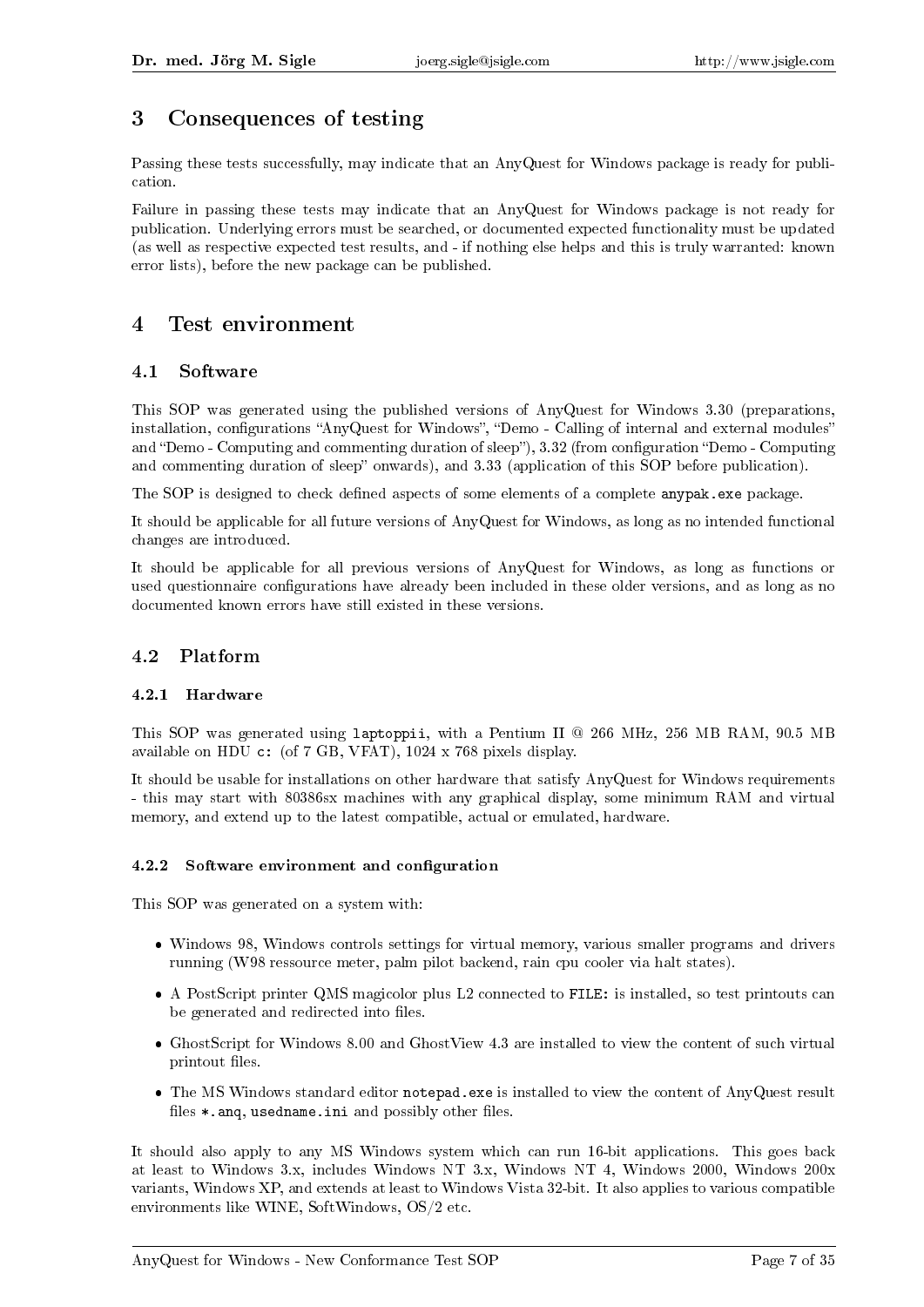"Click-right" is assumed to be equivalent to clicking the second mouse button, or a similar button on a stylus or any other interface.

Display settings may vary, but most (possibly all?) prepared configurations supplied by myself have been created on a 1024x768 pixels display. Most (all?) have also been tested on 800x600 and 640x480 pixels displays, with or without font anti-aliasing (which may induce minimal changes in font geometry rendering) and should generally scale without difficulties on any  $4:3$  system. Other screen proportions may also work, but cause non-proportional geometry changes in answer fields and provided text field sizes.

An acceptable visual impression and the completeness of texts cannot be taken for granted (and must be individually verified, if required) on systems with screen proportions other than 4:3.

### 4.3 Preparation

#### 4.3.1 Background

As the tests shall also cover the completeness of the installer, the complete tests shall begin on a system that has no remaining parts of such an installation in the same places that would be used for a new installation.

Please read the following paragraphs completely, before trying to prepare a test system. If you find yourself unfamiliar with anything described here, you may possibly ask a local system administrator or a colleague with some computer experience for help.

WARNING: Just removing all AnyQuest related stuff may hurt material that someone else has intentionally installed or collected on the same machine. It is recommended to make sure that such material is not required otherwise / temporarily / definitely, before anything may be removed, moved, or renamed.

#### 4.3.2 Recommendation

- Rename (move) a possibly existing AnyQuest for Windows installation from c:\anyquin to something like: c:\anyquin-yyyymmdd-pre with yyyy, mm and dd inspired from the current date.
- Rename (move) a possibly existing folder with AnyQuest for Windows Start Menu entries from c:\WINDOWS[\Profiles\username]\Startmenü\Programme\AnyQuest for Windows to something like: c:\WINDOWS[\Profiles\username]\Startmenü\Programme\AnyQuest for Windows-yyyymmdd-pre with yyyy, mm and dd inspired from the current date.

The path of the start menu entries depends upon your MS Windows version and configuration. You can usually get there via a context menu or an entry of the Start Menu itself. In more recent Windows NT derivatives, it may be located under c:\Dokumente und Einstellungen\username\... with variation coming from your configured country setting, and your installed version of MS Windows.

## 5 Tests

### 5.1 Package download from the WWW or from the package build directory

#### 5.1.1 Normal operation

- 1. Acquire the software package anypak.exe :
	- (a) The current published package can be downloaded from: http://www.ql-recorder.com -> Software Library -> anypak.exe Depending upon the browser and Internet connection you use, it may be possible to execute the program directly from the WWW, or it may be necessary / recommended to download it first to a known local directory.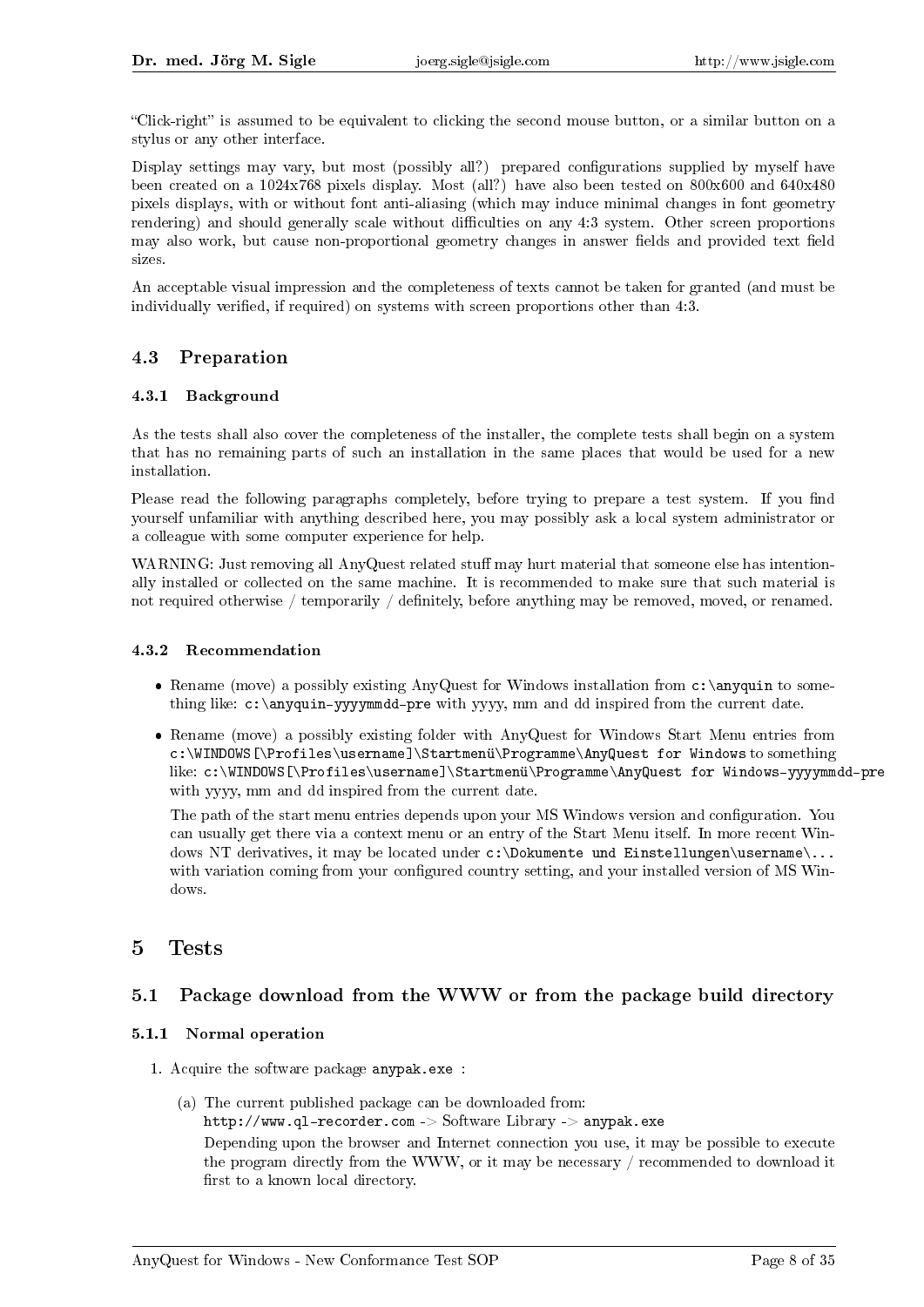- (b) Internal notice on JS' development environment: A completely built package, which needs not be published yet, is typically available on:
	- wapu5l://home/jsigle/lifequal/anyquin/anypak/finished/anypak.exe
- 2. If possible, check the size of the downloaded package (in your download log or in the displayed folder where you downloaded the file to) versus the information displayed on the software library page in http://www.ql-recorder.com where the package was downloaded from: The numbers should match and be current.

As of 20090611, this is around 2.1 MB. The package size has slowly grown over the successive releases. If the package file size of a future release comes out smaller by a few hundred KB, without any other explanation, and no problems during installation can be observed, and the included main executable file is also smaller than the preceeding version, then a main executable file without debug information may have been included. This will not hinder functionality, but it is not the intended policy at the moment.

#### 5.1.2 Possible errors

A new package may not have been correctly uploaded to the WWW: There may be:

- no downloadable package in the WWW at all,
- no completion at all or early termination of the download,
- a discrepancy between the software version inside the package and the one advertised by the WWW site,
- a discrepancy between the package size and the one advertised by the WWW site.

Reasons for these observations may be:

- problem with the Internet connection used for package download (unreliable; MTU problem for providers where standard Ethernet MTU=1500 may not work, even when the provider may not be aware of this, but practical experiments may show that lower settings may be required, like e.g. down to 1205 for cablecom/Switzerland, or  $1400+$  for many DSL PPoE connections; or unstable analog link, unstable WLAN link etc.)
- no package on the WWW storage server at all,
- old package on the WWW storage server,
- an uppercase/lowercase problem between the link from the WWW site and the actual package name,
- $\bullet$  a virus in the publishing system or in the local system adding information to the downloaded file,
- $\bullet$  software on the local system interfering with the download (firewalls etc., intended system protection, or malicious software),
- $\bullet$  the browser may have some configuration setting or add on that prevents downloads and/or execution of executable files.

#### 5.2 Package installation

#### 5.2.1 Normal operation

- 1. Run anypak.exe directly from the WWW or from a locally available package.
- 2. -> Windows may ask some security questions mentioning an unknown publisher of this program etc. Answer them reasonably.
- $3.$  -> A text based interface in a window should appear.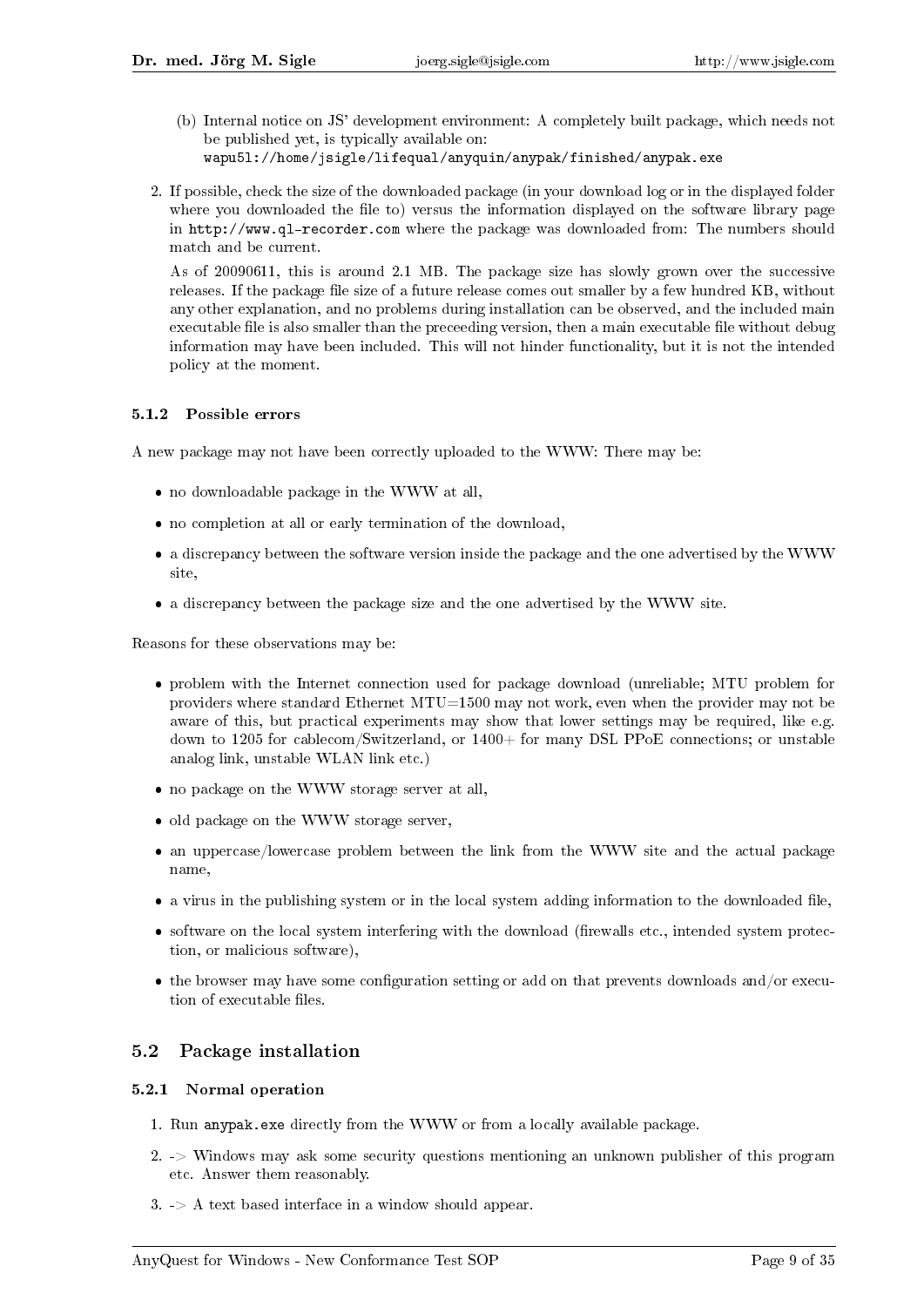- 4. Chose a language Deutsch/English, chose Yes/Ja/True, chose Yes/Ja/True to unpack and to install the archive.
- 5.  $\geq$  The package should unpack itself into a reasonable temporary directory ... \ isunpack, and the setup program should be started.
- 6. Click on the button "Install to c:\anyquin"
- 7. Watch the process of the setup program.
	- (a) If an error message dialog should appear, then record the displayed error message for further reference.
- $8.$  -> The setup program should:
	- (a) create a directory c: \anyquin, and required subdirectories,
	- (b) unpack each installable file from the temporary directory file, put the unpacked file to its defined subdirectory, and remove the packaged file from the temporary directory - or produce an error message for each file where this is not possible,
	- $(c)$  create a program group "AnyQuest for Windows" for the currently logged on user, open the corresponding folder of the Start Menu structure, and create a link in this folder for each configuration defined in the setup script,
	- $(d)$  produce a final dialog that shows the installation result. This window may be hidden by the "AnyQuest for Windows" program group window on some systems.
- 9. Do not close the newly opened program group window "AnyQuest for Windows" yet you can use it to conveniently start several pre-installed configurations for the functionality tests.
- 10. Locate the final dialog window (that may be hidden behind the "AnyQuest for Windows" program group window, which you can move aside or minimize instead of closing it), and click on "OK".
	- -> The setup program with the MS Windows dialog interface should disappear.
	- -> The automatic archive extraction program with the text based interface should disappear.

 $\rightarrow$  The newly created (or at least) opened program group window "AnyQuest for Windows" should remain open.

#### 5.2.2 Possible errors

The available package may not be executable due to incompleteness of the package:

Check whether the size of the package matches the expected size, or the size advertised on the WWW site.

• The self extracting archive program may not find any archive content inside the package:

The package may have been erroneously produced. Check whether the package production script make anypak.bat was used correctly and found all required ressources while running.

If the package production environment is available in a very long directory path, DOS may come to its limits; this is why the packaging environment on wapu5l://home/jsigle/lifequal/anyquin/anypak is also available via the symbolic link wapu5l://home/jsigle/anypakto ; with wapu5l://home/jsigle typically connected to  $j:\lambda$  this would result in  $j:\\any{pak\ - which should not overstress any Win$ dows/DOS client.

 The self extracting archive program may stop and hang unexpectedly while extracting the archive content:

The available package may not have been downloaded completely, or a broken package may have been on the server, or regions may have been nulled inside the package on the server. The latter has actually been observed in 05/2009 for a custom made package put onto the server at 1und1 some months before.

 The self extracting archive program may be unable to extract the contents from the package: Storage space on the target machine may be insufficient, or the user may have no rights to create a temporary directory.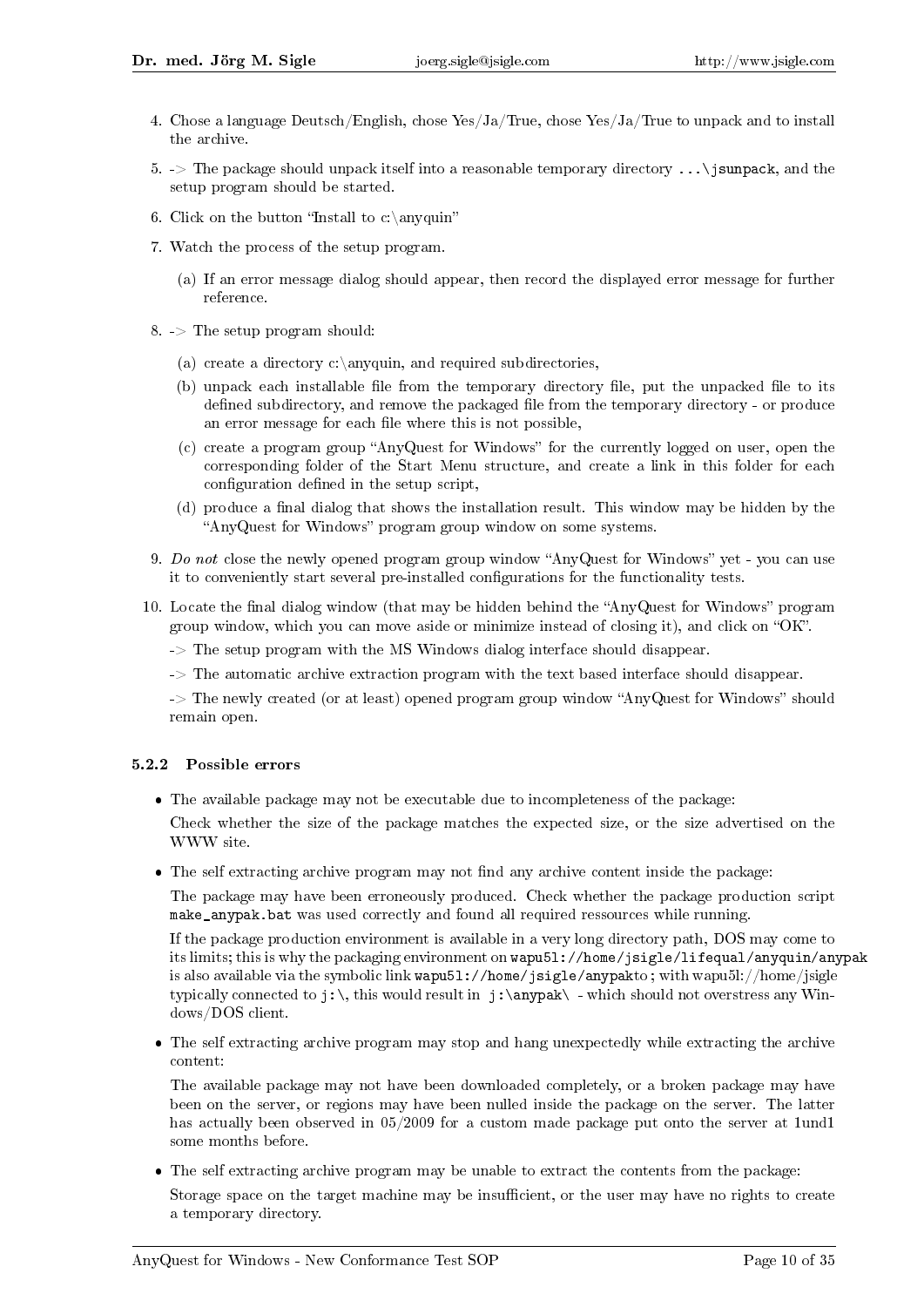The self extracting archive program may be unable to expand and install the contents from the package:

Storage space on the target machine may be insufficient, or the currently logged in user may have no rights to create the target directory, or the currently logged in user may have no right to write into the target (sub-)directory, or there may be some older, write protected files already in the target (sub-)directory with of the same name as newly arriving ones, prohibiting them from being written.

In MS Windows Vista, and in accordingly configured other versions of MS Windows, the  $c:\ \$ directory may not be writable for general users. It may suffice for an Administrator to prepare c:\anyquin and grant a user write permissions to enable him to install AnyQuest for Windows.

Further information is available in AnyQuest for Windows' on-line-Help, or in the installation guides (detailed ones in German for eSIRO or eKombiDox) on http://www.ql-recorder.com.

### 5.3 Basic checks of software functionality

#### 5.3.1 (Re-)Open program manager group and adjust display (optional, simplifies testing)

- 1. If you minimized the program group window "AnyQuest for Windows" after the installation, renormalize (bring it up in normal size) it again.
- 2. If you maximized the program group window "AnyQuest for Windows" after the installation, and have no special reason to leave it like that, re-normalize (bring it back to normal size) it again.
- 3. If you accidentally closed the program group window "AnyQuest for Windows" after the installation, or you started after logging in to a system where the software was already installed and this window not open anymore, then you may:
	- (a) either open this window again from your Start Menu either by using click-right (second mouse button),
	- (b) or follow the directory tree from your system drive down to the correct start menu folder (via c:\windows, or c:\winnt, or c:\documents and settings, or ...),
	- (c) or use another way to go to the properties / settings of your start menu, extended settings, and then further down the respective directory tree.
- 4. Change the display mode to "View"/"Ansicht" "Details", in order to see the complete names of the start menu entries instead of merely the first few characters. If the names are still cut too early, then try to press  $[Ctrl]-[+]$  ( $[Strg]-[+]$ ) using the "plus" key on your numeric keypad, or manually adjust the width of the "Filename" column.
- 5. Sort the entries alphabetically using the menu entries of the Windows Explorer (which happens to be the program behind the start menu folder window you are looking at); or a suitable option down the properties / settings menu of your start menu.
- 6. Should you be unable to open the respective folder on your system, you may still use the start menu entries directly, but you will have to open the start menu and go down the menu structure via "[All] Programs"/"[Alle] Programme" - "AnyQuest for Windows", and then select the respective entry from the thus opened menu.

#### 5.3.2 Tests with start menu entry: "AnyQuest for Windows"

#### 5.3.2.1 Program start, shareware dialogs, context sensitive on-line help, main window

- 1. Single- or double-click on the start menu entry "AnyQuest for Windows" to start AnyQuest for Windows with this default configuration. (Be sure not to mix that up with "Any Query for Win $dows'$ !)
	- $\rightarrow$  The program should appear after up to several seconds and maximize itself,
	- $\rightarrow$  If a license file c:\anyquin\anyquin.lic is not available (standard in the WWW evaluation package), two dialog windows will appear one after another: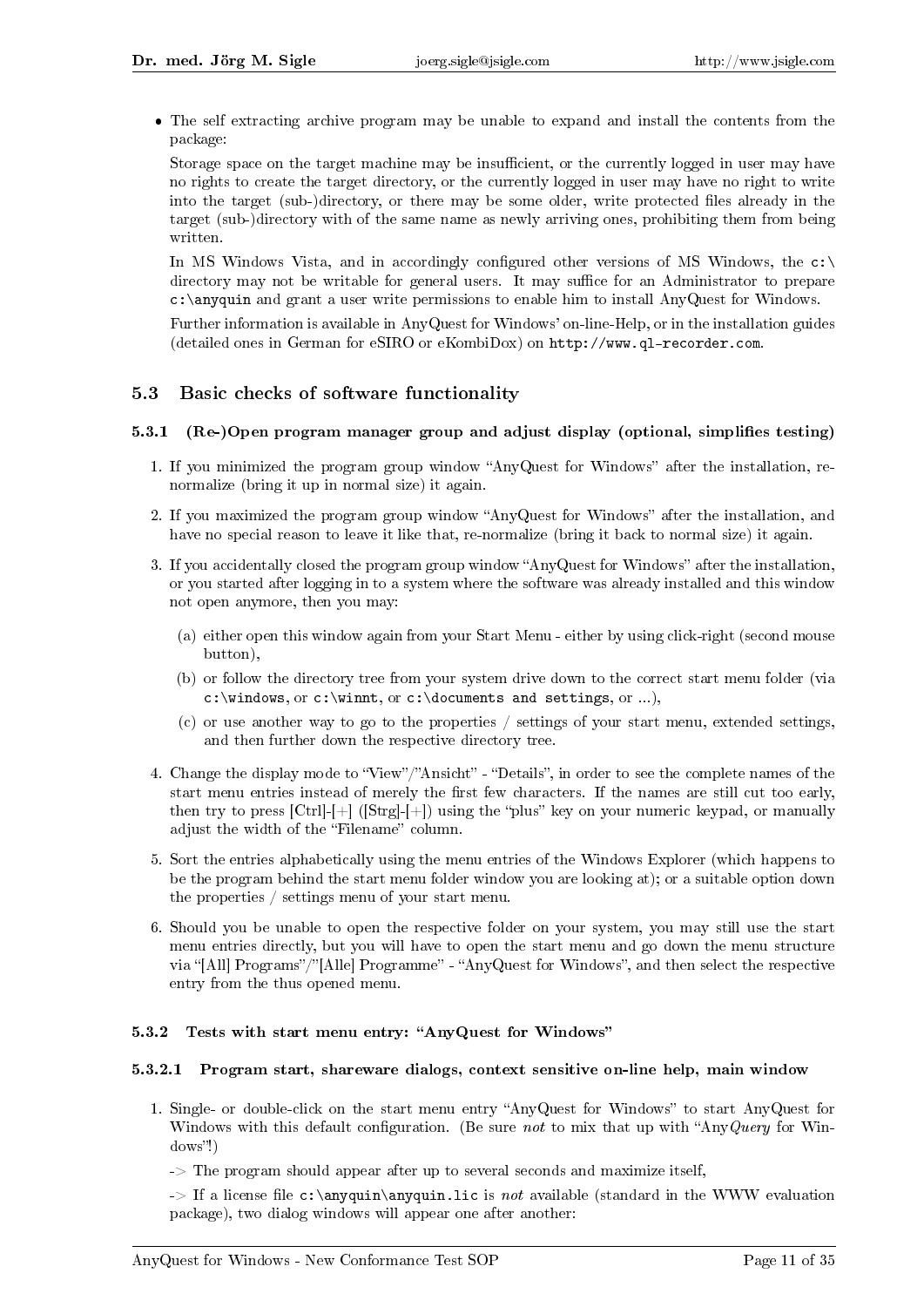- one dialog "Welcome to AnyQuest for Windows!" with introductory shareware information, and
- one dialog "About..." with information about the program name, version, release date, copyright, author, contact details, WWW site etc.

(Please note: I'm considering a simplication for users of the evaluation package here: In future version above 3.30, either or both of these dialogs may possibly be switched off even for users without a license file. Such a finding should be noted, nevertheless, until this SOP would have been adopted, but not necessarily hinder publication of a package.)

- 2. In the "Welcome..." dialog:
	- (a) Check the context sensitive on-line help system:
		- i. In the "Welcome..." dialog, click on "Registration form".
		- -> The context sensitive on-line help should appear and show the registration form.
		- ii. Close the on-line help viewer again.
		- iii. In the "Welcome..." dialog, click on "Contact details".
			- -> The context sensitive on-line help should appear and show the author's contact details.
		- iv. Close the on-line help viewer again.
	- (b) Click on "Continue...".
- 3. In the "About..." dialog:
	- (a) Check the version number an the release date versus the information displayed on the software library page in http://www.ql-recorder.com where the package was downloaded from: The numbers should match and be current.
	- (b) Click on "OK".

 $\sim$  The AnyQuest for Windows program remains maximized, and the "AnyQuest Navigation" dialog appears. It should have the focus, and be application modal (i.e. nothing else in the AnyQuest for Windows application window behind it should respond to any clicking).

 $\rightarrow$  The "AnyQuest Navigation" dialog should have four buttons: "Go!", "Edit", "Help", "Exit", and all four buttons should be active (i.e. appear in the same colour, with the same colour font). (Please note: Alternative configuration file settings may result in a "Navigation" dialog that has any combination of the "Edit", "Help" and "Exit" buttons disabled, or only one "Start" button and nothing else.)

 $\rightarrow$  The main window menu should contain these options: "File", "Edit", "Jörg's Magic Questionnaire-O-Matic", "Sound", "Display", "Navigation", "Printing", "Analysis tools", "Help".

(Please note: In any anypak.exe created after the homogenization of initialization files, and before 2009-05-14, even this configuration has restricted menu. Only the "Your Own" configuration has options to load and save questionnaires available. On 2009-05-14, menu restrictions were removed for the configurations "AnyQuest for Windows Introduction" from  $c:\\anyquin\,\anyquin$ .ini, and for the configuration "Demo - Question layout prototype collection", whose start menu entry was also remaned to "Editing - Question layout prototype collection" c:\anyquin\demo\prototyp.ini.

If you find a restricted menu, but need a completely unrestricted menu for editing or configuration development, you may change the appropriate entries in c: \anyquin\anyquin.ini or completely remove (or rather rename) that file before starting the "AnyQuest for Windows" start menu entry. Further menu configuration review follows far below, after an initial assessment, in tests for the editing functionality.)

-> The main window background should show:

- a rainbow-like graphic,
- a "Woopie", logo and address in the lower right corner, and
- some text: "Directory of loaded questionnaire definition files:" "AnyQuest for Windows Introduction English  $0.3\ 2003$ -10-31 js" in the upper left corner.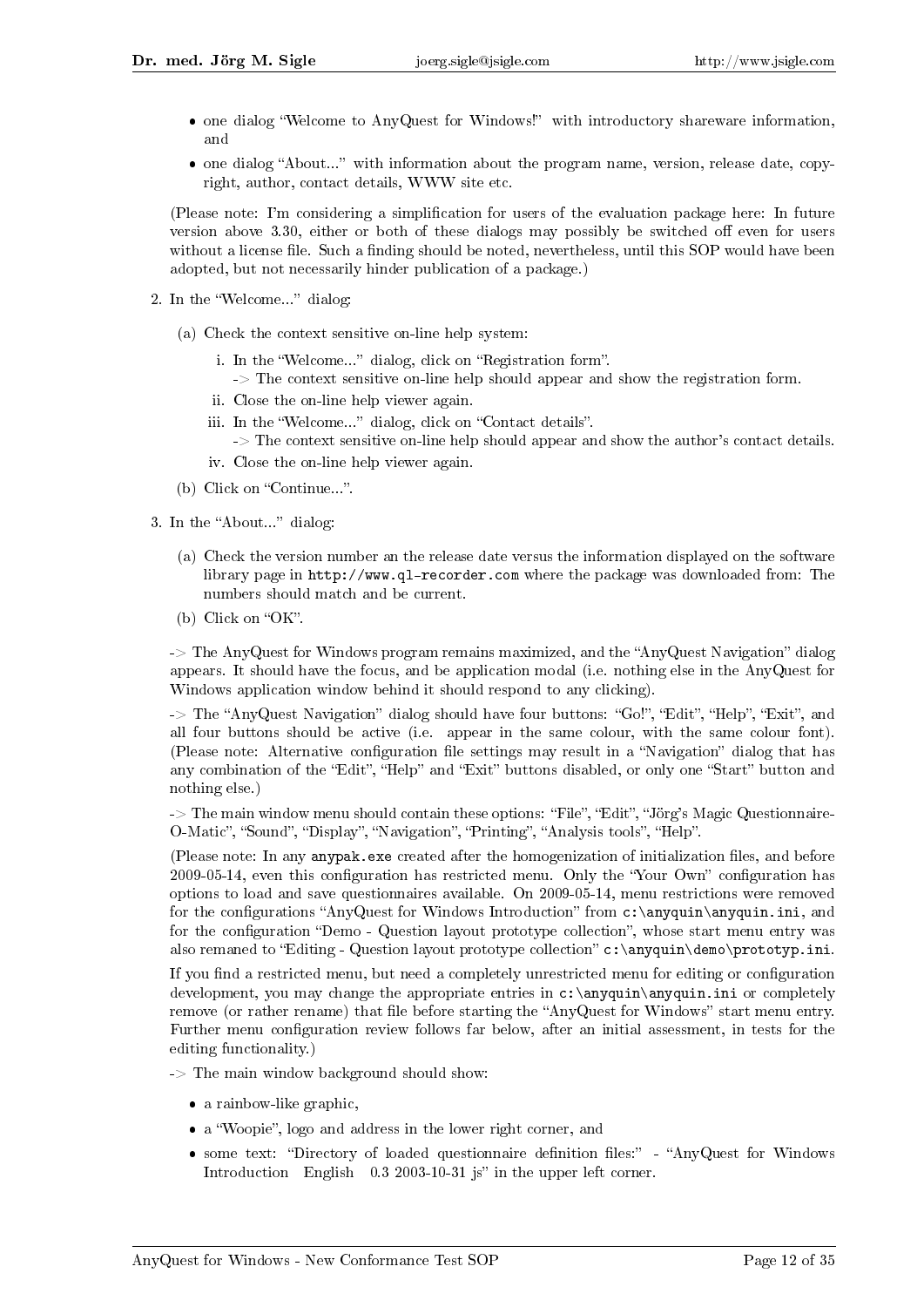$\rightarrow$  If the program has come up and the questionnaire definition file has been loaded, the installation has most probably succeeded, and the software is able to load and process  $\ast$ .ini configuration files as well as  $\ast$ . qdw questionnaire definition files.

(Please note: Correct interpretation of several other options will be veried in the course of this script, but a complete verification of all configurable options (or processing and content of the supplied \*.msg message files) will not be documented in detail. Problems in these areas would have no rationale to occur separately or spontaneously, without preceeding changes in the respective code, or easily become obvious during the development of individual configurations or during the productive use of the systems.)

(Please note: The "Directory of loaded questionnaires" can be replaced by or enhanced by a freely configurable custom text. Each of the main window background display elements can be disabled in the configuration file, and I considered doing this to give the evaluation user a more "serious" impression of the program. Since the option of disabling these elements is available, I usually do it for custom congurations, as long as they do not include a custom version of the executable with custom background graphics anyway. For future versions, I planned to give the standard executable the ability to load freely configurable graphics here, but this has not been implemented for the title/default background screen so far.)

(Please note: In a typical production system, and also in a system used to edit questionnaire definition files, the Windows Menu- and Task-Bar should not be visible for patients when AnyQuest is running - see the on-line help on secure configuration and the comprehensive eSIRO or eKombiDox guides, or other guides, on installation and configuration of the system.)

#### 5.3.2.2 Questionnaire administration session, navigation, review and changing of given answers, display options, special answer fields, additional text input

General information: The configuration which comes up with an introductory "questionnaire" definition file allows the new user to try out a complete questionnaire administration session, including collection of patient identification data (as configured), generation of printouts, and production of a result file. At the same time, it provides some basic information on how questions are presented and on answers are selected, and on some other basic concepts in AnyQuest for Windows.

Fast test: For a very coarse conformance test using this configuration, it is sufficient to just complete one or a few questionnaire administratin sessions - trying only whether going back one question and changing an aswer is possible using the " $\lt$ -" button, and the Ctrl-F5 and Ctrl-F11 related display options and the simple recording of one additional text information, from those features described below - and go on to review the produced \*.ang result files and printouts.

This can be done within a few minutes.

More comprehensive test: This should include all the display options and features described here, including the various display and navigation options, and entering, reviewing and changing additional text information.

1. In the "AnyQuest Navigation" dialog: Click on the "Go!" button.

-> The menu of the AnyQuest for Windows main window disappears, and if it has not been before, the main window is maximized and goes to the foreground.

 $\rightarrow$  The patient identification (PID) collection dialogs which are activated for this configuration appear one after another.

(Please note: In a production environment, the MS Windows Start-Menu/Task-Bar should not be visible any more now. If it were merely auto-minimized and a thin line were left visible in the foreground (not recommended anyway), that should at least better be positioned in the top/left/right border of the display screen, because patients may move the cursor towards the lower border of the screen while clicking at the "Continue..." button, and might thereby accidentally reveal any autominimized-always-kept-in-foreground MS-Windows Task-Bar, that might be confusing and provide a security and stability risk as well. Finally, if a complete, not-fixated, Task-Bar were shown at the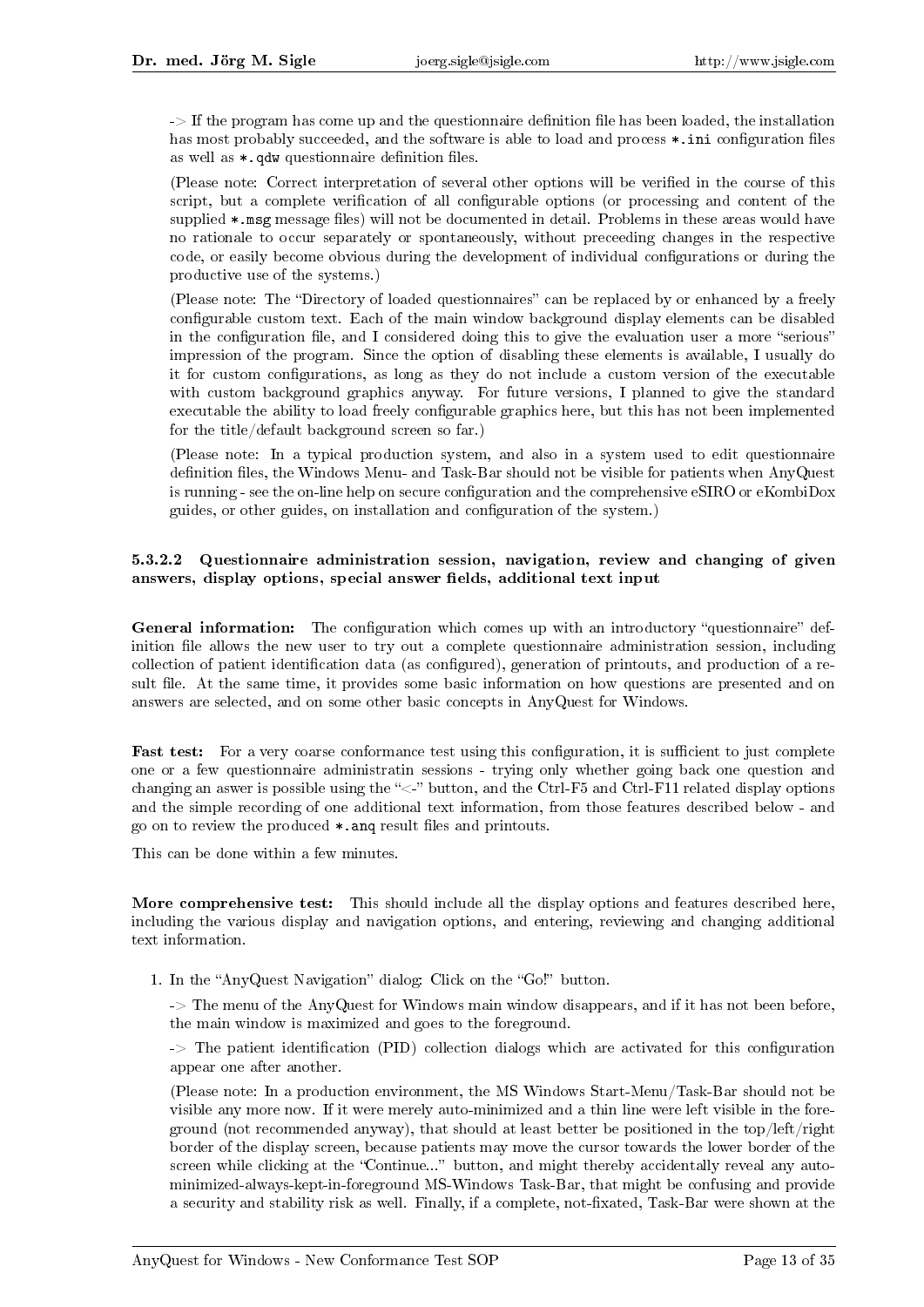lower border of the screen, patients aiming at the "Continue..." button could accidentally resize the task bar to its minimum size (=unusable, until extended again) and cause confusion even for the operator or administrator who may not be familiar with this ability of the MS Windows Task-Bar.

Please note: For the Tablet-PC editions of MS Windows: more recent revisions of Tablet-PC support show a writing palette, which is however, usually separate from the text input field for which it is meant to provide hand-writing recognition. Older revisions of the pen-computing support provided hand-writing recognition which allowed writing directly into any text input field. The newer variant may be permanently enabled e.g. at the lower screen border; this may change the expected screen geometry so that the display of PID collection dialogs and the questionnaire content must be reviewed before going into productive use.)

-> Should the configured data directory (For the "AnyQuest Introduction" configuration, the default is  $c:\anyquin\data)$  not be accessible for writing (which is very improbable if you followed this configuration), an information dialog may appear, and you may try to use the same directory again or select a different data storage directory.

(Please note: Access to the configured data storage directory is indeed verified before each questionnaire administration session is begun - thereby, a problem with data storage can usually be detected before a questionnaire is administered. Nevertheless, the program is also relatively robust when the data storage directory is lost during questionnaire administration, and will offer to retry or to use another target when it finds that it cannot write the collected/computed information to the originally desired one.

Moreover, it is possible to specify in a configuration file an external program (plus parameters) to be automatically called in case the configured data directory cannot be accessed. This feature can be used e.g. to have a network-drive assignment automatically restored, when that should have become detached, which can quite easily be happen on an MS Windows network.)

- 2. Enter the following ID (using the on-Screen buttons or a keyboard or a Tablet-PC pen based input facility):
	- (a) alphanumeric PID: 123
	- (b) FIRST name: MAX
	- (c) LAST name: MUSTERMANN
	- (d) Date of birth: 010203

(Please note: This will later be re-formatted, using the configured date-format, which has been set to yyyy-mm-dd or yymmdd for the English evaluation package. The DateFormatDialog and DateFormatPrint parameters in the  $\ast$ . ini file control this.)

If this is the first session administered for this PID (i.e. if you have removed previously collected data before starting this QA session, and if you have carried out the testing exactly in the sequence suggested by this script), then all items mentioned above should be collected. Should however, results from a previous session administered for the same PID 123 exist, then the PID should be recognized immediately after you entered it, and the other details should be filled in as available in the old result file, and only a confirmation dialog should appear.

During PID collection, you may try out the "<<<" button displayed on the screen. This should delete the character left to the cursor (function like the backspace key), or, if some data was selected before pressing it, delete all that, or, if the cursor is in the first position of the input field, go back to the previous PID collection dialog, and show the previously entered data all selected.

During PID collection, you may try out the "ESC" key on a keyboard (or a special Tablet-PC key). This shall abort the PID collection and return directly to the "AnyQuest Navigation" dialog. [If an \*.ang result file  $\pm$  a session-log was configured to be written even for aborted sessions, a \*.ang file with the respective information, and possibly with empty start- and end-of-test time/date might be generated - the recorded start time of a session is measured when the first question is displayed, which has never occured when a session is aborted already during PID collection.]

- 3. After the PID collection is complete, the first "screen" of the quesitonnaire definition file of this configuration appears. Check for the following:
	- (a) The system menu, and the minimize, restore, and close buttons at the top of the window are visible.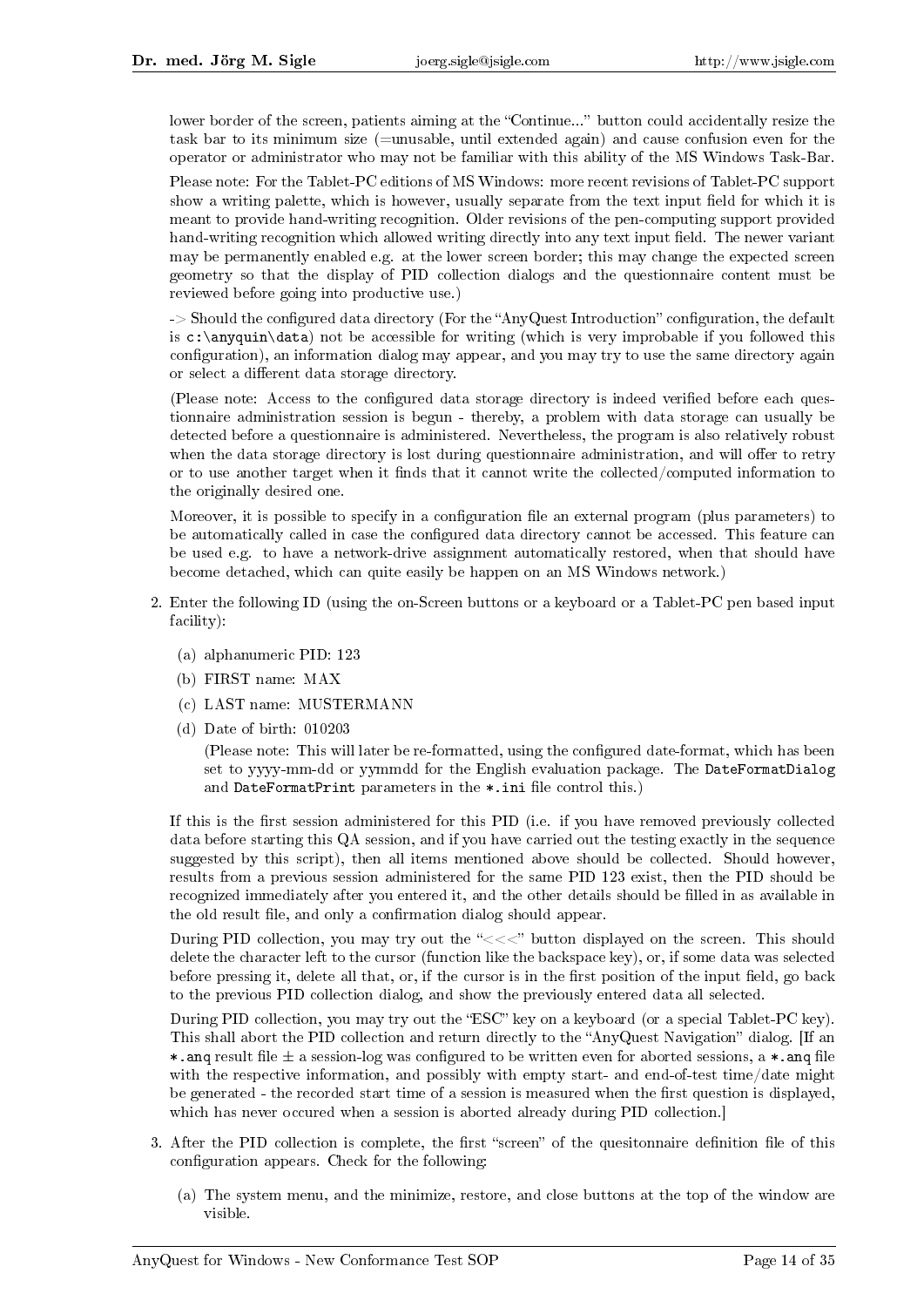- (b) The "minimize" and "restore" options called via the system menu, or the buttons, however, are both non-functional. The "move" and "change size" options in the system menu are disabled (i.e. the window can neither be minimized nor its size changed, not via the system menu, nor via the title bar, nor via the specialized buttons).
- (c) Clicking at the "close" button or chosing "close" from the system menu, or pressing  $Alt-F4$ , does not close the application, but bring up a session control dialog instead - this allows you to enter a comment, interrupt and save, abort, or continue the session (you could chose either option for extended testing, but for now, please chose "continue"). (Please note: The "Help" button may be non-functional in this dialog to avoid a user opening

the on-line help system during a qustionnaire administration session. The MS Windows online help can allow a user more access to system ressources than may be desired, at least in some environments. More information on preparation of a secure configuration is available in documentation from the QL-Recorder WWW site or in AnyQuest for Window' on-line help.)

- (d) The long and short questionnaire names should not be visible now.
- (e) A graphical progress indicator should be visible at the lower right corner.
- (f) For the first displayed screen, no " $\lt$ " button (to go back one question) should be displayed in the lower right corner - because it is not possible to go back any further than to the first question.
- (g) The first screen of the "AnyQuest for Windows Introduction" does not contain a true question, but a so called InfoScreen: Information given to the patient, where no answer can be selected. A "Continue..." button should be visible instead, at the bottom of the screen. This button should not overlap the text displayed above at any time.

(Please note: The font, font-size, and button size are controlled from the used  $\ast$ .ini configuration file; the text of the button is controlled from the used  $*$ . msg file - which is specified from the used \*.ini configuration file as well. If you use non-standard settings for the size of your window borders, window title bar, screen geometry, font sizes, display resolution etc., you may notice deviations from the desired layout and have to change the environment to something more suitable, or adopt your AnyQuest for Windows configuration as required.)

- 4. Click on the "Continue..." button, or press the "Enter" (or "Return") key, or press "PageDown", to advance to the second screen. Then check for the following:
	- (a) A single " $\lt$ -" button (to go back one question) should now be displayed in the lower right corner. If you click on it, the previous screen is displayed. The " $\lt$ -" button disappears (you can go back only one question with this most recommended configuration of this button, a variety of other options are configurable). As that previous question is an InfoScreen, you can click on "Continue..." or press "PageDown" again to advance to the second screen again.
	- (b) Also try to use the "PageUp" and "PageDown" keys to go backward and forward between the first two screens.

This mode of questionnaire navigation should not be used by patients, but is available at all times.

Cave: It is possible to deviate from the way through a questionnaire with or without conditional branches or conditionally shown questions that was intended by its developers, and to cause undesired effects e.g. with regard to questionnaire completeness checking, result computation etc.

- (c) Click/tap onto the screen four times in a row in the lower middle area of the screen, but not onto the "Continue..." button or any other element:
	- i. The " $\lt$ -" button in the lower right corner should disappear, and a complete navigation bar should appear, replacing the "Continue..." button.
	- ii. Try to use the " $\lt$ " and ">" buttons of this navigation bar to go backward and forward between the first two screens. You may as well use the " $\langle \langle \cdot \rangle$ " and " $\rangle$ " buttons of the navigation bar to go to the first or last question/screen of the current questionnaire defintion file - please watch the graphical progress indicator.

This mode of questionnaire navigation should not be used by patients, but is available at all times when either the navigation bar or the response to the four-times clicking are activated in the configuration file.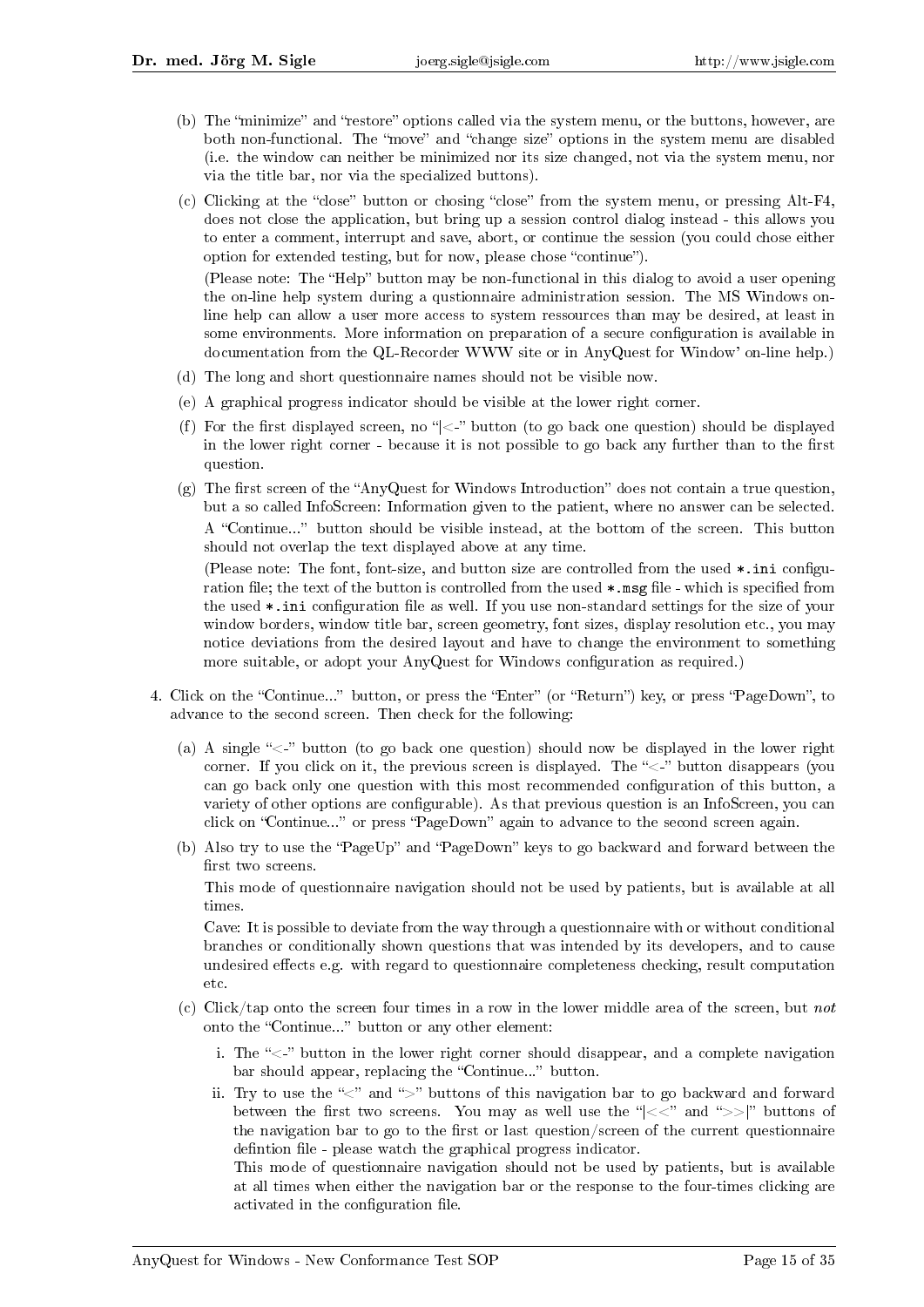Cave: It is possible to deviate from the way through a questionnaire with or without conditional branches or conditionally shown questions that was intended by its developers, and to cause undesired effects e.g. with regard to questionnaire completeness checking, result computation etc.

- iii. Click/tap onto the screen four times in a row in the lower middle area of the screen, but not onto the navigation bar buttons or any other element.
- iv. The navigation bar should disappear again. The "Continue..." button should re-appear, and the single " $\lt$ -" button in the lower right corner as well, when at least the second screen is being displayed.
- (d) Click on the "Continue..." button for each succeeding InfoScreen, until the screen "Patient instructions:" appears, that shows a Linear-Analog-Scale (or Visual-Analog-Scale) with one checkmark already set.

On the way there, you may either read the displayed text carefully or at least scan for obvious layout problems. You may also watch the graphical progress indicator advance.

When the "Patient instructions screen is being displayed, please check the function of some configurable display options. Most of these items are used mainly during questionnaire definition file editing, and during preparation and testing of configurations. They can be controlled via Ctrl-Fn key combinations for ad-hoc testing purposes, and more permanently from the \*.ini configuration files:

i. Press Ctrl-F1 to activate the display of the long questionnaire name. This can be freely positioned for each questionnaire denition le. Here, it appears in the top middle region of the screen, but usually I place it to the top left or to the top right corner.

The long questionnaire name is shown on the standard startup display of loaded questionnaires (if not disabled in the used configuration), and is also written into the  $\ast$  and result files, and on the standard printout header (if not disabled in the used configuration).

I recommend to display this information during questionnaire definition file editing, but not in production systems during questionnaire administration: Patients should not usually need to know the name of the questionnaire they're completing, and what is not shown on the screen cannot distract or confuse the patient. I recommend to hide any information from the patient that does not serve any well defined purpose, thereby avoiding any avoidable stress or load for the patient's reading, understanding and informaition processing capacity.

- ii. Press Ctrl-F2 to activate the display of the short questionnaire name.
- The short questionnaire name is included in  $\ast$ , and output files in front of each line of output that is specifically generated from a given questionnaire definition file. It is also used in the column headers of results exported in tabular format.

The same recommendations as for the long questionnaire name apply.

- iii. Press Ctrl-F1 and Ctrl-F2 to hide the long and short questionnaire names again.
- iv. Press Ctrl-F3 to hide the display of the explanation 1.

In the preceeding questions, this field alone was used to show all introductory texts. In a screen that displays a typical question, however, it is intended to show some short explanation before or after the main question text. It can have the same color and font size as the main question, or use different ones.

(Please note: I have noticed, that simply changing an explanation text from black into dark blue color (which has lower contrast, but still not very much!) may definitely cause an occasional patient to overlook it. Specifically, I have found this by closely observing and interviewing patients who were lling in electronic questionnaires based upon the EORTC QLQ-C30 where an introductory "During the last week..." was never overlooked when written in black, but was occasionally overlooked when written in dark blue, otherwise unchanged. Maybe patients are more conditioned to judge black-on-white type as important, or to judge everything that has a lower contrast or a more colourful color as less important. Maybe this applies only to the dark blue color, if used for short introductory explanations positioned over much more black main question text, whereas the layout presented in this InfoScreen shows another color and layout arrangement that has a rather low probability of anything being overlooked. In any case, I recommend you to test any color combination that is not purely black and white, and especially test it on the target display intended for production use, because some flat screen panels can let colours appear very differently e.g. when viewed from various angles, with different backlight settings, or with different ambient lighting and different clothing of the user.)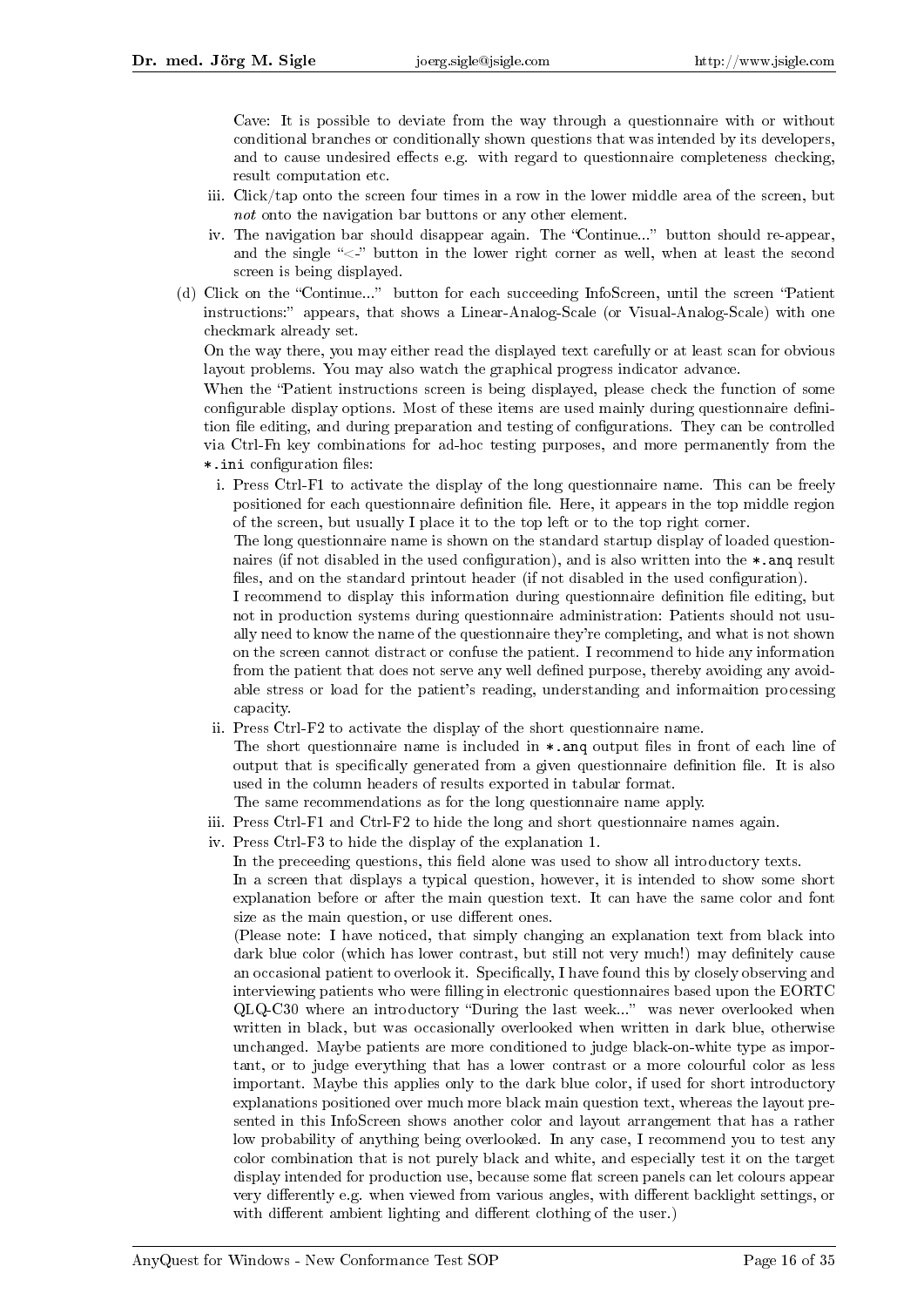- v. Press Ctrl-F3 to show explanation 1 again.
- vi. Press Ctrl-F4 to hide explanation 2 (and leave it turned off for now!)
- vii. Ctrl-F5 is not demonstrated here because the elements it controls are not included in this InfoScreen. It is covered extensively further down.
- viii. Press Ctrl-F6 to show the number of the currently displayed questionnaire definition file. (Please note: AnyQuest (both, later versions of AnyQuest for DOS, and AnyQuest for Windows) can load multiple questionnaire definition files at the same time, which can be presented either linearly one after another, or which can be used as an item-pool, or question-repository, or repository of modules, that can be presented in a non-linear fashion, controllable by previous answers or by parameters obtained from patient identification variables, or from external sources.

This can be achieved by using Conditional branching formulas (CBFs), many of which can be connected to each individual question, and additionally by inline formulas, which can be inserted into almost any text contained in any screen (question).)

- ix. Press Ctrl-F7 to show the number of the currently displayed question (screen) within the questionnaire definition file.
- x. Press Ctrl-F8 to show the current numeric result and string result of the current question (screen). (A little bit more information on this will be provided below.)
- xi. Press Ctrl-F9 to hide the graphical progress indicator.
- xii. Press Ctrl-F6, Ctrl-F7, and Ctrl-F8 again to set the respective options to the recommended default configuration for productive systems.
- xiii. Now press Ctrl-F4 to re-activate the display of the explanation 2 again.
	- (Please note:

Ctrl-F10 is currently reserved for further options.

Ctrl-F11 controls something very special: When a new question (screen) is displayed, AnyQuest can either keep the mouse pointer position unchanged, or move it away from the screen, thereby effectively making it invisible. The effect of pressing Ctrl-F11 becomes visible as soon as the next question (screen) is being displayed after an automatic advancement after a question has been answered (but not after a manual advancement after the "Continue..." button has been clicked).

The hidden mouse pointer behaviour removes another potential distractor from the screen while it is not required, obtaining highest simplicity and clarity of the display. It also removes the mouse pointer's potential ability to give some ever-so-minute advantage in attracting the patient's attention to answer elds located in the same screen area as the one, that had been selected in the preceeding question. This option is, however, only tailored to systems that have a touch-screen or a pen (pen-computers, Tablet-PCs): Would it be used with a mouse or a trackball, the moved away cursor would require additional mouse-movements before the user would find it again, and to bring it back towards one of the answer fields. This configuration option addresses a very specific detail, but AnyQuest provides the necessary functionality if you want to care for it. There is also a utility that allows you to comfortably switch a complete collection of congurations over from one setting to another.)

- (e) Click on the "Continue..." button for each succeeding InfoScreen, until the first true question appears which is *not* an InfoScreen. It does *not* have a "Continue..." button. On the way there, you may either read the displayed text carefully or at least scan for obvious layout problems. You may also watch the graphical progress indicator advance.
- (f) This question ("How did you feel today?") offers a Linear-Analog-Self-Assessment-Scale (LASA) or Visual-Analog-Scale (VAS): Click somewhere on the line between the two extremes.
	- $\geq$  A mark should appear indicating where you clicked, and after a small pause,...

 $\rightarrow$  a white screen should appear (this is configurable, it did not appear after the InfoScreens), and after a small pause...

- -> the next question should appear.
- $(g)$  This question ("How did you feel yesterday?") offers four discrete answer fields, of which only one needs to be checked. Check one by simply clicking at it.
	- $\rightarrow$  A mark should appear indicating where you clicked, and after a small pause,...

 $\geq$  a white screen should appear (this is configurable, it did not appear after the InfoScreens), and after a small pause...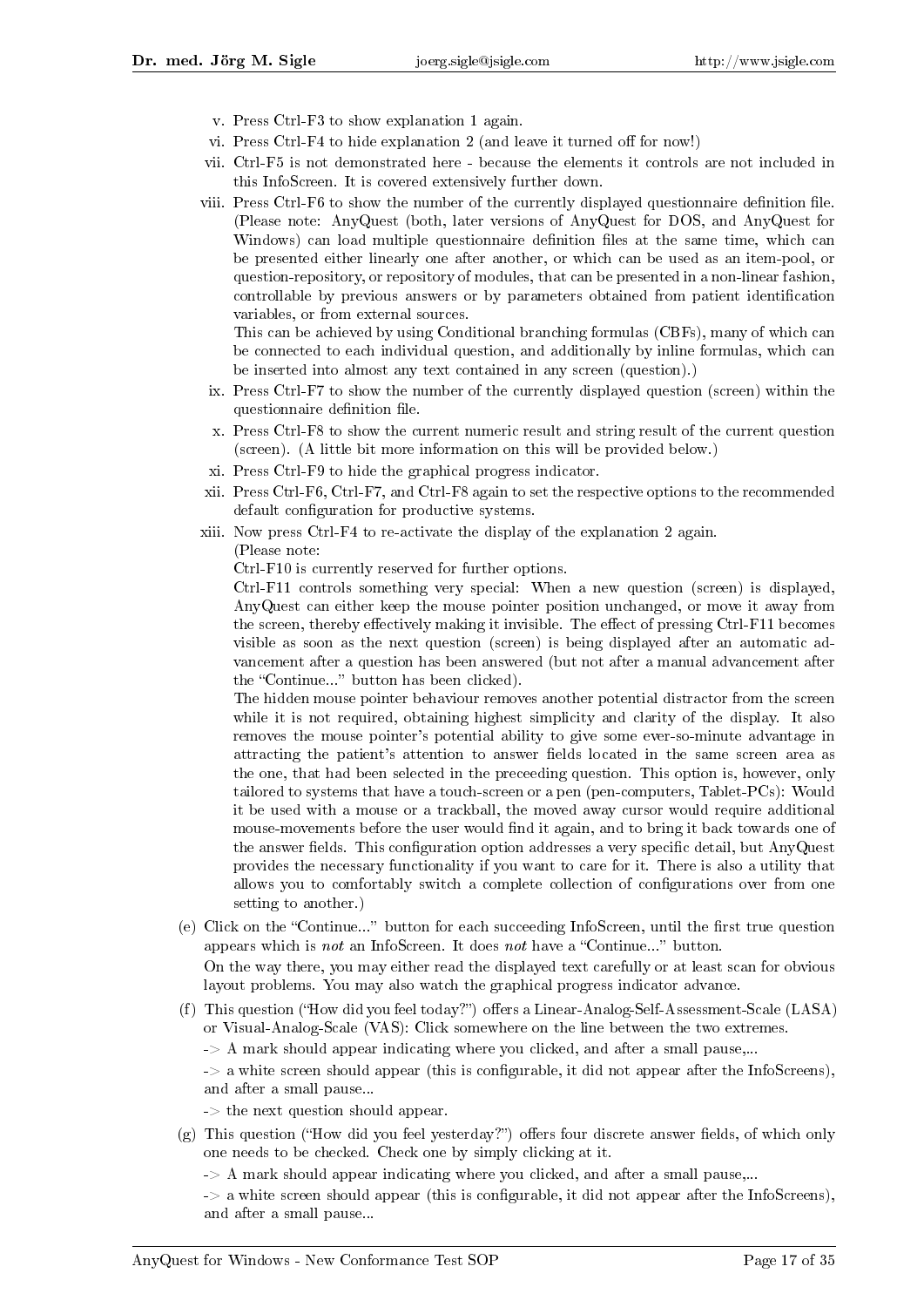- -> the next question should appear.
- (h) This question ("Please tell me what you would like...") offers four discrete answer fields. Now, any combination of all available answers can be checked. Therefore, the "Continue..." button appears and needs to be pressed when all desired answers have been checked.
	- i. Press Ctrl-F8 to activate the display of the numeric an string results of the current question (screen). This is partially hidden behind the single " $\lt$ -" button.
	- ii. Click four times in the lower middle area to hide that " $\lt$ -" and the "Continue..." button and show the larger transport bar instead. Now you can see the numeric an string results of question completely.
	- iii. Try to check (and uncheck, by clicking them again) various combinations of the four answer fields and watch the results display after each change: the numerical result shows the sum of the individual values of all checked answer fields, or  $\frac{m}{n}$  (for: "undefined") if none is checked. The string result shows the strings of all checked answer fields concatenated.
	- iv. Press Ctrl-F8 to hide the numeric an string results of the current question (screen).
	- v. Click four times in the lower middle area to hide the transport bar and show the " $\lt$ -" and the "Continue..." button again.
	- vi. With at least one answer field checked, click on the "Continue..." button.
	- -> the next question should appear.
- (i) This question (screen) demonstrates irregular layout possibilities. Otherwise, it is unspectacular. Please click into any answer field - and, within less than 0.1 seconds, click again into the same answer field:
	- $-$  A mark should appear indicating where you clicked,...

 $\rightarrow$  and when you click the second time into the same answer field, the mark disappears again. This is what would happen if a patient were uncertain, had severe tremor, or used a touchscreen or a pen for a Tablet-PC that would erroneously sense multiple clicks when the patient meant only one.

This situation may also result when a patient goes back one question using the " $\lt$ -" button, and then clicks onto the same answer field that had been checked before.

In either situation, if no mark remains after the final click, AnyQuest will not move on to the next question.

- (j) Now, finally, please click onto the selected answer field only once, and then no more.
	- $\rightarrow$  A mark should appear indicating where you clicked for the last time...
	- $\rightarrow$  a white screen should appear (this is configurable, it did not appear after the InfoScreens), and after a small pause...
	- -> the next question should appear.
- $(k)$  This question (screen) demonstrates special answer fields for "I cannot answer this question" and "I do not want to answer this question", and the ability to collect additional text information via a popup dialog.

(Please note: These special answer fields should be included with all questions in a questionnaire except for very rare exceptions, where at least one other answer must (and can) definitely be provided by any person in any questionnaire administration session. Otherwise, a person who would not want to (or could not) answer a question, would have to check a (more-or-less) random answer instead, thereby adding wrongness to your data, instead of the less problematic uncertainty. One exceptional, relatively acceptable reason for not including these fields with a given question is: if that question has a conditional branching formula connected to its results, and the author does not have sufficient time or understanding to implement a complete (three state logic or so) evaluation for all combinations that would become possible with the special answer fields.)

(Please note: AnyQuest for Windows also supports direct text entry fields, which need not be checked and which can directly collect and display free text, free numeric, date or time information.)

- i. Press Ctrl-F<sub>5</sub> to hide the special answer fields.
- ii. Click (or tap) four times in a sequence into the lower left area of the screen. This should reveal the special answer fields again.

(Please note: Special answer fields are usually located in the lower left corner of the screen for most questionnaire definition files; that's why their four-magic-clicks-sensitive-area is located in the lower left corner of the screen.)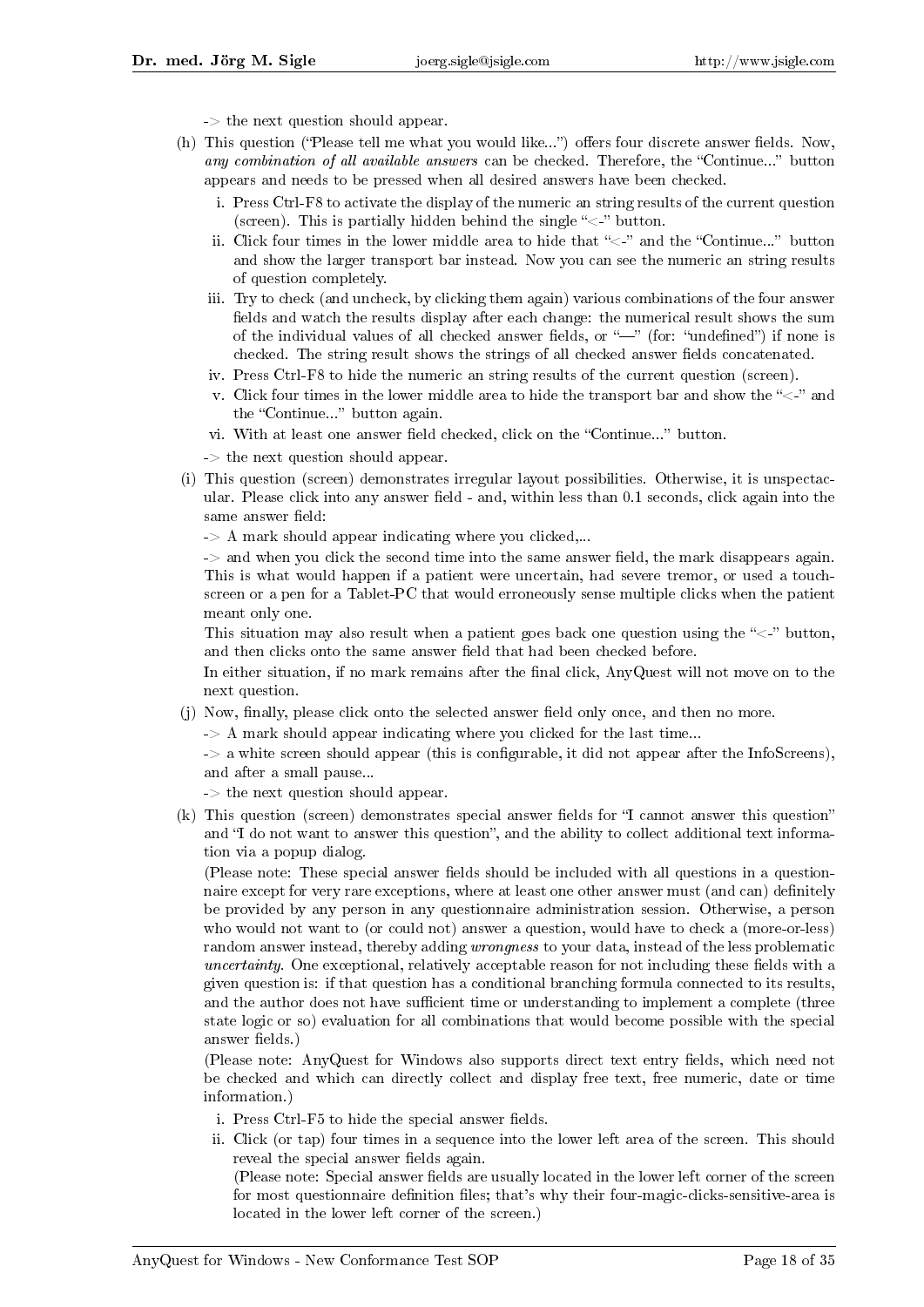iii. Click (or tap) four times in a sequence into the lower left area of the screen, but not into the special answer fields. This should hide the special answer fields again.

(Please note: Although I recommend to add special answer fields to almost all questions, I recommend to prepare default congurations for production systems to start up with hidden special answer fields. Patients shall not see (nor be distracted or stressed by) what they do not definitely require; they shall be instructed at the beginning to call for staff assistance whenever they can't answer a question, or don't want to answer a question. Staff will then reveal the special answer fields, assist the patient with marking one of the special options, type in additional text info if required, and hide the special answer fields again afterwards. This configuration setting (hidden special answer fields) is among the primary reasons for the recommendation to protect conguration les against accidental overwriting.)

- iv. Press Ctrl-F5 to reveal the special answer fields.
- v. Click into either of the special answer fields.
	- $-$  A mark appears in the selected special answer field and...

 $\rightarrow$  a new dialog window appears and asks for further information (if configured). The question written in the dialog window matches the special answer field you selected.

vi. Enter some text, and click on the "OK" button.

-> If you are fast, you can see that a mark appears in the selected special answer field, and also the image of a pencil is drawn accross it, to indicate that additional text information has been recorded for this answer field.

(Please note: Pressing "Enter" (or "Return") will have the same effect as clicking on the "OK" button. If you want to input a line break instead, you should type "Ctrl-Enter". Whereas AnyQuest for Windows uses this convention wherever it provides the same text input dialog window, line breaks (and other special characters) will be replaced in the recorded input when the additional text input is written to the  $\ast$ , and result file, because there, only one output line is available for all additional text information that has been recorded for a single answer field. Similar simplification will be applied when additional text is processed in formulas or transferred into printouts.)

(Please note: How many characters can be recorded in this window? I have just tested it with some  $18.000$  characters - that works, and really produces an \*.ang result file with a single line that has a reported length of 18.742 bytes.

 $Any Quest\ itself\ will\ not\ process\ all\ of\ that\ information\ when\ re-reading\ the\ same\ file\ for$  $later processing towards, e.g., data export, because some file processing code is limited to$  $255$  characters per string: Consequently, the Analysis Tools interactive result file selection, with "additional text input" manually selected for processing, transfers only 215 characters into its "value" drop down box when "AnyQuin Intro text input to qn nr. 5.3:" is the preceeding label, occupying 40 characters. For any practical use and especially for the originally conceived purpose of these additional text input fields, these limits are probably acceptable.

Other postprocessing software may impose even lower limitations: Even 80 characters net input might cause problems when  $*$  ang result files are to be dumped to a plain text processing device (like a line printer) that cannot handle line lengths beyond 80 characters, because the "ShortQnName additional text info qn.  $x,y$ " string will preceed the net saved information.

So quite probably, AnyQuest will be able to reliably transfer anything that a patient or nurse may be expected to type into these dialog windows, into the  $*$  ang files. And with these files being plain text files, anything that went in there can probably be retrieved, if not by any other means, then using a text editor, even for exceptionally large input.

 $Should you plan to apply any automated postprocessing steps, however, you should define.$ nitely make sure that all involved programs can (a) process and preserve strings as long as you want to have them, and (b) do not crash upon encountering a long string, or fail to correctly process the remainder of the file due to something like a framing error or another problem.)

-> Similarly to when you checked a "normal" answer field, AnyQuest will advance to the next question.

- vii. Click on the  $\ll -1$  button in the lower right corner to go back to the question with the special answer fields.
	- $\rightarrow$  You can see the selected special answer field, with the mark, and with the additional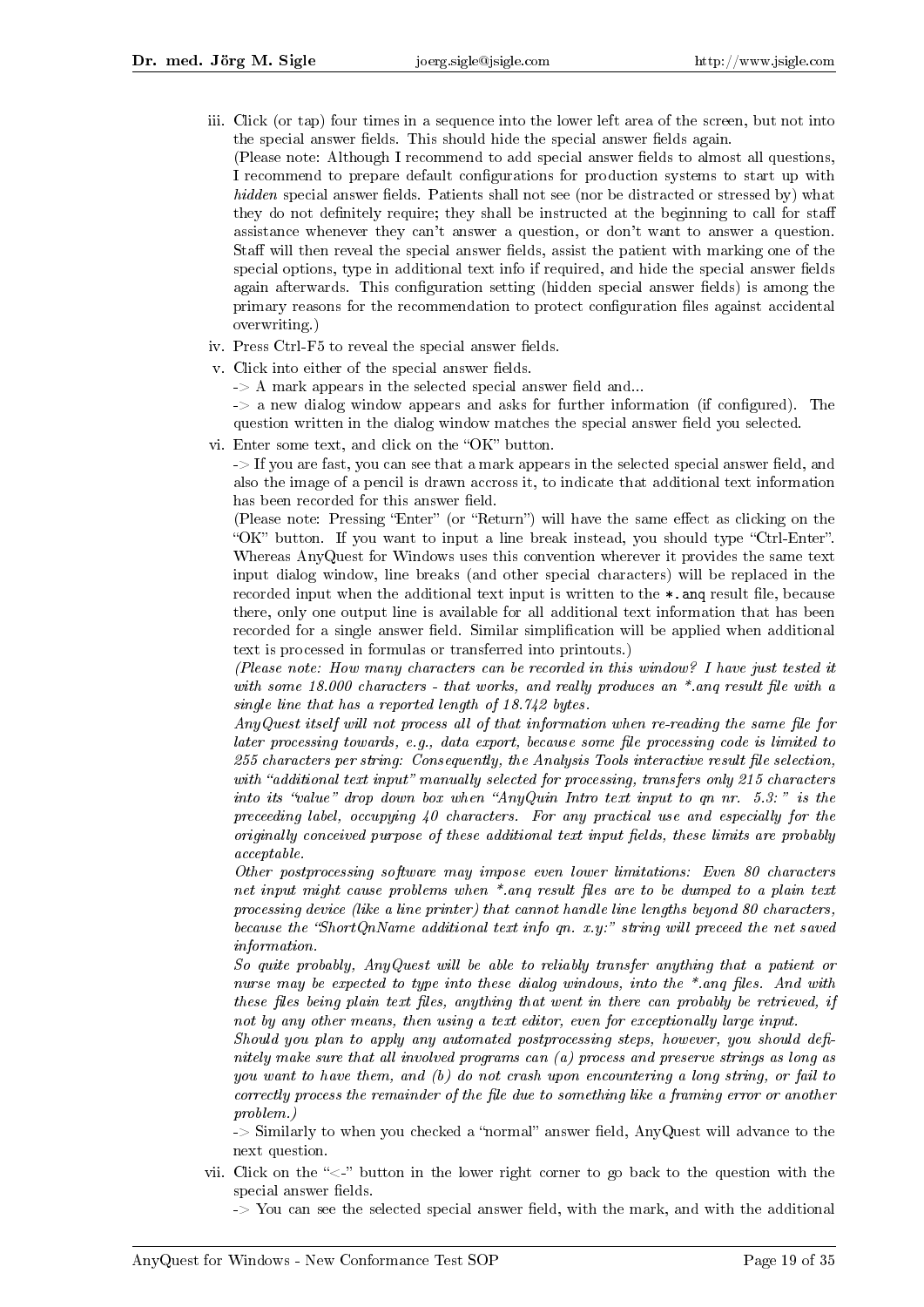image of a pencil in it again.

viii. Click onto the same answer field once more.

-> The additional text input dialog window appears again, and shows the text you had entered before. All of it is now selected, i.e., if you should not change that selection status, e.g. by clicking somewhere into the text input field first, all the selected text will be replaced by the next character you type.

ix. Do not change the selection status, but delete all the selected text by pressing the "delete" or "backspace" keys. Then click onto the "OK" button.

-> The dialog window disappears. As you deleted the additional text connected to this answer field, the image of the pencil and the check mark both disappear as well. The question returns to the unanswered status.

-> You could of course edit the recorded text in the same way, instead of deleting it.

x. Now click at the other special answer field, and enter some additional text.

 $\geq$  Check mark and the image of a pencil appear in this other special answer field.

xi. Now click at a normal answer field  $($ "Yes" or "No").

 $\rightarrow$  The special answer field loses its check mark, and the pencil - the additional text information for "I can't  $/I$  don't want to answer this question" is automatically deleted, when the patient selects one of the normal answer.

And vice versa: when either of these special answer field is selected, any selected normal answer fields lose their selection status.

(Please note: This also works for more complicated questions that might allow multiple discrete answers to be checked, or have additional free text input fields among the "normal" answers, or provide a VAS/LASA-Scale plus special answer fields etc. For added flexibility (and very special question constructs), even "normal" AnyQuest answer fields can have an option set that clears all other possibly checked answer fields of the same question, when a certain field is selected, that has this option set - making it behave quite like a special answer field would upon being checked. Some application examples are provided among the questionnaire defintion files included in the anypak.exe package.

These features provide specialized, configurable "local intelligence" to AnyQuest's individual questions, which can be fine-tuned to a certain application's needs, and can probably be reproduced very easily (at all, or at least, without programming) in other environments like HTML forms or GUI toolkits. [And we haven't touched CBFs or inline formulas in text elements yet...])

- (l) If you the last question is still there, please finally click an previously unmarked answer field in order to proceed.
- (m) Then, use the Continue... button to advance through the remaining InfoScreens, further observing the graphical progress indicator.

 $\rightarrow$  After the last InfoScreen, a "Thank-You!" box dialog will appear.

(n) In the "Thank-You!" box dialog, click on "OK"

-> If you left any question that was displayed unanswered, the program will show a notice, and display that question again, expecting you to answer it.

-> When all questions that were displayed have an answer, the program will compute some results. It will also generate an  $\ast$  and result file, with information on the collected PID, session and questionnaire definition file related meta information, collected raw data, and computed test results.

Should the configured data directory (For the "AnyQuest Introduction" configuration, the default is c:\anyquin\data) not be accessible for writing (which is very improbable if you followed this configuration), an information dialog may appear, and you may try to use the same directory again or select a different data storage directory.

-> Afterwards, the program will create the configured printouts: Questionnaire-Filled-In-alike (QFI), single result, and cumulative result printout. These will appear on your configured standard printer, which can also be a virtual printer generating PDF documents (Adobe Acrobat Distiller, FreePDF etc.), or a printer driver with output redirected into a file (preferrably a PostScript printer, that generates \*.ps files, to be viewed e.g. with GhostScript or to be further archived, printed, and/or converted into PDF documents.)

#### 5.3.2.3 Session interruption, abortion, comments, saving, resumption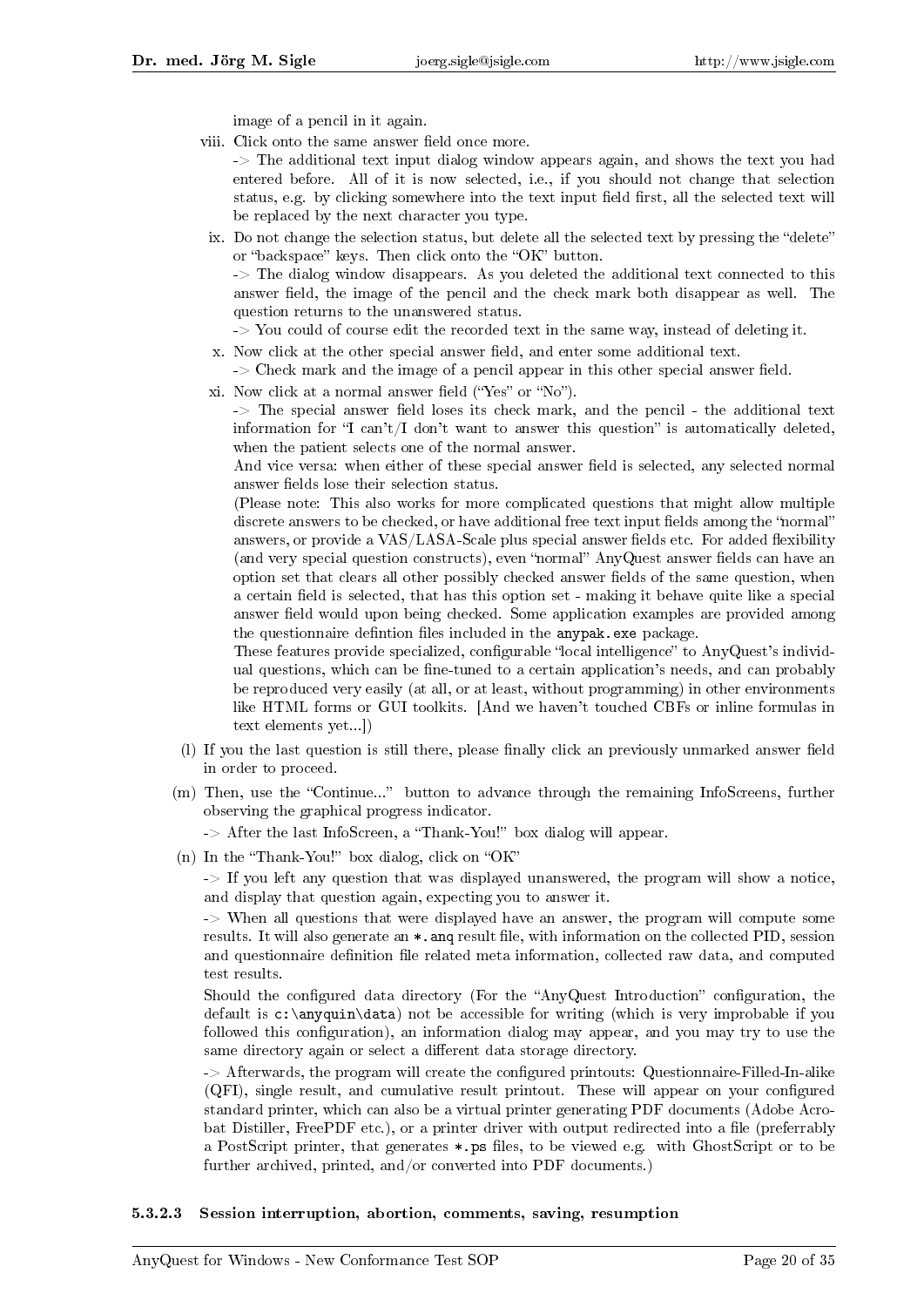General information: At least once after each software update, session interruption, saving and resumption should be tested.

Fast test: This interrupts and saves one session, then resumes and completes it.

More comprehensive test: A more comprehensive test does the same for multiple sessions started using various configurations, with different, and at least in one configuration, multiple concurrently loaded questionnaire definition files.

Strict test: Very comprehensive testing may use questionnaire definitions that have been created in AnyQuest's memory only and not saved into \*.qdw files yet, so the questionnaire definition files, are created only as temporary files in the saved snapshot of the configuration active when the session as interrupted. The same can be tested for configuration options (i.e. visibility of special answer fields, switchable with "Ctrl-F5", or anything else switchable with "Ctrl-1" through "Ctrl-9"), checked answers, entered additional text input etc.

The resume function should also be tested from the Navigation dialog of another configuration: If it works on the same temporary directory, it should still show a resumable session from any other conguration. When such a session is resumed, the configuration state saved together with the resumed session should be loaded for the resumed session, and after the resumed session has either been completed or aborted, and the "Navigation" dialog for the originally started configuration re-appears, the originally started environment should also be restored again.

The latter is true, even when the configuration state of that environment was temporarily changed (i.e. the environment of the "outer" session was changed after loading it, with regard to the configuration file, from which the "outer" environment was loaded: that "outer" environment should be preserved in a temporary configuration file of its own, while the resumption of another ("inner") saved session (with another, independent configuration environment) is processed; and when the resumption is finished, aborted, or interrupted and saved again, the temporarily saved "outer" environment should be restored just as it had been directly before the resumption was initiated. This should be true for both configuration settings as well as for loaded questionnaire definition content, for situations with only one loaded questionnaire definitions, or multiple questionnaire definitions loaded.

A complete evaluation of this functionality also uses at least one configuration that has session log information writing enabled, and production of result files even for aborted (and thus incomplete) sessions. The result files produced by these sessions should contain an additional [session log] section, that grows with every interruption, comment, continuation, saving, resumption, abortion of a session; and it is possible using these options to generate a result file that has no start time or end time information recorded, when a session is aborted as early as during the PID collection (i.e. the first question of the loaded [set of] questionnaire definition file[s] has never been shown).

#### Operation:

- 1. Session abortion during PID collection is immediately issued by pressing the "ESC" key on a keyboard or from the few keys usually available on a Tablet-PC.
- 2. During questionnaire administration (i.e. when at least the first question has been displayed after PID collection), Session interruption (saving, recording of a comment, continuation, or abortion) is initiated by clicking on the "Close" button of the mai window, or selecting the "Close" option from its system menu, or by pressing Alt-F4. This brings up the session control dialog, which offers all the available options.
- 3. When any saved session is available, an additional button appears in the "AnyQuest Navigation..." dialog of any configuration started using the same (temporary working) directory. This button is labeled "Resume..." for the standard "AnyQuest Navigation..." dialog, and merely "..." for the simplified start-button-only dialog.

Clicking this button, brings up a list of sessions that are available for resumption. Selecting any of these and clicking on "Resume this session" loads the respective configuration, as it was when it was interrupted. It can be completed (or interrupted etc. again) from there on.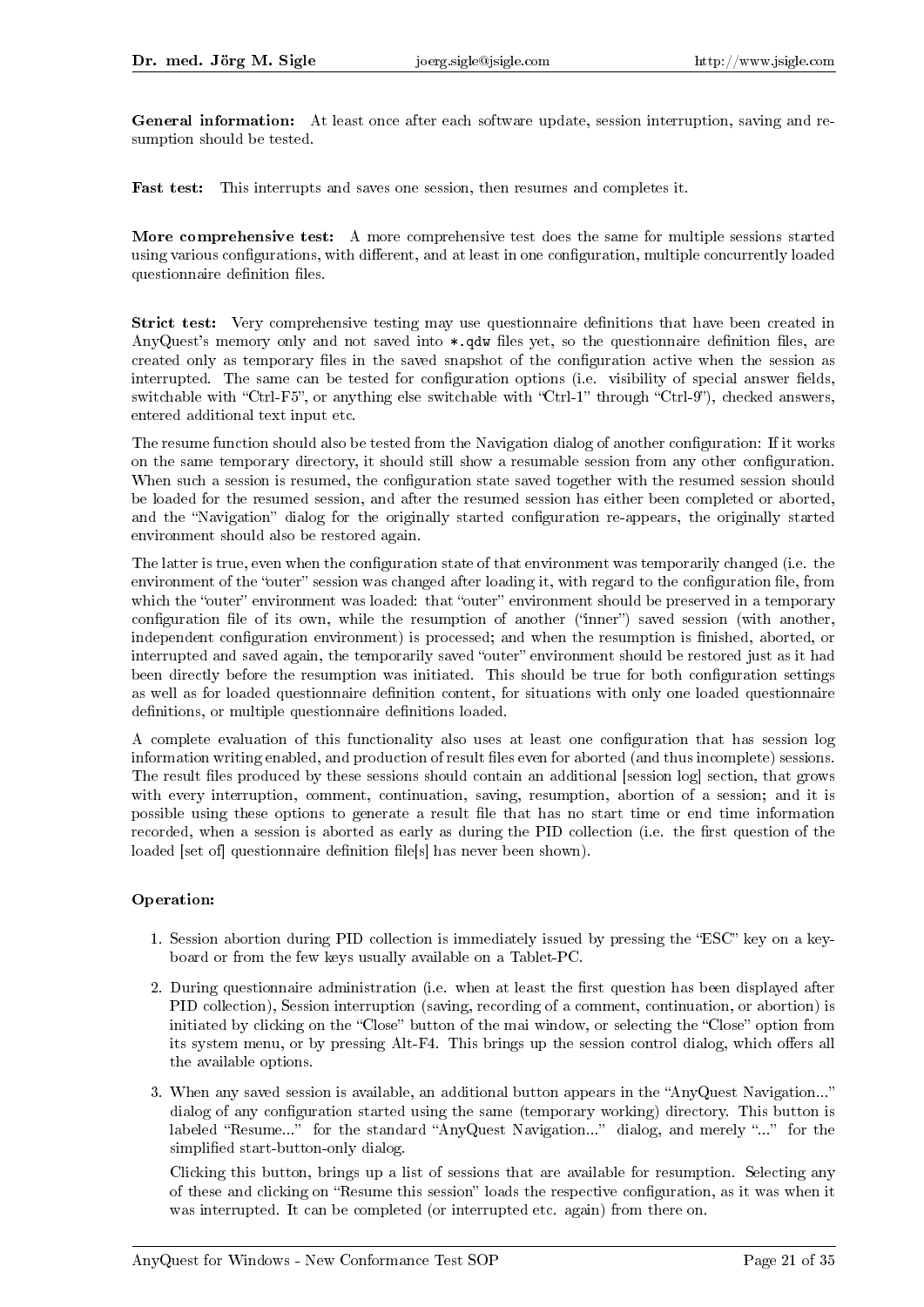#### Checks:

- 1. All partially filled in data must be correctly saved and restored.
- 2. All sessions must be resumed at the exact points where they were stopped.
- 3. All configuration settings as well as the questionnaire definition files must be correctly saved and restored together with the session information, including temporarily changed configuration settings that may differ from those which belong to the initial configuration file of the respective session.
- 4. Session log information, if configured to be collected, must be available in the  $\ast$  and result file and report the correct events.

#### $5.3.2.4$  Result files

- 1. After each session (or once at the end): Please look for the generated  $*$  and files in c: \anyquin\data - these are small human readable plain text files that can be viewed with any simple text editor, e.g. the notepad included with MS Windows (Alternatively: with TextPad, PSPad, kedit, nedit, joe, pico, vim, vi, xemacs, emacs, edit, ed, ... and even with e.g. Excel - useful for very special applications).
- 2. The used filenames should follow the scheme:  $00000000$ .ang,  $00000001$ .ang,  $00000002$ .ang ... 0000000a.anq, 00000000b.anq ... 00000000z.anq, 00000010.anq etc. Please note that in addition to numbers and alphabetic characters, a few additional characters may be used.
- 3. For a strict review, please also open the (usually available) usedname.ini file (or a similar file of another name, if that has been changed for your own configuration). The file should contain the non-fixed positions of the last used \*.ang filename.

(Please note: Multiple usedname.ini files with varying names (typically sharing a fixed prefix of the \*.anq they are related to) may be located in the same data storage directory for your own configurations. Theoretically, the generation of a usedname.ini file might also be disabled, but that would only be found for an outdated configuration, because the generation of this file does usually not have any disadvantages.)

(Please note: The data storage directory may also hold temporary files used to exchange PID data or other data with external applications, as well as virtual printouts (redirected into files) if no other directory has been "current" when AnyQuest was started, and no other directory has been specified to store the virtual printouts.)

- 4. Double click on an  $\ast$  ang file and instruct MS Windows to open it using the simple text editor, or open the text editor and drag an  $*$ . and file into it (or use another method of opening the file).
- 5. Detailed information about the  $\ast$  ang file format is available in the on-line help. You may need this for a strict review. Each section is preceeded by one header in square brackets. In the questionnaire specific sections, each line is preceeded by the short questionnaire name. For a coarse review, please check:
	- $(a)$  In the first line:
		- SC-JMS AnyQuest for Windows V 3.30 @ 1996-2009 Dr. med. Joerg M. Sigle, http://www.ql-1 (The numbers provide the version and publishing year of the software that produced this result file.)
	- (b) A section [AnyQuest license] that may show the registered user of the software, and/or the origin of this data file especially for multi-center studies.
	- $(c)$  A section [patient identification] with the patient identification. Minimum written fields are:  $group/PID$ , name, date of birth, first name, last name. A large variety of optional fields can be configured.
	- (d) A section [time stamp] with date, start time, end time, and duration of test, and/or additional information on these items.
	- (e) An optional section [session log] with information on interruptions, resumptions, abortions, and comments recorded in the session control dialog.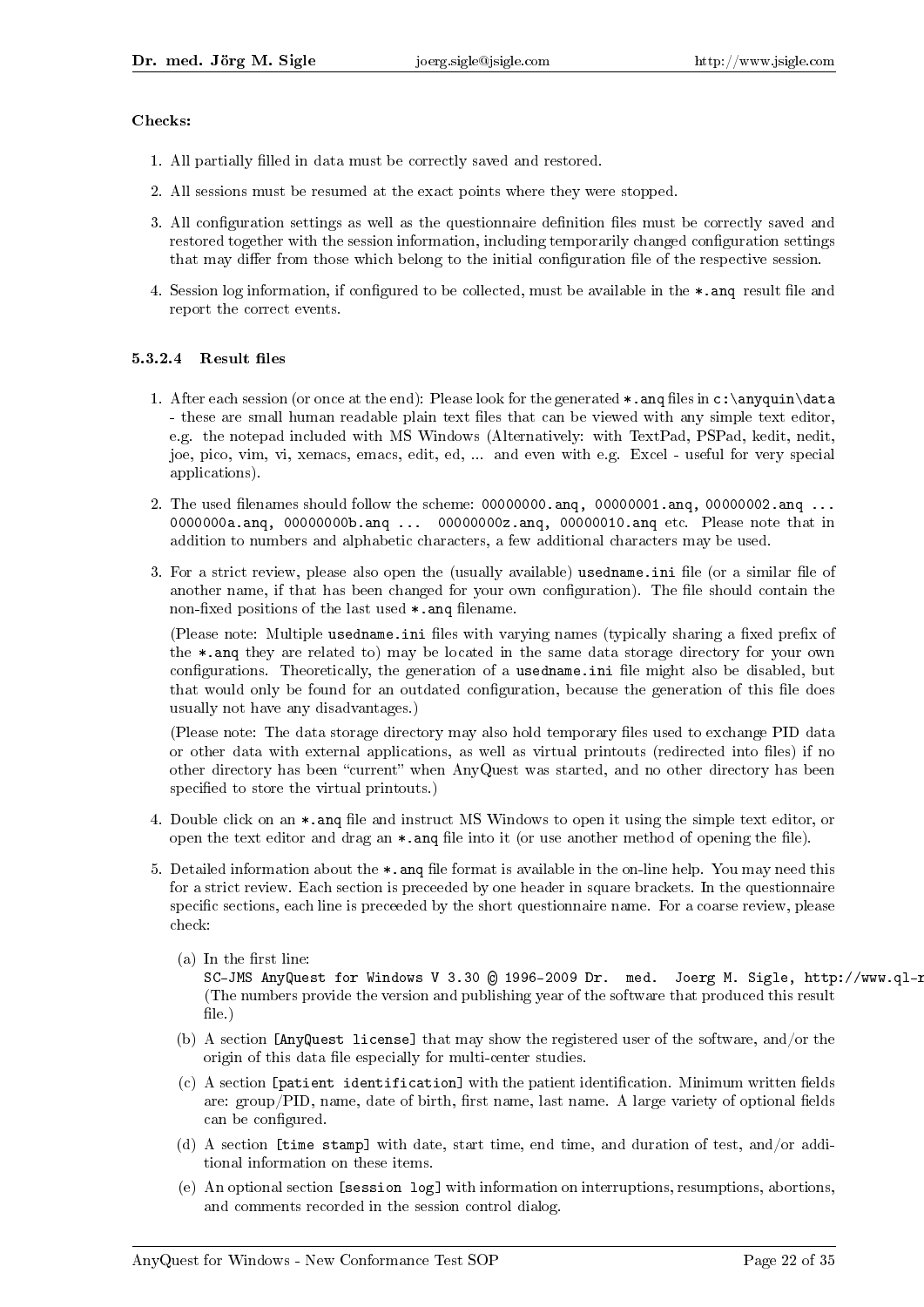(f) For each used questionnaire definition file: A section with a header: [ShrtQnrName = Long Questionnaire Name] and subsequent subsections for:

i. [ShrtQnrName meta information]

ii. [ShrtQnrName raw data]

(in maximum precision scientific notation, or  $-$  for missing value, plus optional information)

iii. [ShrtQnrName additional text information]

 $($  content written only if recorded at all for an individual question.answer field)  $\rightarrow$  In the "AnyQuest Introduction", when the last true question regarding has been answered by checking a special answer field ("Can't answer"/"Don't want to answer"), and additional text has been recorded for either checked answer field, there should be one line similar to: "AnyQuin Intro text input to qn nr. 5.3: abc..." or "AnyQuin Intro text input to qn nr.  $5.4$ : abc...", depending on the answer field that received the additional text input.

iv. [ShrtQnrName computed test results]

(with configured digits/precision, plus optional configured unit, or  $-$  for missing value)  $\Rightarrow$  In the "AnyQuest Introduction", when the last true question regarding has been answered by checking a special answer field ("Can't answer"/"Don't want to answer"), the respective numeric result "AnyQuin Intro Existence:" should read: " $-$  Units".

- v. [ShrtQnrName computed test string results] (or details if any computation errors occured)  $\rightarrow$  In the "AnyQuest Introduction", when the last true question regarding has been answered by checking a special answer field ("Can't answer"/"Don't want to answer"), the respective string result "AnyQuin Intro s Existence:" should read: "Undefined".
- vi. An [end of file] marker.

#### 5.3.2.5 Printouts

- 1. If you created \*.ps files using a redirected PostScript printer, they are probably placed in the same directory. If you create PDFs using the Adobe Acrobat Distiller or FreePDF, they may probably be placed either in this directory, or on your desktop, or in a previously configured other directory  $(e.g.: c:\an\quin\print\,, depending upon your local configuration. Please review whatever$ kind of physical or printout you generated as well:
- 2. Depending upon the virtual printout generator, and the used configuration and version of AnyQuest for Windows, the name of the virtual printout file may include a date-/timestamp, the PID and optionally the initials and/or date of birth of the patient who filled in the questionnaire, the configuration used for the assessment, and the type of the printout.
- 3. Double click on each generated  $*, \mathsf{ps}$  or  $*, \mathsf{pdf}$  or any other virtual printout file (if your virtual printout generator has not opened it automatically yet), in order to open it in a suitable viewer.

(Please note: Detailed printout content may be changed to a large degree by several configuratble options in AnyQuest for Windwos, by various additional printout denition les, and/or reference range and reference value files, and or image files for header and footer logos, by the output of built in statistics functions for reference value/reference range computation, and possibly by result formulas calling external software.

Several printout types can be created only manually (printer tests, calibration, output of built in interactive statistical analysis tools).

The following notes do only cover very simple standard printouts, which have been automatically generated after questionnaire administrations. For each of the 3 printouts, check that:

- (a) (On a production system: printers/print targets/virtual printout generator settings, including target directory and postprocessing options) are configured for each printout type as desired. It is possible to specify up to two independent printout targets, including printer driver and output path, for each printout type.)
- (b) The produced printout filename or print-job contains the information as specified above.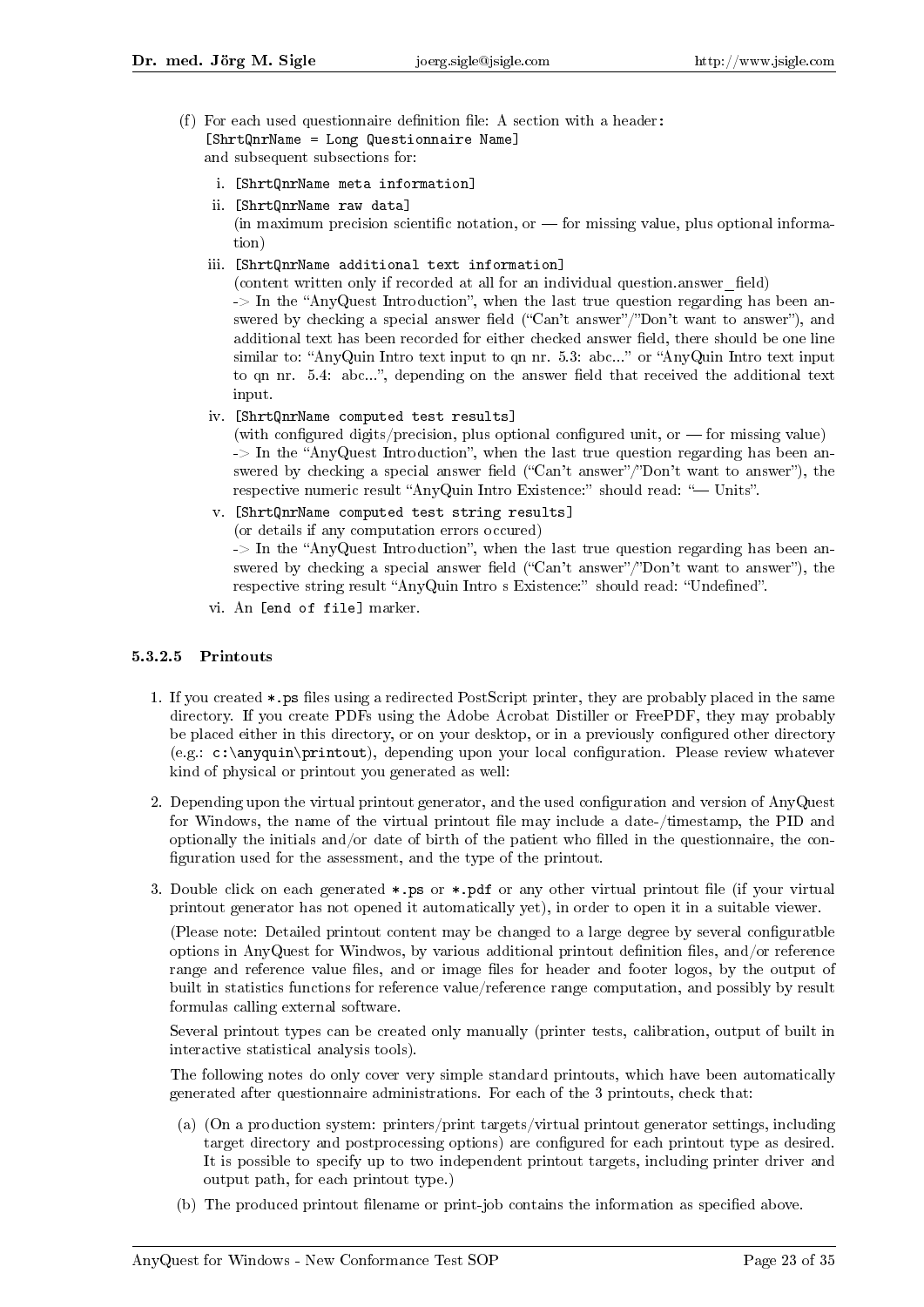$(c)$  Up to three header and/or footer bitmap files (left, middle, right) appear as desired. (Default packages use two header bitmap files only: "JMS: ideas & more", and "Dres. Asklepios and Hippokrates".

Specifically, bitmap files with white background should not show a slightly grey background (which may only be seen on a well adjusted display with good color shade resolution, or probing colours from the display using a suitable image processing or utility program). Bitmap files with small y extension (e.g. single or two lines of text) should not be scaled to unwanted, extremely broad sizes, possibly overlapping each other, and renderings should not show jagged contours.

(Optional: your own image files should have a resolution of some  $1.200 \times 400$  pixels,  $256$ colours, and not exceed several a few 10 KB or a very few 100 KB.)

- (d) In the unlicensed evaluation version: the software revision, copyright notice, WWW site, and the selected license info appear in the top of the printout. In the licensed version, a shortened notice may appear instead at the right lower border of the printout in fine gray print only.
- $(e)$  A standard header box should have a filled border, and show the long questionnaire name, revision and language information.
- (f) (Optional: A custom header appears as desired.)
- (g) The patient identification is correctly printed, has the desired date format, and the desired fields visible. (Printed fields, format, level of detail and position can be modified; a patient sticker frame can also be printed with a configurable notice in it.)
- (h) Time and duration of assessment appear as desired. (This can be configured as well.)
- (i) The "Results:" heading appears in the correct language for the checked configuration. (This can be configured as well.)
- (j) Specific checks for different printout types:

QFI printout: Each true question (not InfoScreens) should be listed; with its numeric result, as well as a graphic reproduction of answer fields resembling the screen display, with readable labels and check marks.

 $\rightarrow$  For the "AnyQuest Introduction" configuration, this output includes 5 questions: one with a LASA/VAS, one with 4 discrete answer fields/single answer, one with 4 discrete answer fields/multiple answers possible, one with intentionally uneven layout, and one with two discrete answers ("Yes" and "No") and invisible special answer fields.

(Please note: In QFI printouts, it is a known limitation that screen content is reproduced in a simplied manner. The main question text is always printed separately to the left, and only the answer fields are printed to the right in an way that is suitable for general applications. Off-screen objects may appear, special answer fields and content of direct text input fields may not be displayed, background images and overlays may not be displayed, the standard small printout font is used for labels, etc.)

Single result printout: Each result formula with a numeric result and a defined single printout label and numerically differently defined bar-min and bar-max parameters should deliver a graph. By default, both extremes of the graph range are labeled. Result formulas which have both bar-min and bar-max set to zero, should deliver a string result based output.

-> For the "AnyQuest Introduction" configuration, this output includes 5 results which would usually appear in one group with common left and lower border lines. If the lowest result is undefined, which would usually when graphed contribute a lower horizontal line below the x-axis for the whole group of graphs, this common x-axis will not be printed.

(Please note: The detailed arrangement, space allocation, section headings, type and layout of the graph, indicators, grouping, colours, labels, etc. can be extensively configured. References and other information from live statistics as well as from static sources can be included. When a value exceeds the specified range bar-min .. bar-max, special indicators will be printed.)

Cumulative result printout: The date and time of reported tests should appear below the PID section.

Each result dimension with a numeric result and a dened cumulative printout label and numerically differently defined bar-min and bar-max parameters should deliver a graph. By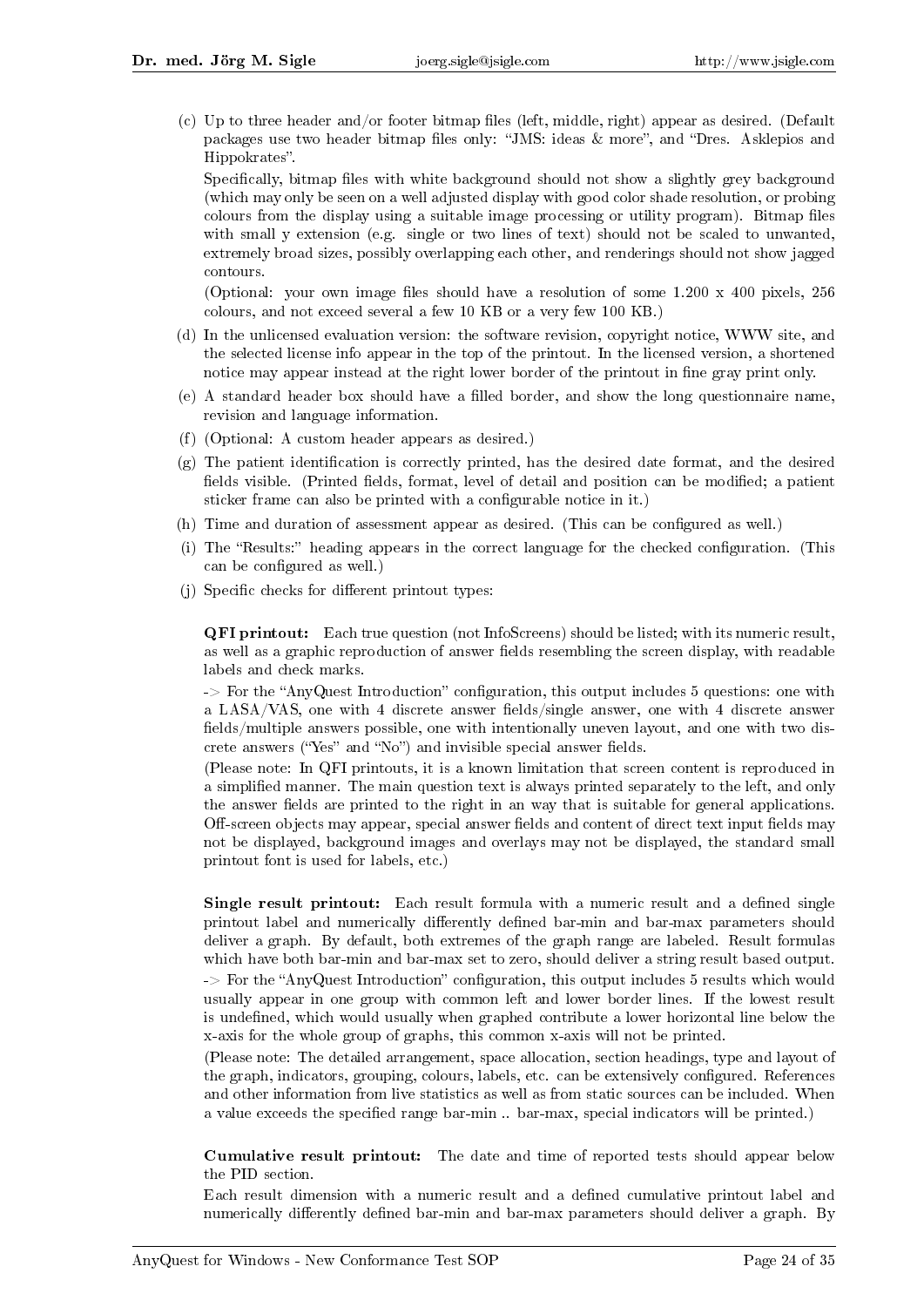default, they should be equally distributed over the available central printout area; with the numbers of rows and columns so chosen that each graph occupies the largest possible area. Cumulative result labels should be centered below each graph; the horizontal graph center is computed including the area reserved for y-axis labels.

Using a correctly constructed questionnaire definition file, each bar should extend from the  $y=0$ or from y=bar-min of the graph to the individual result value. Graphs should be automatically designed to arrange  $y=0$ ,  $y=bar-min$  and  $y=bar-max$  in a suitable manner and observing the specified polarity.

-> For the "AnyQuest Introduction", by default, each graph should have minimum and maximum labels. There should be strong left and lower axis lines, and dotted right and top borders for each graph. Each printed bar should occupy only a fraction of the available total horizontal space in each graph, even when merely one or a few old results are available. No other orientation marks are activated in this very simple configuration.

 $\rightarrow$  Although configurable, additional circles or printed numbers at the top of the bars are not active in this configuration. A result of " $0$ " will consequently deliver an effectively invisible bar above the respective session number in the graph, nothing else. (Different settings are therefore recommended for production environments.)

 $\rightarrow$  If the final question, "Existence" should have had one of the special answer fields checked  $("Can't answer")$  Don't want to answer"), then its result should be undefined. No respective bar should appear, and the respective session number below that graph should appear in brackets, e.g.  $\binom{1}{1}$  instead of  $\binom{1}{1}$ .

(Please note: Up to 7 dates and times can be displayed in a single line. If results from a higher number of old tests are cumulated, another line will be used. If more than 14 results are cumulated, the two lines will show up to 7 oldest and up to 7 most recent timestapmps. The numer of old results to be reported can be configured.)

(Please note: When an  $\ast$ , ang result file is available from a questionnaire completion by the same patient that does not provide a valid result for a given result formula of a given questionnaire, the session number and timestamp will still be listed here, but below the x-axis of the graph itself, the session number will be printed in brackets, e.g.  $\cdot$  (3)" instead of "3", at the position where the result for that session would be graphed if a valid result were available.

If the same patient completed a questionnaire administration with a conguration that did not include the questionnaire definition file for which the current printout is generated at all, and that session is included in the number of old sessions configured to be included in the cumulative printout, all printed graphs will show such an "empty slot".)

(Please note: The detailed arrangement, space allocation, section headings, type and layout of the graph, indicators, grouping, colours, labels, etc. can be extensively configured. References and other information from live statistics as well as from static sources can be included.)

- $(k)$  (Optional, for advanced/custom configurations: layout, section headings, colours etc. are as desired.)
- (l) (Optional, for advanced/custom congurations: reference values and reference areas are computed or produced as desired, and keys (Legende) are correctly displayed / as desired. Content, color, position, conditional appearance and variation etc. etc. can extensively be configured.)
- (m) (Optional: A custom footer appears as desired.)
- (n) A standard footer box should have a filled border, and two lines showing a standard reference to the configurability of this text and the software author's address.
- (o) (Optional: Up to three footer bitmap files (left, middle, right) appear as desired.)

#### 5.3.3 Tests with start menu entry: "Demo - Calling of internal and external modules"

General information: This configuration loads two questionnaire definition files (QDWs) at the same time.

The first QDW, "Module Collection", contains multiple modules, i.e. groups of questions that can be presented in the course of the questionnaire administration starting with a jump to the first question of that group, and a return from the last question of that group to the position in the questionnaire, where the previous jump had originated from.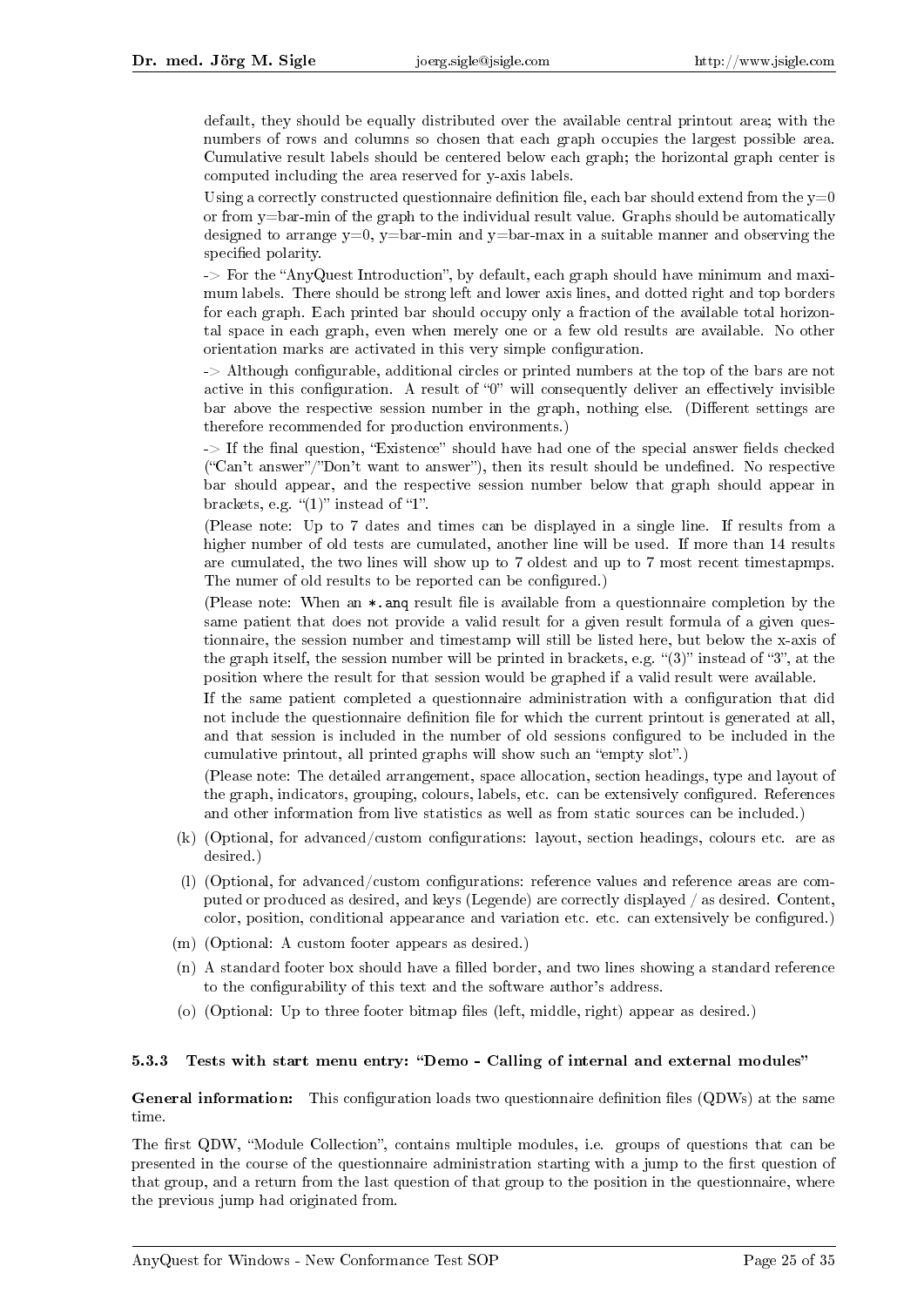The second QDW, "External Module", is merely one additional module, implemented as a QDW of its own which could also be used separately in another configuration.

Both QDWs together provide an item pool as well as item selection logic / flow control, and ressources for result computation.

Please note that the graphical progress indicator has two parts of different length, one of them representing either loaded questionnaire definition file.

#### Start of the configuration:

- 1. Single- or Double-Click on the start menu entry: "(All) Programs" "AnyQuest for Windows" -"Demo - Calling of internal and external modules".
	- -> The program should come up after a few seconds, and automatically appear maximized.
- 2. When the shareware dialog disappears, click on "Continue", and when the "About..." dialog appears, click on "OK".
	- $\Rightarrow$  The "AnyQuest Navigation" dialog should appear.

#### Check user protection from accidental handling errors:

1. Click on the "Setup" button.

 $\rightarrow$  The "AnyQuest Navigation" dialog should disappear. The title screen should be replaced by the first question (screen).

In contrast to the configuration "AnyQuest for Windows Introduction" which was tested before, this configuration should have a reduced menu in its main window: "File", "Sound", "Display", "Navigation", "Printing", "Analysis tools", "Help". The two options for editing questionnaire defintion files ("Edit" and "Jörg's Magic Questionnaire-O-Matic") should be missing.

2. Click anywhere inside that screen within AnyQuest for Windows (even into one of the answer fields, if you like), but not on the title-bar nor on the menu bar.

 $\rightarrow$  The question (screen) should disappear. The title screen and the "AnyQuest Navigation" dialog should appear again, have the focus, and be application modal (i.e. nothing else in the AnyQuest for Windows application window behind it should respond to any clicking).

(Please note: The reappearance of the "Navigation" dialog, after you clicked anywhere in the question in setup mode, protects users from accidentally filling in a questionnaire in setup mode. This is usually not desired, because when setup mode is entered from the "Navigation" dialog, no patientidentification-dialogs appear, and AnyQuest's menus remain visible and usable.

Instead, a user shall normally only be able to fill in a questionnaire after pressing "Go!" in the "Navigation" dialog.

Questions can be viewed in setup mode as well, but only after disabling this protection using another menu option, and this possibility is strictly recommended to be used for fast testing during questionnaire definition file creation work.)

3. Click on the "Setup" button.

 $\rightarrow$  The "AnyQuest Navigation" dialog should disappear. The title screen should be replaced by the first question (screen).

4. Click onto the "File" menu to open it.

 $\rightarrow$  The restricted version of the "File" menu should appear: In version 3.32, it contains only 4 options, and especially, no option to clear AnyQuest's memory from loaded questionnaire denition files, nor any option to load or save questionnaire definition files in binary nor text formats.

5. Click anywhere inside that screen within AnyQuest for Windows (even into one of the answer fields, if you like), but not on the title-bar nor on the menu-bar.

 $\rightarrow$  The menu should close. The question should disappear. The title screen and the "AnyQuest" Navigation" dialog should reappear.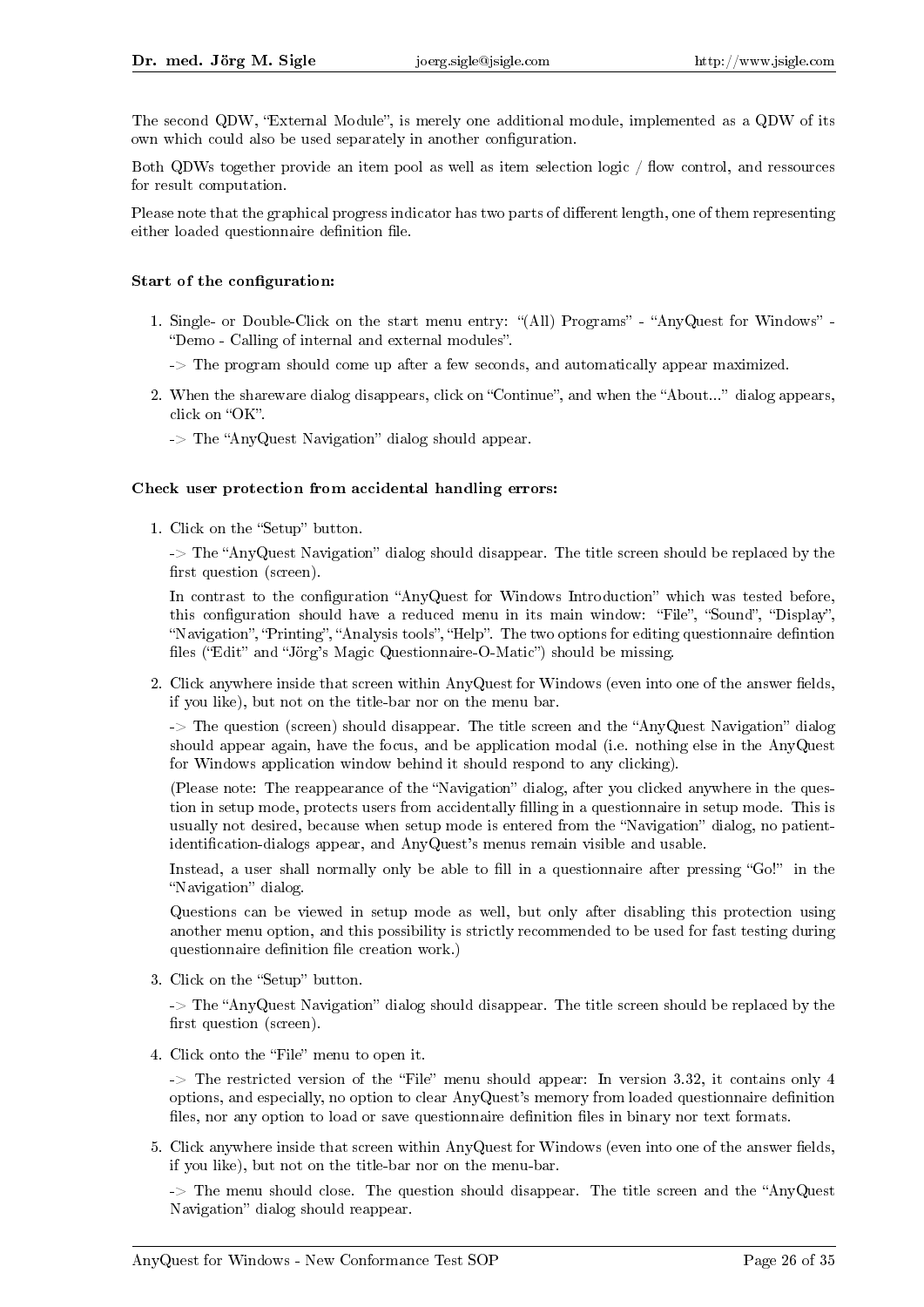#### Questionnaire administration:

- 1. Click on "Go!" in the navigation dialog to start a session.
- 2. Re-use the PID "123" to simplify PID collection. The PID should be recognized and the previously used name and date-of-birth re-used again. A confirmation dialog should appear.
- 3. The user can first select the desired modules in a question that offers multiple discrete answer fields, any combination of which can be checked together.

-> The program proceeds through the loaded questions in a partially linear, partially non-linear manner: it calls all selected modules one after another, presents a final question after having returning from the last module, and ends the session after that final question.

4. For a comprehensive test of this functionality, multiple sessions should be completed with various combinations of modules to be used. Please watch the graphical progress indicator during these tests.

Results files and printouts: Modules that have not been presented should return undefined raw data, and undefined computed results in generated  $*$ . ang result files and in produced printouts.

As two questionnaire definition files are loaded, generated \*.ang result files will contain two corresponding sections, and produced printouts will have two pages for either printout type.

 $\rightarrow$  The first 6 result formulas of the "Module Collection" (derived from visual analog scales with a range of 0..100) produce results with a precision of two decimals. The last 4 formulas of the Module Collection produces results with integer resolution, i.e. without decimals.

The configuration has the "Printouts" - "Printout even for QDWs without printable ResultFormulas" option checked; so printouts will be presented for both QDWs even if the external module has not been called in a given session.

-> The printed result may exceed the bargraph range to the right when it indicates either of the modules "Leisure", "Mood" or "Feelings (ext.)" has been selected:

- $\bullet$  The last four result formulas of the "Module Collection" QDW have been defined with bar-min=0 and bar-max=1 - which is ok.
- $\bullet$  The four answer fields have the values 1, 2, 4 and 8. The numeric value of question 1 (i.e. v1) is the sum of all checked answer fields. So each answer field sets an individual bit in the numeric result when it is selected.
- The corresponding formulas have been defined as: "v1 1 and", "v1 2 and", "v1 4 and", "v1 8 and". This is not perfect:

The first formula delivers  $0$  or  $1$ , depending upon the checking status of the answer field whose value is 1. The second formula, however, delivers 0 or 2. The third formula delivers 0 or 4, and the fourth formula delivers 0 or 8.

All results which are not 0 suffice to trigger the conditional branch formula which calls the different modules, but if all formulas were intended to return 0 or 1, which would match the defined range of bar-min .. bar-max, they should rather be defined as: " $v1$  8 and 0 >" etc.

Although the formulas could (and might) be updated at a later time; for now, they are left unchanged.

(Please note, that current versions of AnyQuest for Windows support advanced UPN statements which can directly check the status of an individual answer field of a given question.)

#### 5.3.4 Tests with start menu entry: "Demo - Computing and commenting duration of sleep"

**General information:** This configuration provides two questions. Each of them offers one direct text input fields to enter a time in HH:MM:SS format, and two additional discrete/single-check answer fields to select AM or PM.

Input to both questions is transferred into a numerical value (seconds), and used for further computation in a result formula.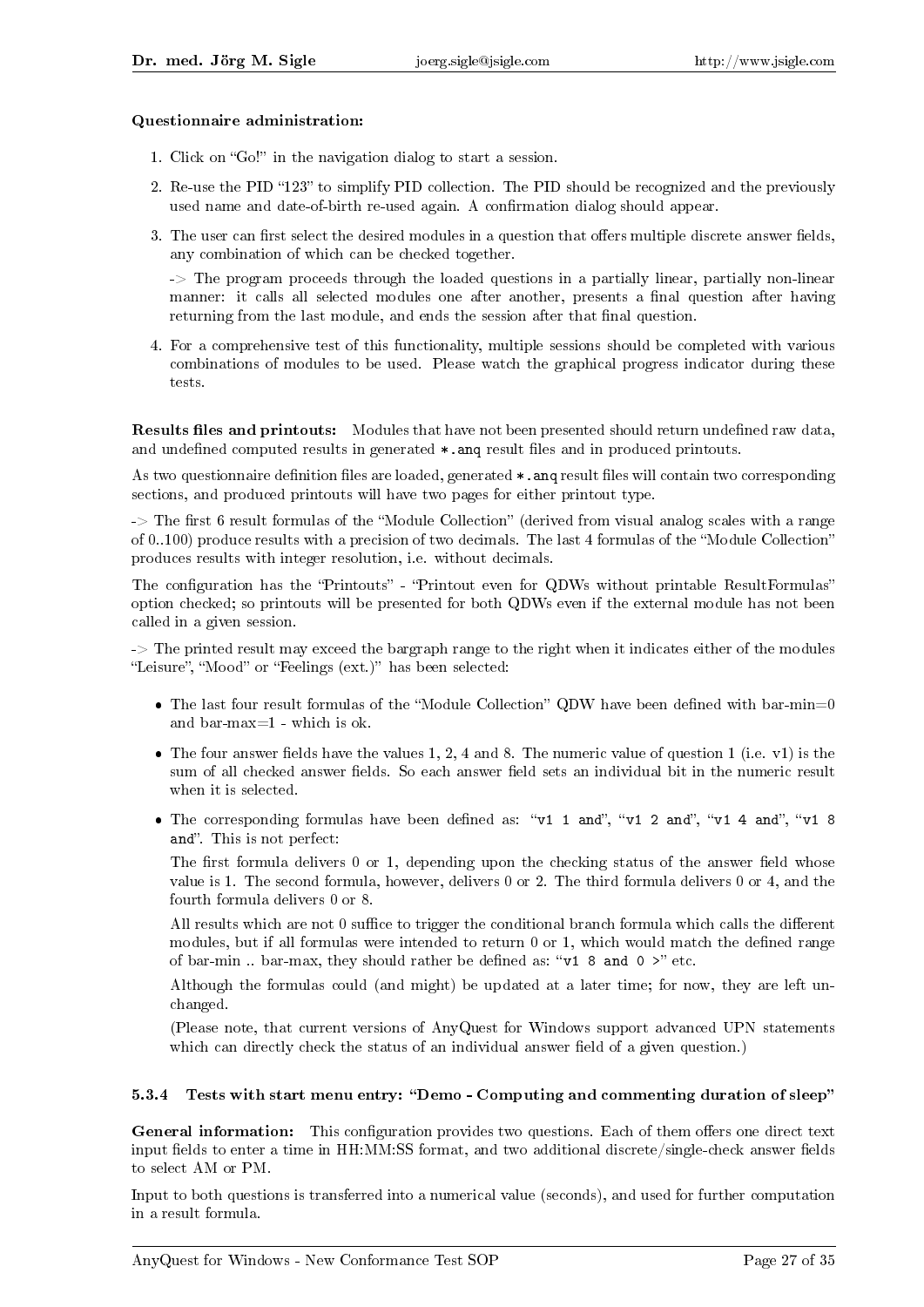#### Questionnaire administration:

- 1. Click on "Go!" in the navigation dialog to start a session. Re-use the PID "123" to simplify PID collection. The PID should be recognized and the previously used name and date-of-birth re-used again. A confirmation dialog should appear.
- 2. First click into the direct text input field with the label HH:MM:SS.
- 3. Enter "a" and click on "Continue..."

The text input field has an option set that makes it expect a time of day in HH:MM:SS format, and interpret shorter input (i.e. "12") respectively (i.e. as "12:00:00"). If input does not conform to the HH:MM:SS format, AnyQuest for Windows first tries to make it consistent with that format by adding missing separators and digits, or, if that is not possible at all (for any non-numeric input, or for input with numbers exceeding the numerical limitations acceptable for a valid time of day), it displays a dialog window with a respective error message.

-> An error message regarding the required format should appear.

TBD: If the error message has the wrong language, it may be dened not at all (if it appears in German), or only in English (if it appears in English), in the \*.msg file referenced by the \*.ini file that this configuration uses.

4. Afterwards, enter "12" and click on "Continue..." to test the code that provides the attempt to make input, that can be interpreted at all, consistent with the desired format. Checking either AM or PM field is optinal.

 $\rightarrow$  As the program moves on to the second question immediately after you click "Continue...", you may not be quick enough the re-formatted code. If you need to go back to check that, click on the " $\lt$ -" button, and on "Continue..." again after having checked.

5. In the second question, enter a correctly formatted time in the HH:MM:SS format. Checking either AM or PM field is optinal.

(Please note: The AM and PM fields are merely features of the  $*,$  qdw questionnaire definition file used in this configuration, which shall illustrate the combined processing of direct text input field content and information drawn from standard answer fields. The provided implementation is merely exemplary, but not meant to be complete.

The two fields are not technically related to the direct text input field, so their status is not automatically checked in combination with the direct text input field content by AnyQuest itself. And as the questionnaire definition file does not include (however technically, it could) any functionality to complain about unexpected combinations of 24-hr-format input in the HH:MM:SS field with unsuitably checked AM or PM fields, you may readily enter 23:01 in the direct text input field, and at the same time check the AM answer field, without receiving any immediate corrective action from this question.

If you should ever require similar functionality for a production system, you should provide the respective checking functionality in your questionnaire definition file: Several configurations from the anypak.exe package show how this could be done with some CBFs which can check input and control the display or skipping of additional screens that inform the user about any unexpected findings, ask for corrections, and jump back to the question that has not been answered as expected again.)

- 6. In the "Thank-You!" box, click on "OK".
- 7. If required, use any dialogs that your (real or virtual) printout system might cause to appear.

**Results files:**  $\rightarrow$  In the generated  $\ast$ , ang result files, input to either question appears partially in the [CSFTD raw data] and partially in the [CSFTD additional text information] sections.

All that information is also mapped through to the result sections:

-> Input in text format (HH:MM:SS) appears in the [CSFTD computed test string results] section, whereas the respective computed seconds appeaer in the numeric [CSFTD computed test results] section.

-> Computed duration is provided in hours, in the [CSFTD computed test results] section; and a text comment that depends upon whether duration of sleep exceeds 8 hrs appears in the [CSFTD computed test string results] section.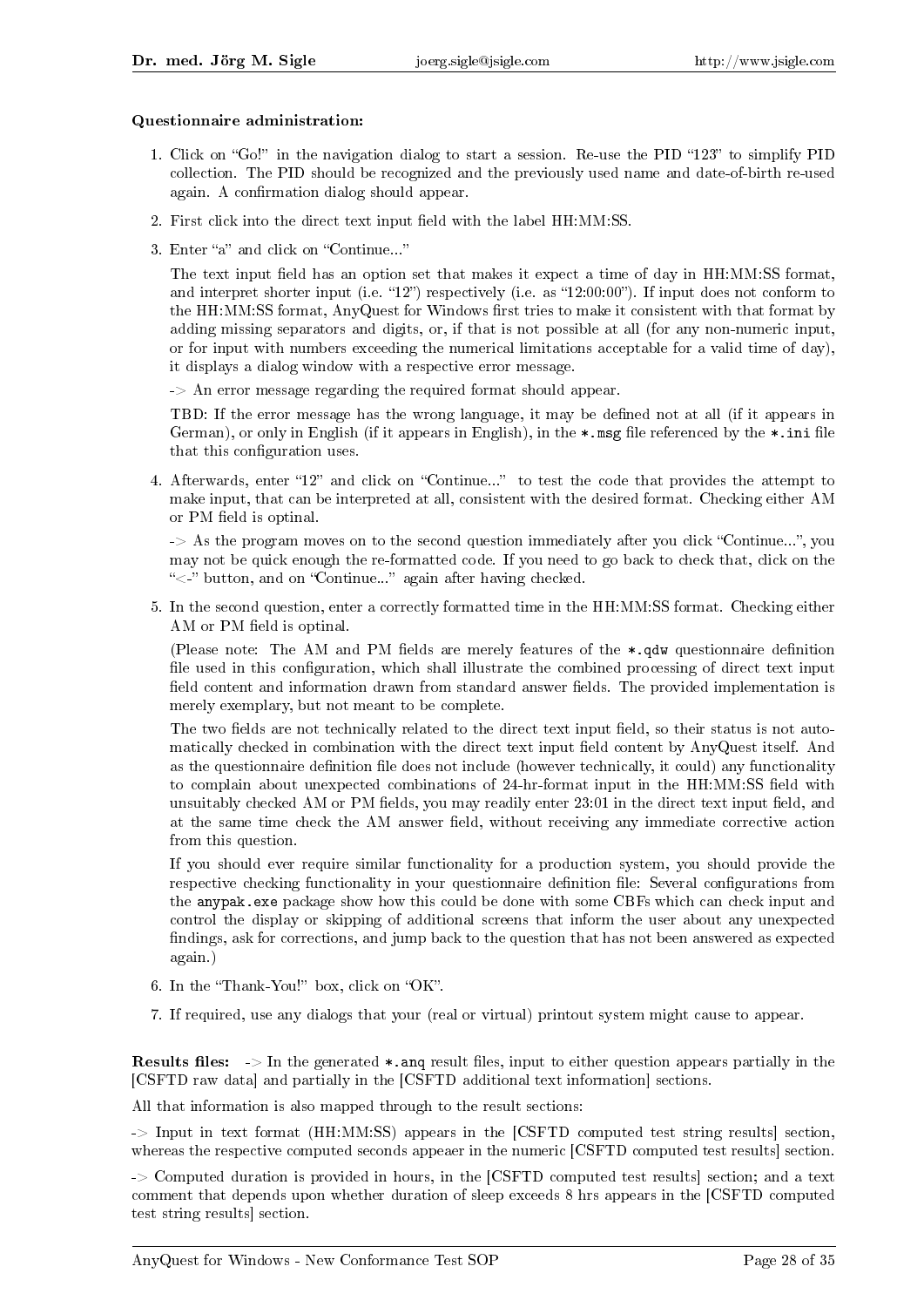**Printouts:** -> TBD: Direct text input fields do not currently appear on the generated QFI printout, so a QFI printout is not very helpful for this QDW. The numeric result that appears takes into account the numerical values of each individual answer field; the direct text input fields each have been assigned a 1.

-> Single result printouts provide the time information in text format HH:MM:SS and in seconds format in as number and as bargraph right below.

-> Computed duration is provided in hours, and the respective text comment verbatim below.

#### 5.3.5 TBD: Tests with start menu entry: "Demo - Dynamically changing result formula printout

General information: This example configuration was made to study dynamically changing printout labels.

As explained in the first screen of the example, the respective functionality (inline  $\#\text{UPN}$  formula support in result labels) has however not been completely implemented so far.

This restriction applies at least up to the current version 3.32 of AnyQuest for Windows.

The example configuration can technically be used, but it should be considered a prototype for research&development only.

#### 5.3.6 TBD: Tests with start menu entry: "Demo - Multi-segmented-non-linear-visualanalog-scale

General information: This example demonstrates support of AnyQuest for Windows for a derivative of Linear-Analog-Self-Assessment-Scales/Visual-Analog-Scales (LASA/VAS):

It has multiple segments, and multiple anchors between them, but the positions and values of these anchors can be freely chosen, so that the resulting overall construct may have a relation between the horizontal position of the placed mark and the reported value which is not simply linear at all.

 $\rightarrow$  TBD: As of version 3.32, the title screen of that configuration is known to include two non-printable characters in front of the copyright notice.

 $\rightarrow$  TBD: As of version 3.32, this configuration does apparently NOT heed the disabled "Automatic proceeding to next question". The settings of "Use filler blind..." and "Show individual back or forward buttons" do not matter.

- Apparently, the additional disabling of AutoCCOE makes the questionnaire administration session return directly into the testing-mode, without Check-Calculate-Output-Erase, thus not displaying a Thank-You-Box either, so the trying out of the MSNLVAS can proceed - but the menu bar has appeared, and although no-one may ever want to disable automatic proceeding to the next question in a real life application, just treating it as enabled no matter what is just not the expected behaviour.
- Nope! It does NOT return to testing mode, at least not completely resetting all the respective variables - even though the menu bar reappears - because when I end AnyQuest in that situation, the save-current-session-for-later-resume... dialog appears.

#### Questionnaire administration:

1. Click on "Go!" in the navigation dialog to start a session. Re-use the PID "123" to simplify PID collection. The PID should be recognized and the previously used name and date-of-birth re-used again. A confirmation dialog should appear.

 $\rightarrow$  The explanation visible with the first question suggests to activate the display of the question results in the lower right corner of the screen, as well as to disable automatic proceeding after a question has been answered. These suggested settings allow you to try out several positions where you can place the mark on the scale, and immediately review the returned result value, without the necessity to start a new questionnaire session for each attempt. These settings have been added to the  $*$ . ini file of that configuration, so you should not require to activate them on your own.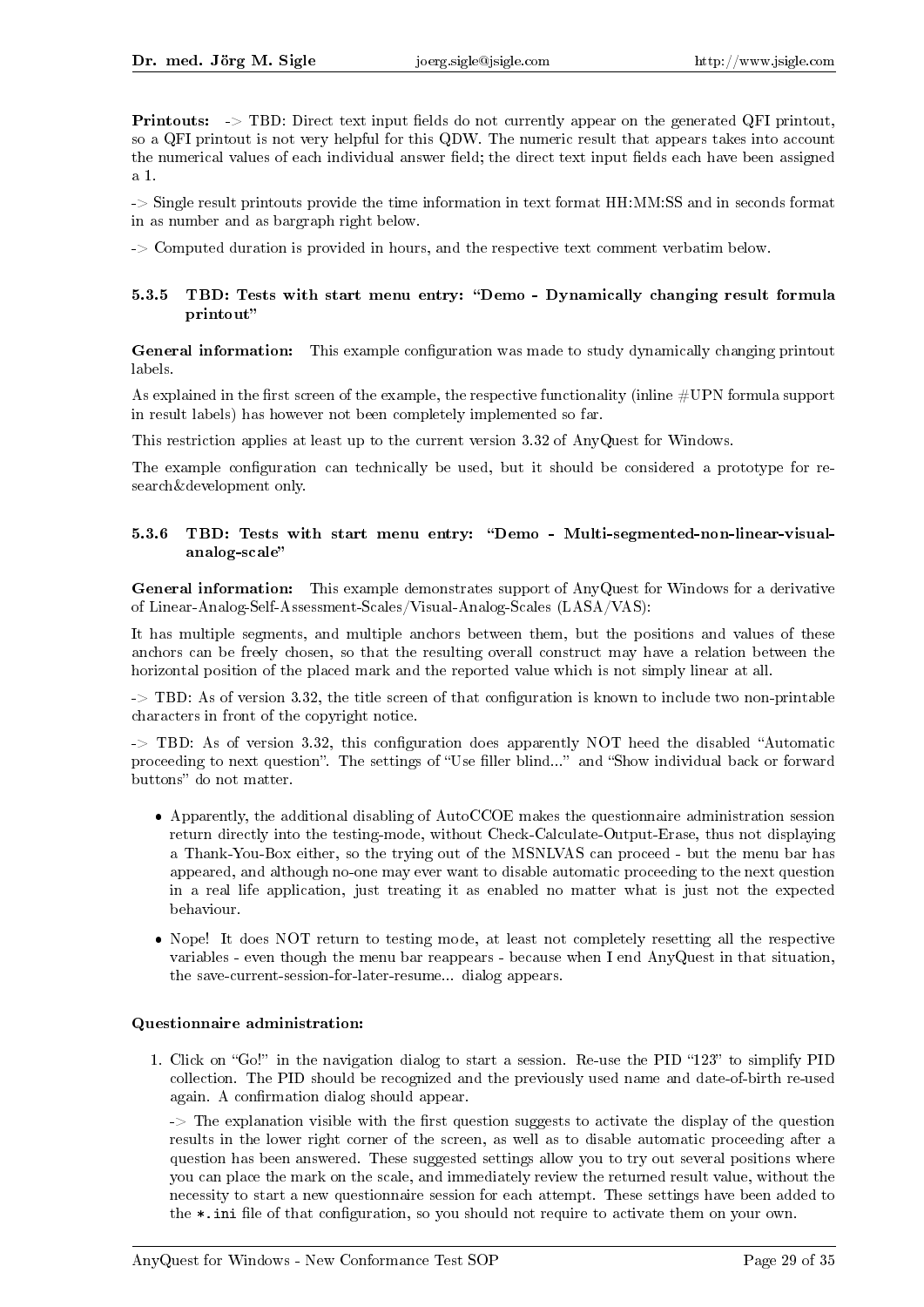- 2. Click onto some position of the LASA/VAS scale, and watch the mark appear at the new position, and the computed result value of that question change accordingly. Repeat this as long as you want.
- 3. Click on "Continue..."
- 4. In the "Thank-You!" box, click on "OK".
- 5. If required, use any dialogs that your (real or virtual) printout system might cause to appear.

Result files and printouts: These should contain the value corresponding to the last position on the scale which you marked.

#### 5.3.7 Tests with start menu entry: "Editing - Question layout prototype collection"

General information: This example provides a collection of questions with various layouts.

If a user wants to adopt a new questionnaire into an electronic form using AnyQuest for Windows, she can first check this collection of question layouts for suitable ones, and re-use them for the creation of new questions (screens).

This configuration has unrestricted menus, so functions for editing and loading or saving questionnaire definition files in binary or text format are available.

#### Prototype collection and editing functionality:

- 1. Start the configuration adopting to the instructions given for other configurations, until you see its title screen and the "AnyQuest Navigation" dialog.
- 2. Click on the "Setup" button.
	- $\Rightarrow$  The first question (screen) should appear.

 $\rightarrow$  In contrast to other configurations described in this SOP, this configuration, by default, has options set to display the long and short questionnaire name, special answer fields, number of current questionnaire (definition file), number of current question (screen), and current numeric and string results of the current question (screen). This information is required during questionnaire editing, but should not disturb patients while completing an electronic questionnaire. It is necessary to check the produced questionnaire layout without these additionally displayed items as well, in order to create a nicely looking screen layout. These options can be changed in the "Display" menu, or using keys "Ctrl-F1", "Ctrl-F2", "Ctrl-F5", "Ctrl-F6", "Ctrl-F7", "Ctrl-F8".

-> Some other editing support features are currently not enabled by default for this configuration (intentionally, so that the initial display remains more simple even in editing mode, and that the respective controls can be introduced in this SOP), but this might be changed in the future: Show text rectagle size, show editing grid, lock positions to editing grid.

- 3. In the "Edit" menu, chose "Edit layout".
	- $\Rightarrow$  The title bar should change and display:
	- >>> Layout edit mode: c:\anyquin\questns\demo\prototyp.QDW

-> Moreover, the entry "Jörg's Magic Questionnaire-O-Matic" should change from disabled into enabled (which is usually visualized by a change from gray into black).

 $\rightarrow$  Moreover, the "Continue..." button that is typically displayed at the bottom of an InfoScreen (what the first question (screen) of this questionnaire definition file happens to be) should be replaced by a full navigation bar.

- 4. Use the " $\leq$ " and " $\geq$ " buttons from the navigation bar or the "PageUp" and "PageDown" keys to navigate through this questionnaire definition file, and review the various layouts collected here.
- 5. Navigate to the last question provided in the collection (question number 31) using the " $>>$ " button of the navigation bar or the "End" key.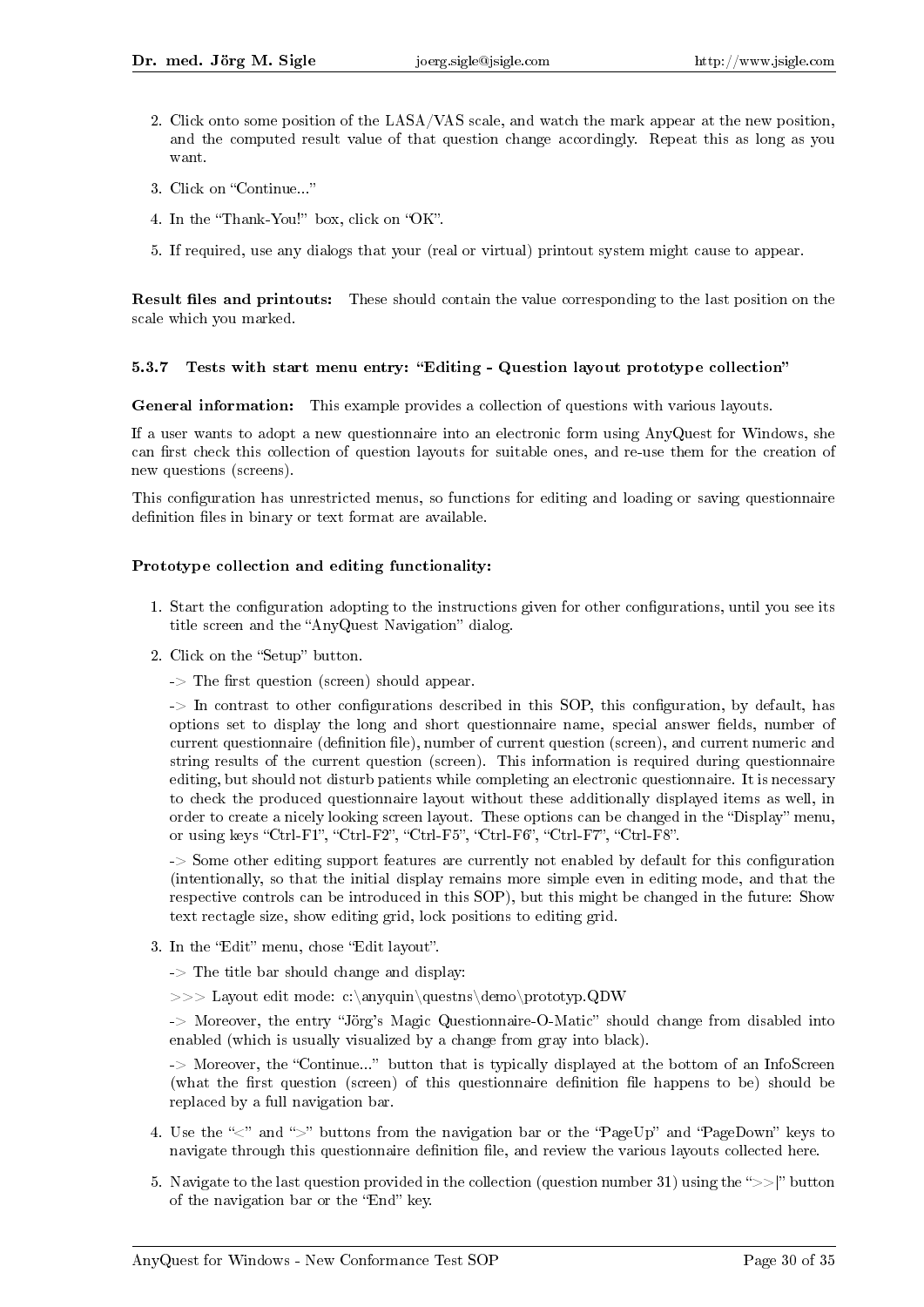6. Select "File" - "Show text rectangle size".

 $\rightarrow$  A grey rectangle appears around each displayed text element; this indicates the size of the possible display area for each text element. Where these text rectangles overlap, the grey shades are XORed to indicate the overlapping region as well.

- 7. Select "Edit" "Set prototype question".
- 8. Before you go on, read the main text of the currently displayed question (screen).
- 9. Before you go on, review the information at the right lower corner of the screen: It should read: Questionnaire 1 of 1

Question 31 of 31

NResult:

SResult:

The graphical progress indicator should show one completely solid strip, meaning that one questionnaire definition is in AnyQuest's memory, and the currently displayed question (screen) is the last one in that questionnaire definition.

- 10. Click-Right on the background area, i.e. some white space not occupied by any text rectangle, nor by any answer field itself.
	- -> The context menu of the background in editing mode appears.
- 11. Select "Add Questionnaire"

-> The numeric information and the graphical indicator at the right lower corner, as well as the long and short questionnaire, as well as the main question text, as well as the window title text, should all indicate that you successfully added a new questionnaire (definition file); and that this has one question (screen), which is now being displayed.

- (a) Settings for colours and fonts, general layout, explanation texts, answer fields and answer field labels should have been copied from the prototype question previously selected.
- (b) The main question text is initialized by a default text. Either a built in version is used, which was updated in AnyQuest for Windows 3.33, or a version from an activated  $*$ .msg file may be used.

You can load the prototype collection questionnaire definition file (temporarily or permanently) whenever you are designing your own questionnaire definition files, and add a question to your own questionnaire definition file with any of the provided prototype layouts very easily. You can also use any question (screen) from any other questionnaire definition file  $*$  qdw which you have available.

Please note, however, that, in order to support the creation of homogeneously appearing questionnaire definition files, each questionnaire definition file (up to AnyQuest for Windows version 3.33) uses only one font or colour setting for each object type for all of its questions; and especially a given layout with long texts or answer field labels that works well in a given questionnaire definition file using small font sizes, may not work similarly well in another questionnaire definition file using large font sizes. If this poses problems to you, you can either adopt the smaller font size throughout your newly created questionnaire to accomodate the  $longer$  texts imported from the external prototype question providing questionnaire definition file. Or, if it is absolutely necessary to use different font types for the same object within one questionnaire, you can prepare pre-rendered bitmaps with the texts in any font you wish, and use them as "background image" for the affected AnyQuests text objects, leaving the actual text blank.

When adding a new question, AnyQuest for Windows up to version 3.33, will try to use the following sources for templates:

- i. A defined prototype question.
- ii. A question that precedes the newly made one in memory.
- iii. A question that follows the newly made one in memory.
- iv. The built in standard question template. This one was substantially revised for AnyQuest for Windows 3.33: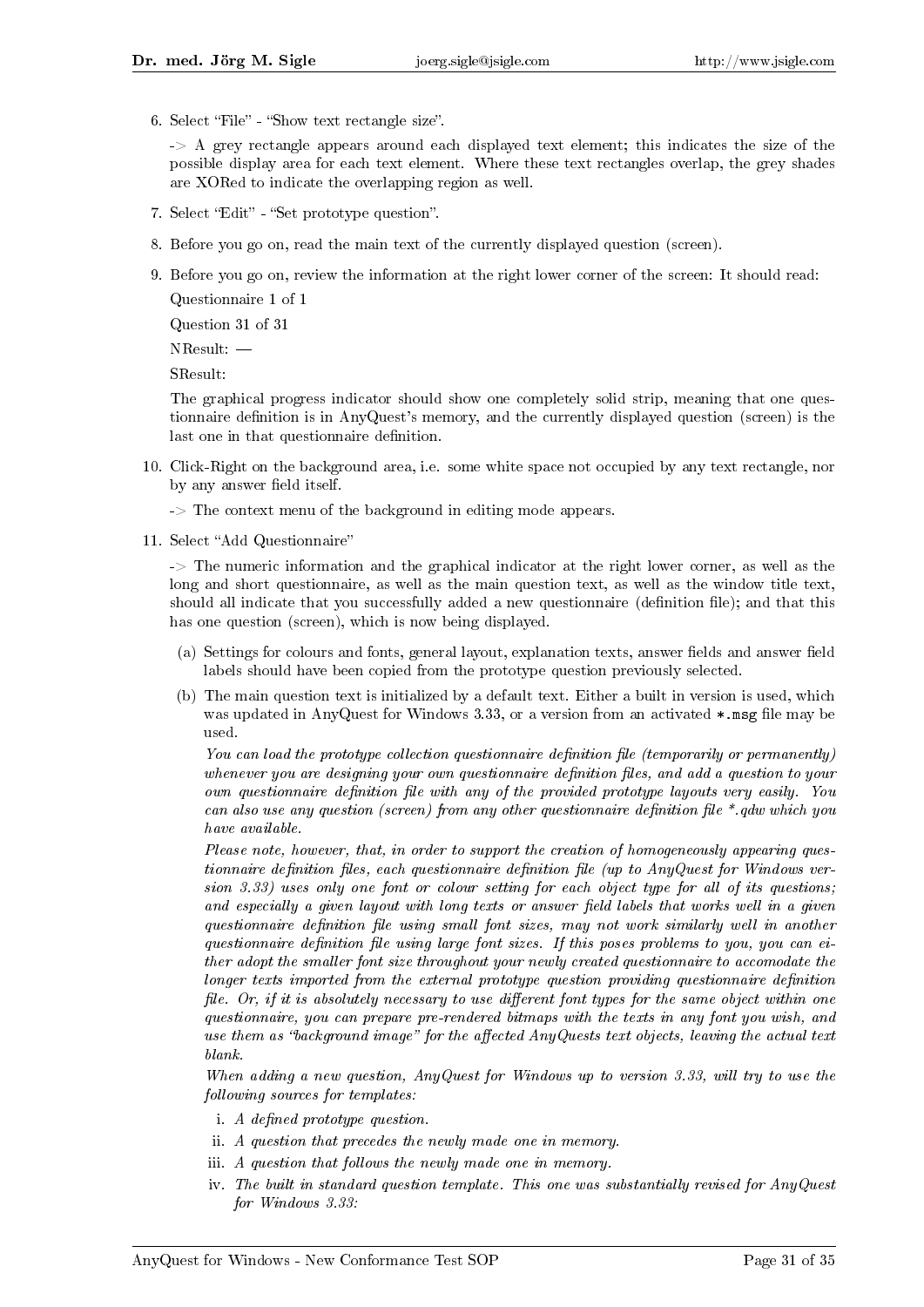- A. Before, it used to contain only two regular answer fields, horizontally aligned in the middle of the screen, and the question text, explanation text, and explanation 2 text were just lined up below each other.
- B. Since version 3.33, it contains a completely and immediately usably layouted question, which has: 2 special answer fields for "I can't answer this question" and "I don't want to answer this question" occupying answer field number 1 and 2 and thus not interfering with the addition of more regular answer fields at any given point,  $\gamma$  regular answer fields, horizontally aligned to cover the whole width of the screen, with numeric values 1 to 7 already assigned to them, and the texts for explanation, question, and explanation 2 aligned on the screen in a readily usable manner. All elements are now aligned to a 20 pixel grid if used on a 1024 x 768 pixel standard display with hidden task bar.

This should simplify the design of your own questionnaire definition files a lot, especially when you do not use available prototype questions:

In earlier versions of AnyQuest, a new question would typically have to be built from scratch. Special answer fields would usually be be either completely left out, or added after all regular answer fields were defined, and thus interfere with the addition of new answer fields, when a following question needed more of them than a previously designed one. This was especially hindering, as AnyQuest (with too much intelligence at this particular, quite  $common\ scenario)$  tries to extrapolate size and position of newly added answer fields from the preceeding answer fields of the same question, or from a preceeding question, if that exists.

Now, the special answer fields are provided by default - so they are not forgotten. They are also provided at a reasonable position, and they are defined as the first answer fields of each question, so they do not interfere in any way with the addition of any number of regular answer fields after them. Of these regular answer fields, so many are provided, that most desired questions can be constructed by just deleting answer fields from the built in  $default layout, and merely adjusting the numerical value on each answer field as required.$ Even layouts with vertically arranged questions benefit from this new default question, because all elements are now aligned to a grid, and it is less work to just rearrange the  $existing answer fields on the screen, than it was to add and then arrange them, when only$ two existed for a start.

Additional built in default formats are planned for future revisions of the software.

12. This part of this SOP only covers main functionality of provided congurations. Additional editing functionality will not be covered here; so from the main menu, select "File" - "Exit".

 $\rightarrow$  A confirmation dialog will appear. Please click on "Yes", to lose the newly added questionnaire, and to exit the current configuration.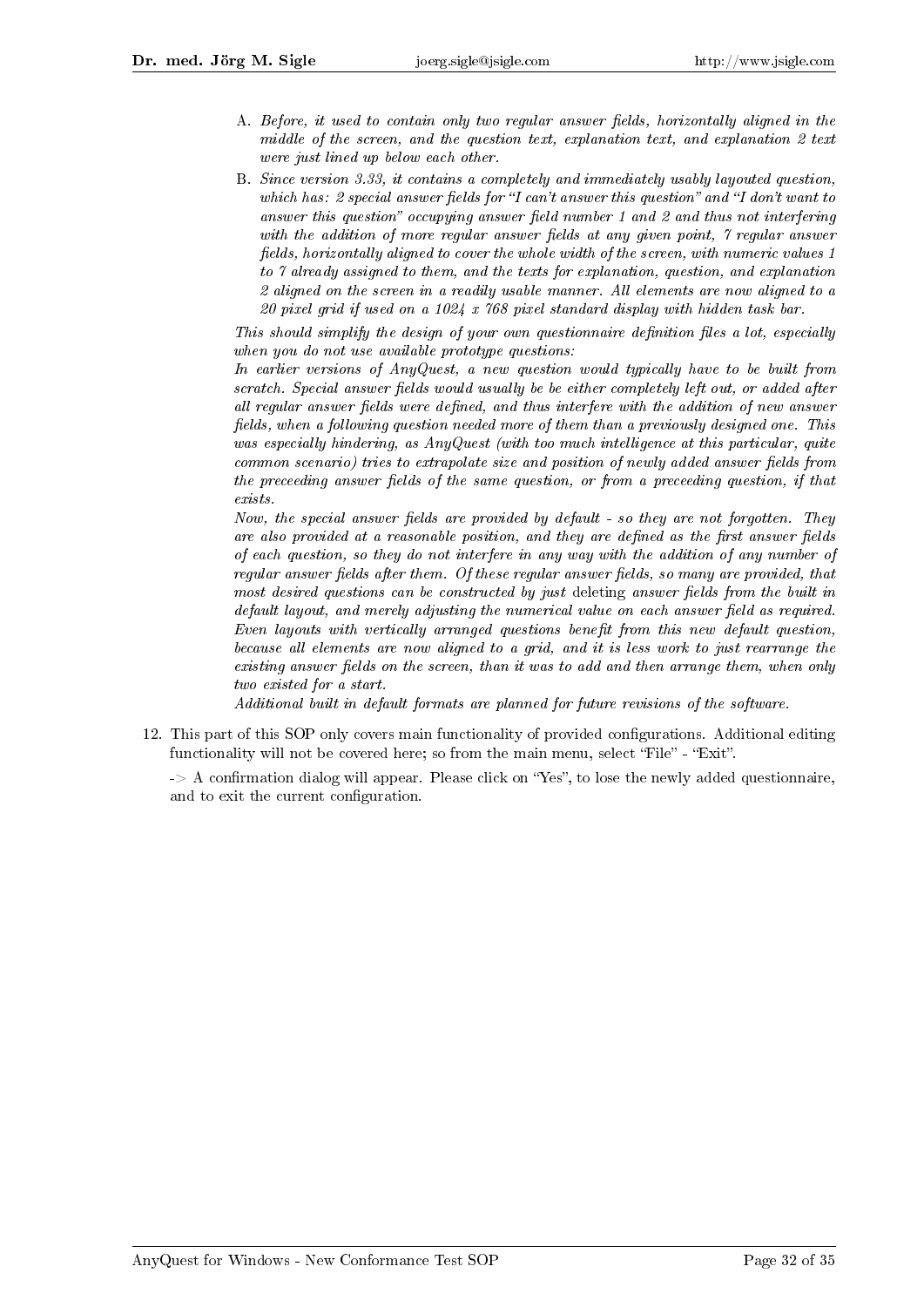- 5.3.8 TBD: Tests with other start menu entries of the default package
- 5.4 TBD: Checks of extended software functionality
- 5.4.1 Title screen configurability, including custom logos
- 5.4.2 Controllable persistence of configuration settings
- 5.4.3 Image backgrounds and image overlays in questionnaires
- 5.4.4 Talking questionnaires
- 5.4.5 Usage of message file content
- 5.4.6 Setup button test
- 5.4.7 Help button test
- 5.4.8 Secured configurations
- 5.4.9 Result formulas, CBFs, text inline formulas
- 5.4.10 Test and calibration printouts
- 5.4.11 Additional printout definition files
- 5.4.12 Static and dynamic, original and enhanced references for printouts
- 5.4.13 Analysis tools, statistics functions
- 5.4.14 Integration with external software
- 5.4.15 Chinese character support

#### 5.4.16 QDW Editing functionality

A minimum test of this functionality is addressed above.

It uses the configuration available through the start menu entry: "Editing - Question layout prototype collection".

#### 5.4.17 QDT export and import

A questionnaire definition file can be exported to a questionnaire definition file in text format  $\ast$ ,  $\det$ .

This file contains statements which AnyQuest uses to construct a questionnaire definition file.

It can be edited with a text editor, or exchanged with, or generated by external programs (databases, generators of completely dynamic questionnaire content).

When a questionnaire definition text file is edited using a text editors, individual lines can be edited, removed, exchanged, or added. The resulting (or remaining) file can be executed by AnyQuest for Windows, either to load a complete questionnaire described by it, or to add elements to a currently loaded questionnaire.

Statements in a questionnaire definition file need only specify those elements which change from one question to another; i.e., if two questions shall be added, only the first one (or none, if any question is already loaded in AnyQuest's memory) needs to be completely specified with all text coordinates, answer fields etc. For the second question, it is sufficient to specify the request to add the question, and to provide the new target text.

Thus, questionnaires can be scripted in the questionnaire definition file text format very efficiently, and most things that cannot be achieved by the built in graphic editor (comfortably), can possibly be realised quite fast by writing from scratch, or editing some previously exported,  $\ast$ , qdt statements.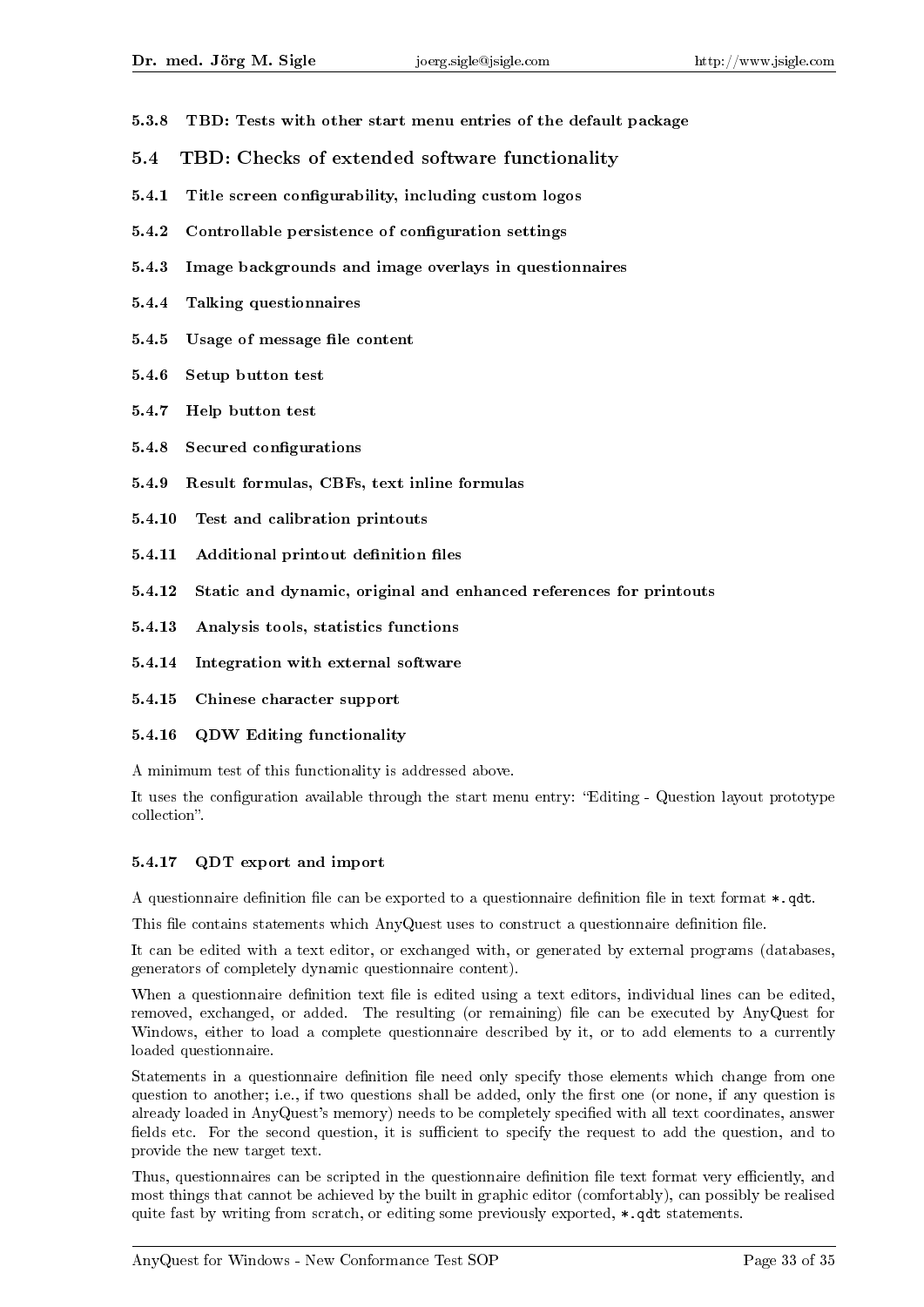5.4.18 Scaling of QDW content to different screen resolutions

5.4.19 Jörg's Magic Questionnaire-o-matic

5.4.19.1 Automatic import and distribution of question texts from a text file onto AnyQuest for Windows questions (screens)

5.4.19.2 Automatic import and distribution of explanation texts from a text file onto AnyQuest for Windows questions (screens)

5.4.19.3 Automatic import and distribution of explanation 2 texts from a text file onto AnyQuest for Windows questions (screens)

5.4.19.4 Automatic import and distribution of answer field label texts from a text file onto AnyQuest for Windows questions (screens)

5.4.19.5 Automatic import and distribution of answer field values from a text file onto AnyQuest for Windows questions (screens)

5.4.19.6 Automatic intelligent gathering of sound file names from a directory of sound files and distribution to text elements in AnyQuest for Windows questions (screens)

#### 5.5 Tests and validation tools defined by external sources

#### 5.5.1 Tests with the SF-36 test data set and reference results

A test data set for the SF-36 and reference results are supplied with the SF-36 manual. AnyQuest for Windows in the SF-36 configuration using its external SF-36 result computation module has processed the test data sets and produced the expected results.

Please review the SF-36 manual for more detailed information.

#### 5.6 TBD: Additional and semi-automized tests

- 5.6.1 Built in checksumming
- 5.6.2 Built in startup stack size check and local heap size check
- 5.6.3 Built in license file checks
- 5.6.4 Built in memory allocation testing and automatic temporary conguration adoption
- 5.6.5 Built in memory availability information and data tree
- 5.6.6 Macro recorder based testing
- 5.6.7 Random input generator based testing
- 5.6.8 Checks with software-illiterate users
- 5.6.9 Files with illegal content for robustness tests
- 5.6.10 Dialog response to undo (with implicit moving of current questionnaire)
- 5.6.11 Dialog response to deletion of questionnaires or questions
- 5.6.11.1 Questionnaire descriptors dialog